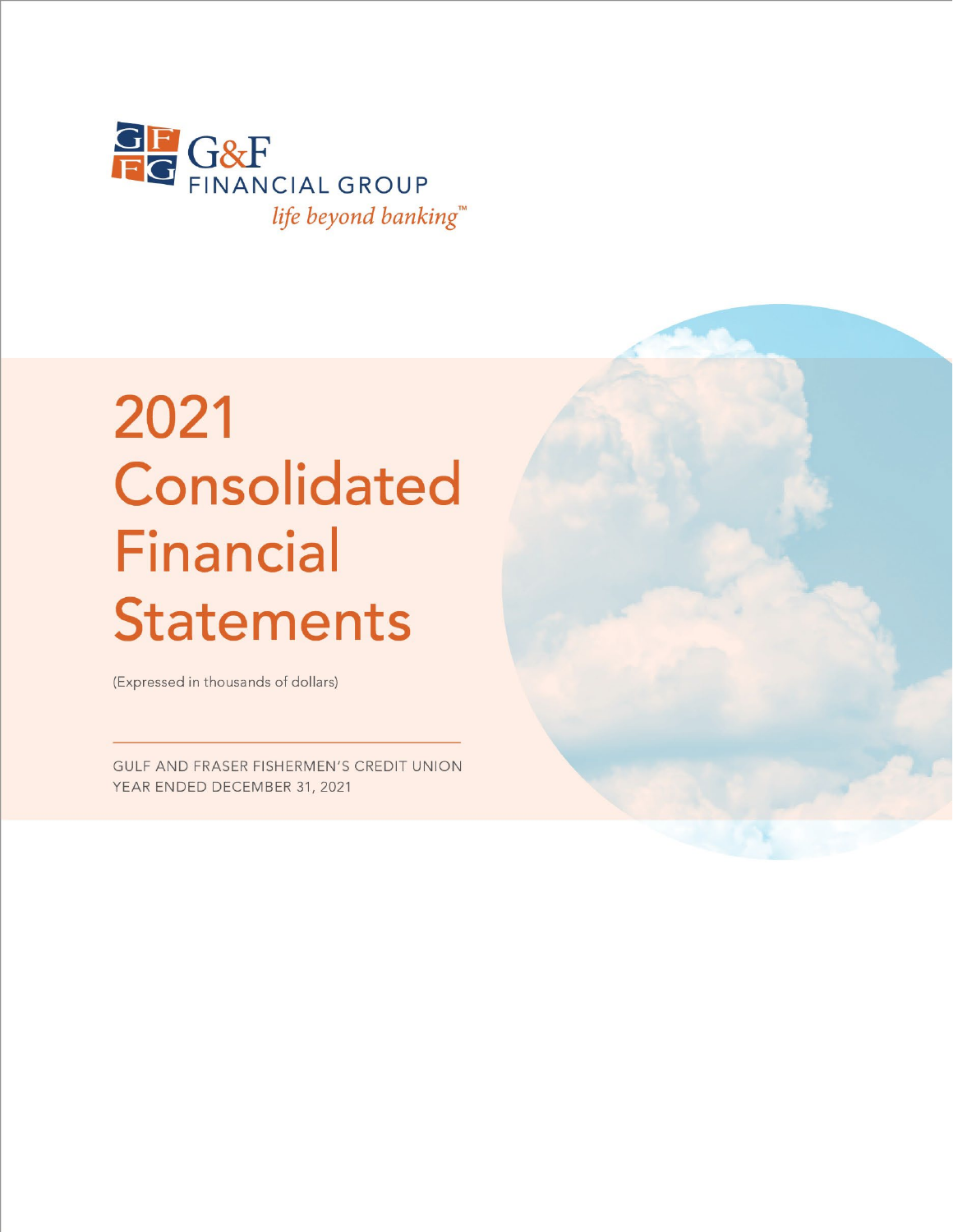### **MANAGEMENT'S RESPONSIBILITY FOR FINANCIAL REPORTING**

These consolidated financial statements have been prepared by the management of Gulf and Fraser Fishermen's Credit Union (the Credit Union) who are responsible for their reliability, completeness, and integrity. The consolidated financial statements were prepared in accordance with requirements of the Financial Institutions Act of British Columbia and conform in all material respects with International Financial Reporting Standards.

Systems of internal control and reporting procedures are designed to provide reasonable assurance that financial records are complete and accurate so as to safeguard the assets of the Credit Union. These systems provide assurance that all transactions are authorized, and proper records are maintained. Internal audit procedures provide management with the ability to assess the adequacy of these controls.

The Board of Directors has approved the consolidated financial statements. The Audit Committee of the Board has reviewed the statements with the external auditors, in detail, and received regular reports on internal control findings. KPMG LLP, Chartered Professional Accountants, the independent external auditors appointed by the membership, examined the consolidated financial statements of the Credit Union in accordance with Canadian generally accepted auditing standards. They have had full and free access to the management and staff of the Credit Union and the Audit Committee of the Board.

William Kiss Co-Chief Executive Officer

 $v_{k}$ 

Jeff Shewfelt Co-Chief Executive Officer

m Lu

Ron Lee Chief Financial Officer

March 4, 2022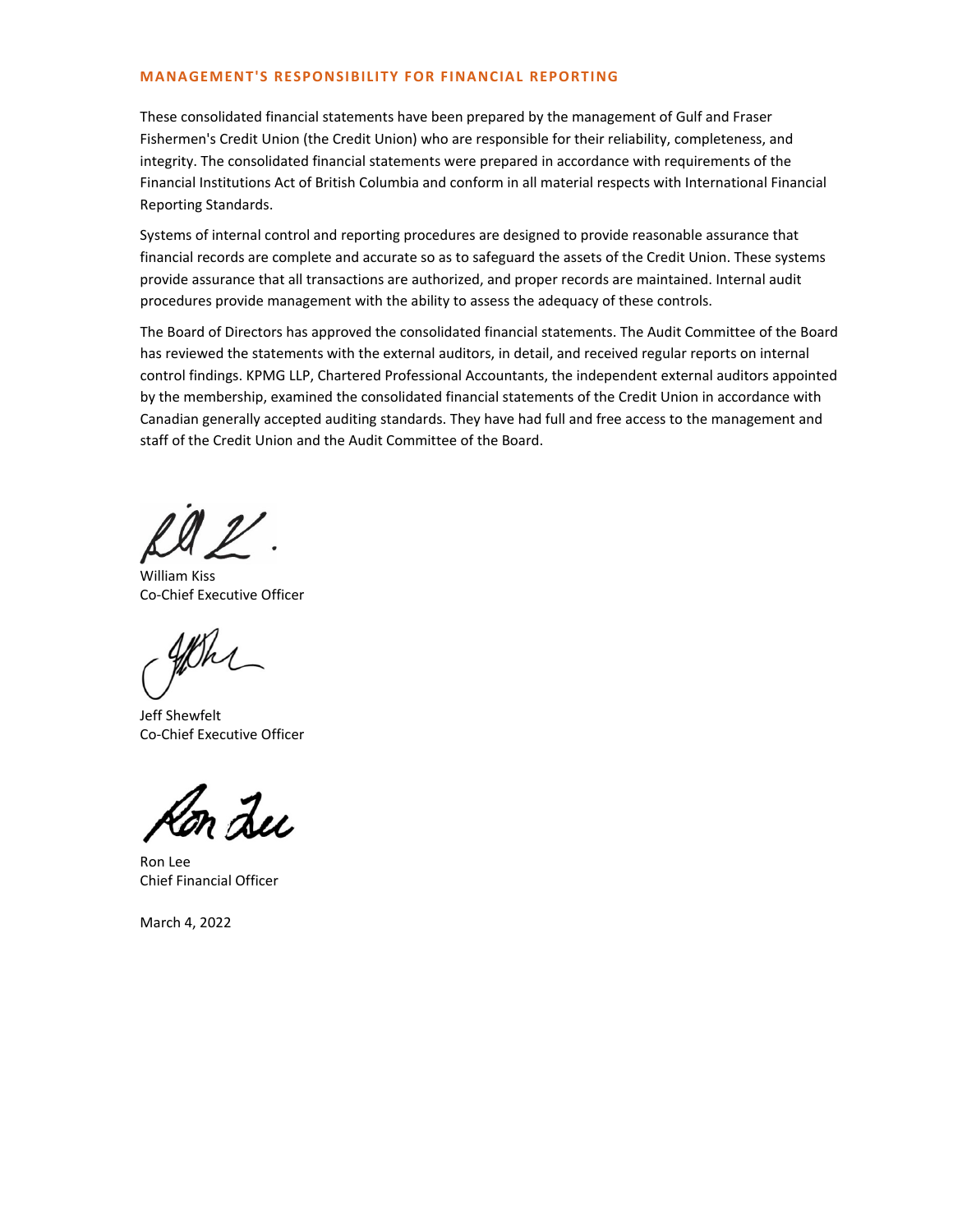![](_page_2_Picture_0.jpeg)

KPMG LLP PO Box 10426 777 Dunsmuir Street Vancouver BC V7Y 1K3 Canada Telephone (604) 691-3000 Fax (604) 691-3031

### **INDEPENDENT AUDITORS' REPORT**

To the Members of Gulf and Fraser Fishermen's Credit Union

### *Opinion*

We have audited the consolidated financial statements of Gulf and Fraser Fishermen's Credit Union (the Credit Union), which comprise:

- the consolidated statement of financial position as at December 31, 2021
- the consolidated statement of income for the year then ended
- the consolidated statement of comprehensive income for the year then ended
- the consolidated statement of changes in members' equity for the year then ended
- the consolidated statement of cash flows for the year then ended
- and notes to the consolidated financial statements, including a summary of significant accounting policies

(hereinafter referred to as the "financial statements").

In our opinion, the accompanying financial statements present fairly, in all material respects, the consolidated financial position of the Credit Union as at December 31, 2021, and its consolidated financial performance and its consolidated cash flows for the year then ended in accordance with International Financial Reporting Standards (IFRS) as issued by the International Accounting Standards Board (IASB).

### *Basis for Opinion*

We conducted our audit in accordance with Canadian generally accepted auditing standards. Our responsibilities under those standards are further described in the *"Auditors' Responsibilities for the Audit of the Financial Statements"* section of our auditors' report.

We are independent of the Credit Union in accordance with the ethical requirements that are relevant to our audit of the financial statements in Canada and we have fulfilled our other ethical responsibilities in accordance with these requirements.

We believe that the audit evidence we have obtained is sufficient and appropriate to provide a basis for our opinion.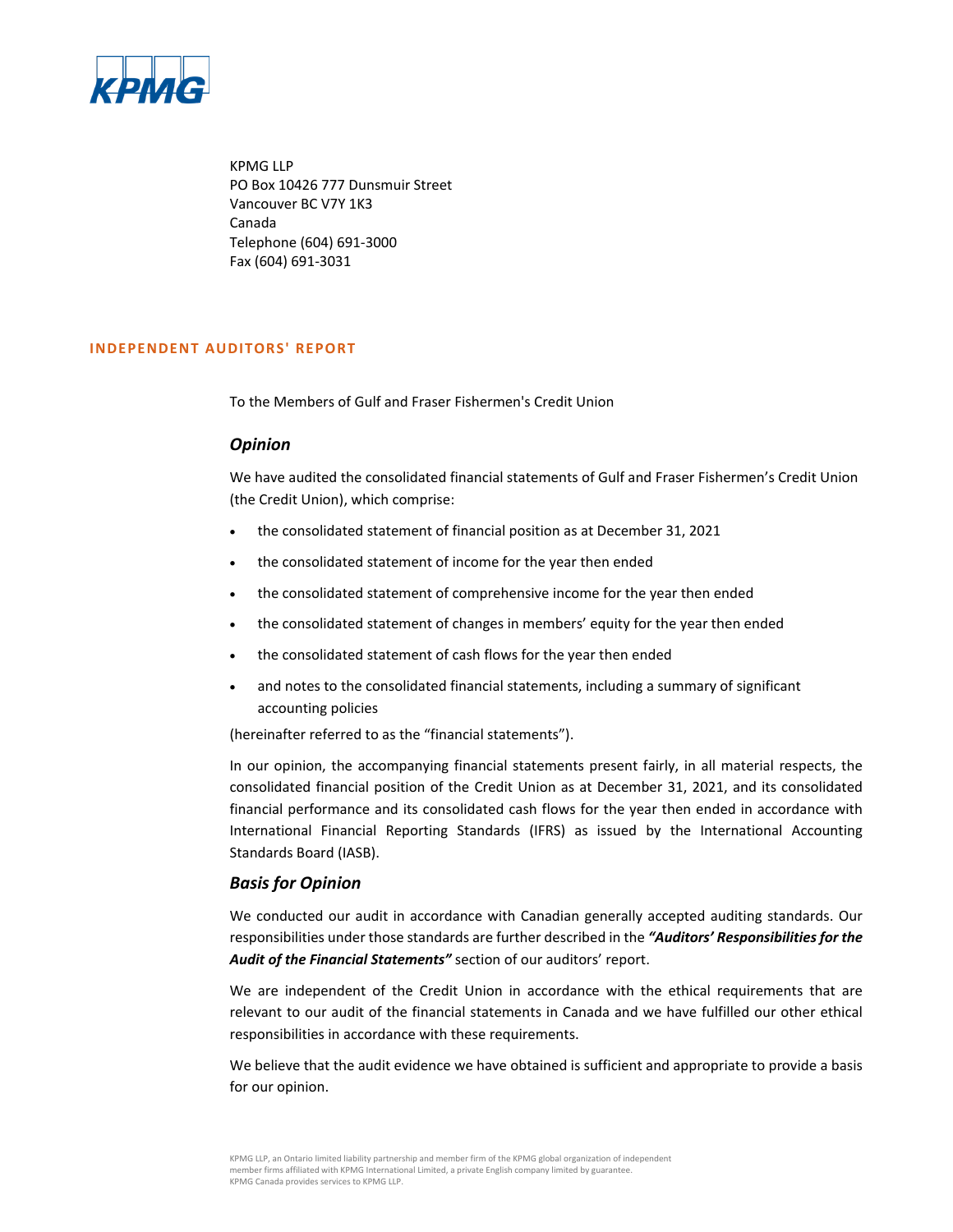![](_page_3_Picture_0.jpeg)

### *Other Information*

Management is responsible for the other information. Other information comprises Management's Discussion & Analysis.

Our opinion on the financial statements does not cover the other information and we do not and will not express any form of assurance conclusion thereon.

In connection with our audit of the financial statements, our responsibility is to read the other information identified above and, in doing so, consider whether the other information is materially inconsistent with the financial statements or our knowledge obtained in the audit and remain alert for indications that the other information appears to be materially misstated.

We obtained Management's Discussion & Analysis as at the date of this auditors' report.

If, based on the work we have performed on this other information, we conclude that there is a material misstatement of this other information, we are required to report that fact in the auditors' report.

We have nothing to report in this regard.

### *Responsibilities of Management and Those Charged with Governance for the Financial Statements*

Management is responsible for the preparation and fair presentation of the financial statements in accordance with IFRS as issued by the IASB, and for such internal control as management determines is necessary to enable the preparation of financial statements that are free from material misstatement, whether due to fraud or error.

In preparing the financial statements, management is responsible for assessing the Credit Union's ability to continue as a going concern, disclosing as applicable, matters related to going concern and using the going concern basis of accounting unless management either intends to liquidate the Credit Union or to cease operations, or have no realistic alternative but to do so.

Those charged with governance are responsible for overseeing the Credit Union's financial reporting process.

### *Auditors' Responsibilities for the Audit of the Financial Statements*

Our objectives are to obtain reasonable assurance about whether the financial statements as a whole are free from material misstatement, whether due to fraud or error, and to issue an auditors' report that includes our opinion.

Reasonable assurance is a high level of assurance, but is not a guarantee that an audit conducted in accordance with Canadian generally accepted auditing standards will always detect a material misstatement when it exists.

Misstatements can arise from fraud or error and are considered material if, individually or in the aggregate, they could reasonably be expected to influence the economic decisions of users taken on the basis of the financial statements.

As part of an audit in accordance with Canadian generally accepted auditing standards, we exercise professional judgment and maintain professional skepticism throughout the audit.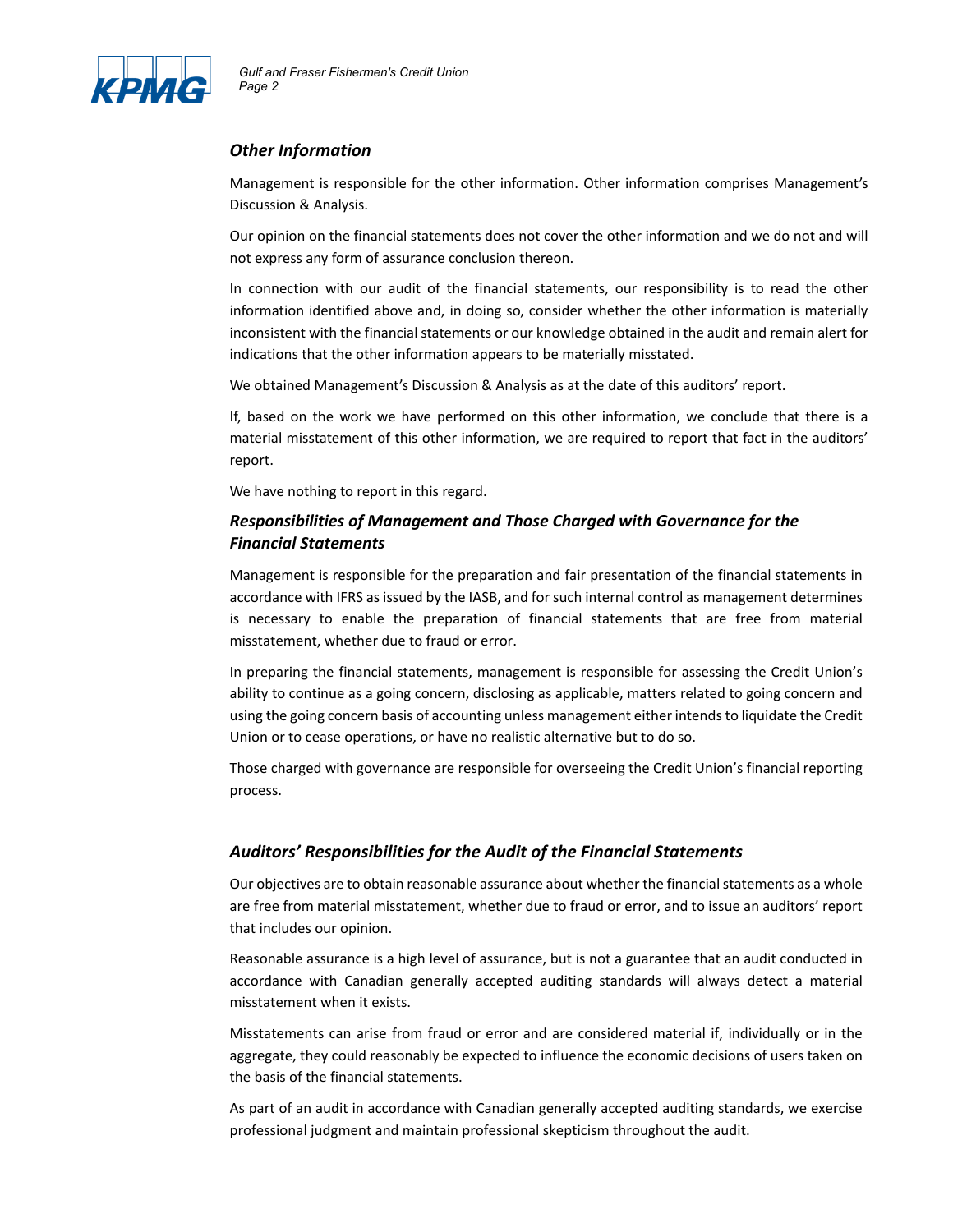![](_page_4_Picture_0.jpeg)

### We also:

• Identify and assess the risks of material misstatement of the financial statements, whether due to fraud or error, design and perform audit procedures responsive to those risks, and obtain audit evidence that is sufficient and appropriate to provide a basis for our opinion.

The risk of not detecting a material misstatement resulting from fraud is higher than for one resulting from error, as fraud may involve collusion, forgery, intentional omissions, misrepresentations, or the override of internal control.

- Obtain an understanding of internal control relevant to the audit in order to design audit procedures that are appropriate in the circumstances, but not for the purpose of expressing an opinion on the effectiveness of the Credit Union's internal control.
- Evaluate the appropriateness of accounting policies used and the reasonableness of accounting estimates and related disclosures made by management.
- Conclude on the appropriateness of management's use of the going concern basis of accounting and, based on the audit evidence obtained, whether a material uncertainty exists related to events or conditions that may cast significant doubt on the Credit Union's ability to continue as a going concern. If we conclude that a material uncertainty exists, we are required to draw attention in our auditors' report to the related disclosures in the financial statements or, if such disclosures are inadequate, to modify our opinion. Our conclusions are based on the audit evidence obtained up to the date of our auditors' report. However, future events or conditions may cause the Credit Union to cease to continue as a going concern.
- Evaluate the overall presentation, structure and content of the financial statements, including the disclosures, and whether the financial statements represent the underlying transactions and events in a manner that achieves fair presentation.
- Communicate with those charged with governance regarding, among other matters, the planned scope and timing of the audit and significant audit findings, including any significant deficiencies in internal control that we identify during our audit.

 $k$ *Pm<sub>6</sub>*  $\mu$ <sup>P</sup>

Chartered Professional Accountants

Vancouver, Canada March 4, 2022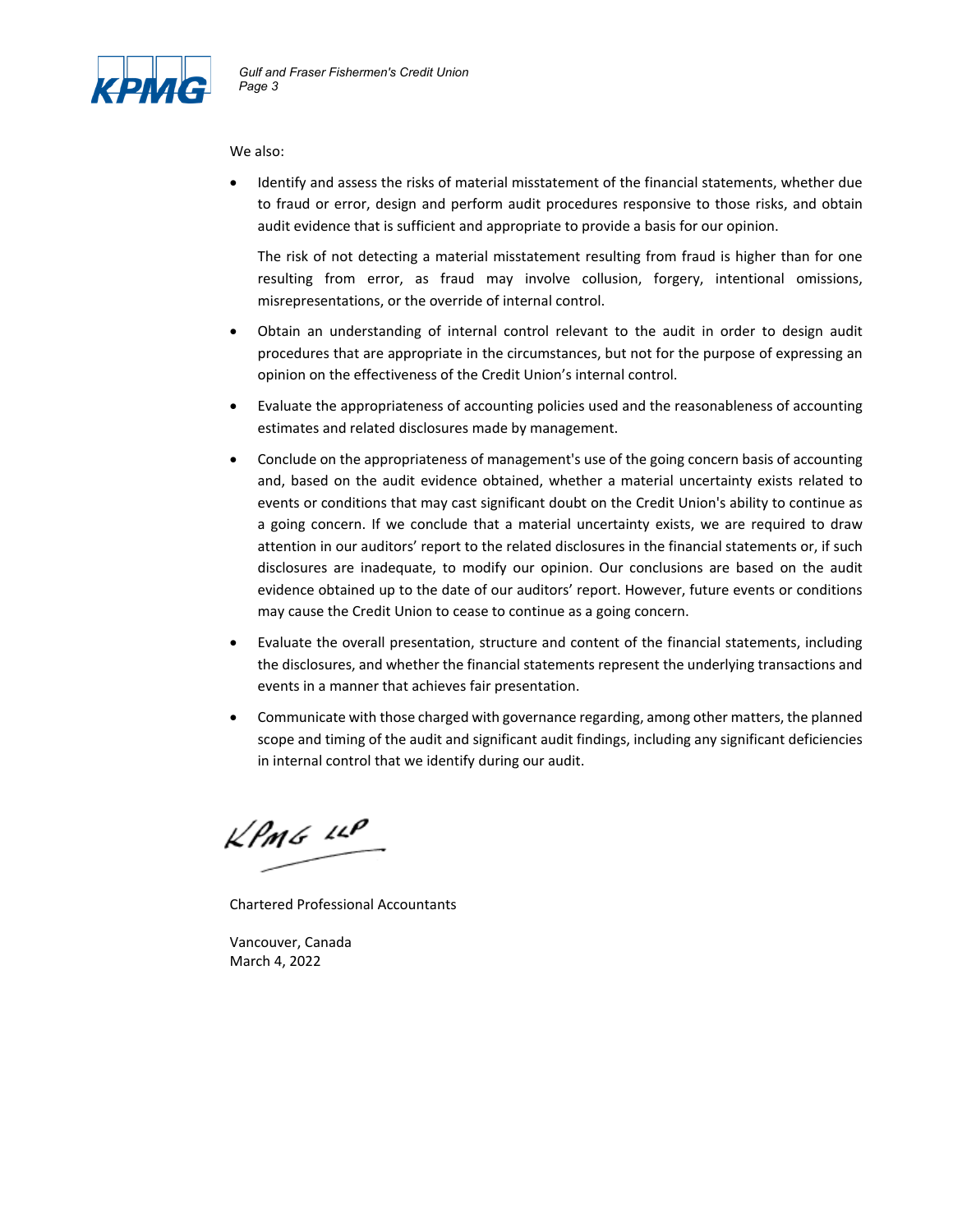# Consolidated Statement of Financial Position

(Expressed in thousands of dollars)

| December 31, 2021, with comparative information for 2020 |  |  |  |
|----------------------------------------------------------|--|--|--|
|----------------------------------------------------------|--|--|--|

|                                                                                                               | <b>Notes</b>   | 2021                       |     | 2020             |
|---------------------------------------------------------------------------------------------------------------|----------------|----------------------------|-----|------------------|
| Assets                                                                                                        |                |                            |     |                  |
| Cash                                                                                                          |                | \$<br>45,995               | \$  | 16,549           |
| <b>Financial investments</b>                                                                                  | 6              | 535,362                    |     | 345,938          |
| Derivative assets                                                                                             | 7              | 1,820                      |     | 3,356            |
| Loans                                                                                                         | 8,9            | 3,419,054                  |     | 2,133,861        |
| Asset held-for-sale                                                                                           | 10             | 2,297                      |     | 2,297            |
| Premises and equipment                                                                                        | 11             | 66,302                     |     | 38,540           |
| Intangible assets                                                                                             | 11             | 2,723                      |     | 496              |
| Deferred income tax asset                                                                                     | 12             | 10                         |     | 1,385            |
| Other assets                                                                                                  | 13             | 5,556                      |     | 5,083            |
|                                                                                                               |                | \$<br>4,079,119            | \$  | 2,547,505        |
| Liabilities and Members' Equity                                                                               |                |                            |     |                  |
| Deposits                                                                                                      | 14             | \$<br>3,735,085            | \$. | 2,306,930        |
| Members' shares                                                                                               | 15             | 13,378                     |     | 9,455            |
| Secured borrowings                                                                                            | 16             | 77,305                     |     | 72,407           |
| <b>Other liabilities</b>                                                                                      | 17, 18         | 27,771                     |     | 21,080           |
|                                                                                                               |                | 3,853,539                  |     | 2,409,872        |
| Members' equity:<br>Accumulated other comprehensive income (loss)<br>Contributed surplus<br>Retained earnings | $\overline{2}$ | (792)<br>70,331<br>156,041 |     | 2,577<br>135,056 |
|                                                                                                               |                | 225,580                    |     | 137,633          |
| Commitments<br>Subsequent events                                                                              | 19<br>26       |                            |     |                  |
|                                                                                                               |                | \$<br>4,079,119            | \$  | 2,547,505        |

See accompanying notes to consolidated financial statements.

Approved on behalf of the Board:

Lewis Bublé **Vertex and Service Contracts** Service Jennifer Phipps

Chair, Board of Directors Chair of the Audit Committee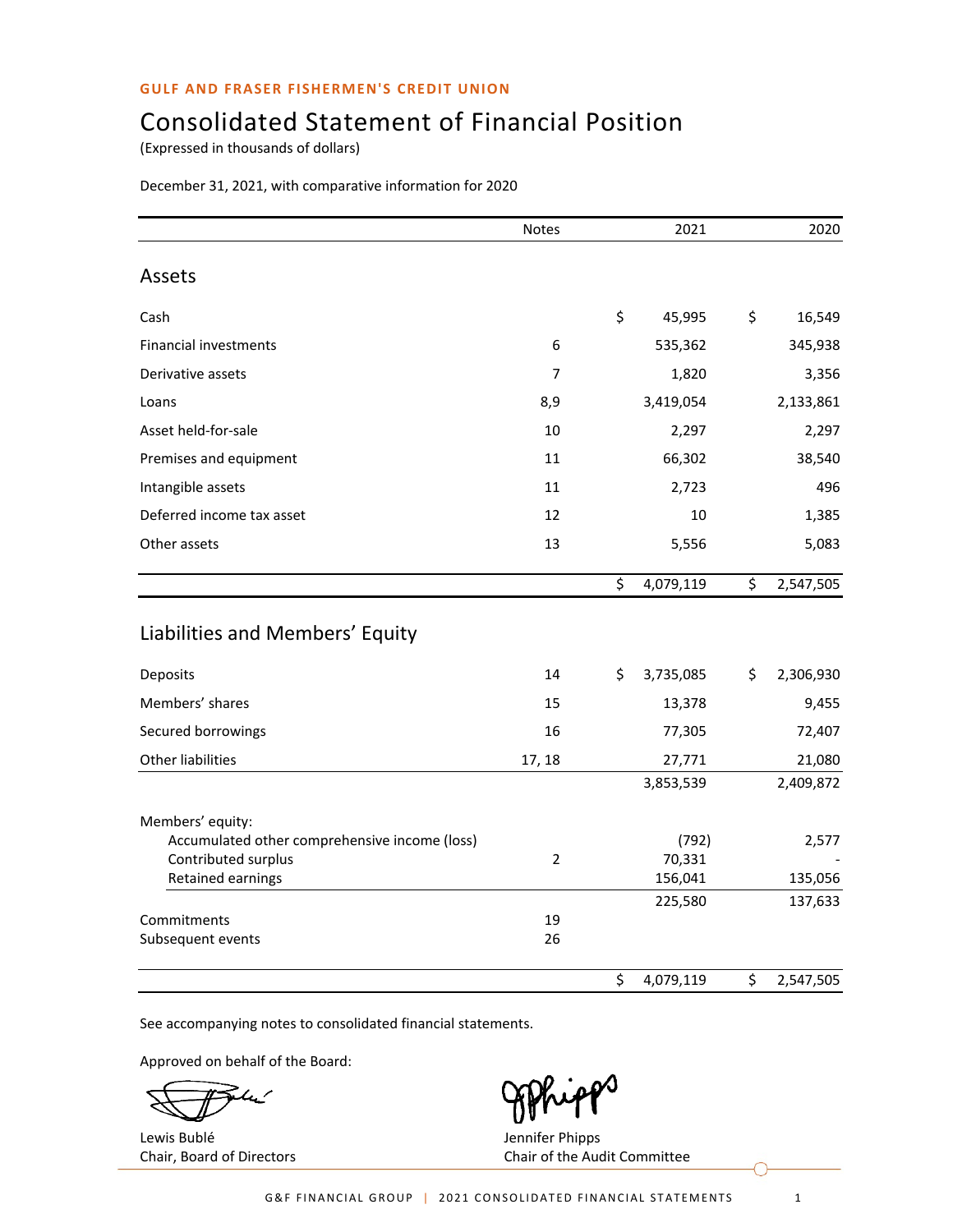# Consolidated Statement of Income

(Expressed in thousands of dollars)

### Year ended December 31, 2021, with comparative information for 2020

|                                                       | <b>Notes</b> | 2021         | 2020         |
|-------------------------------------------------------|--------------|--------------|--------------|
|                                                       |              |              |              |
| Interest income:                                      |              |              |              |
| Interest on loans                                     |              | \$<br>93,050 | \$<br>77,783 |
| Other interest income                                 |              | 4,271        | 5,423        |
|                                                       |              | 97,321       | 83,206       |
| Interest expense:                                     |              |              |              |
| Interest on deposits                                  |              | 31,137       | 38,564       |
| Other interest expense                                |              | 1,966        | 1,791        |
|                                                       |              | 33,103       | 40,355       |
| Net interest income                                   |              | 64,218       | 42,851       |
| <b>Provision for credit losses</b>                    |              | (601)        | (3, 446)     |
|                                                       |              |              |              |
| Net interest income after provision for credit losses |              | 63,617       | 39,405       |
| Other income:                                         |              |              |              |
| Member services income                                | 6            | 17,984       | 14,841       |
| Hedge ineffectiveness on cash flow hedges             |              | 13           | 1            |
| Other income                                          |              | 859          | 215          |
|                                                       |              | 18,856       | 15,057       |
| Net interest and non-interest income                  |              | 82,473       | 54,462       |
| Operating expenses:                                   |              |              |              |
| Salaries and employee benefits                        | 20, 21       | 31,797       | 22,158       |
| Depreciation                                          |              | 4,827        | 3,796        |
| Data processing                                       |              | 4,821        | 3,308        |
| Office and other administrative                       |              | 3,919        | 2,949        |
| Occupancy                                             |              | 2,931        | 2,165        |
| Professional and other services                       |              | 2,704        | 1,004        |
| Dues                                                  |              | 2,142        | 751          |
| Donations                                             |              | 1,541        | 243          |
| Advertising and promotion                             |              | 1,453        | 1,400        |
|                                                       |              | 56,135       | 37,774       |
|                                                       |              | 26,338       | 16,688       |
| Distribution to members                               |              | (562)        | (296)        |
| Income before income taxes                            |              | 25,776       | 16,392       |
| Provision for income taxes                            | 12           | 4,791        | 2,797        |
| Net income                                            |              | \$<br>20,985 | \$<br>13,595 |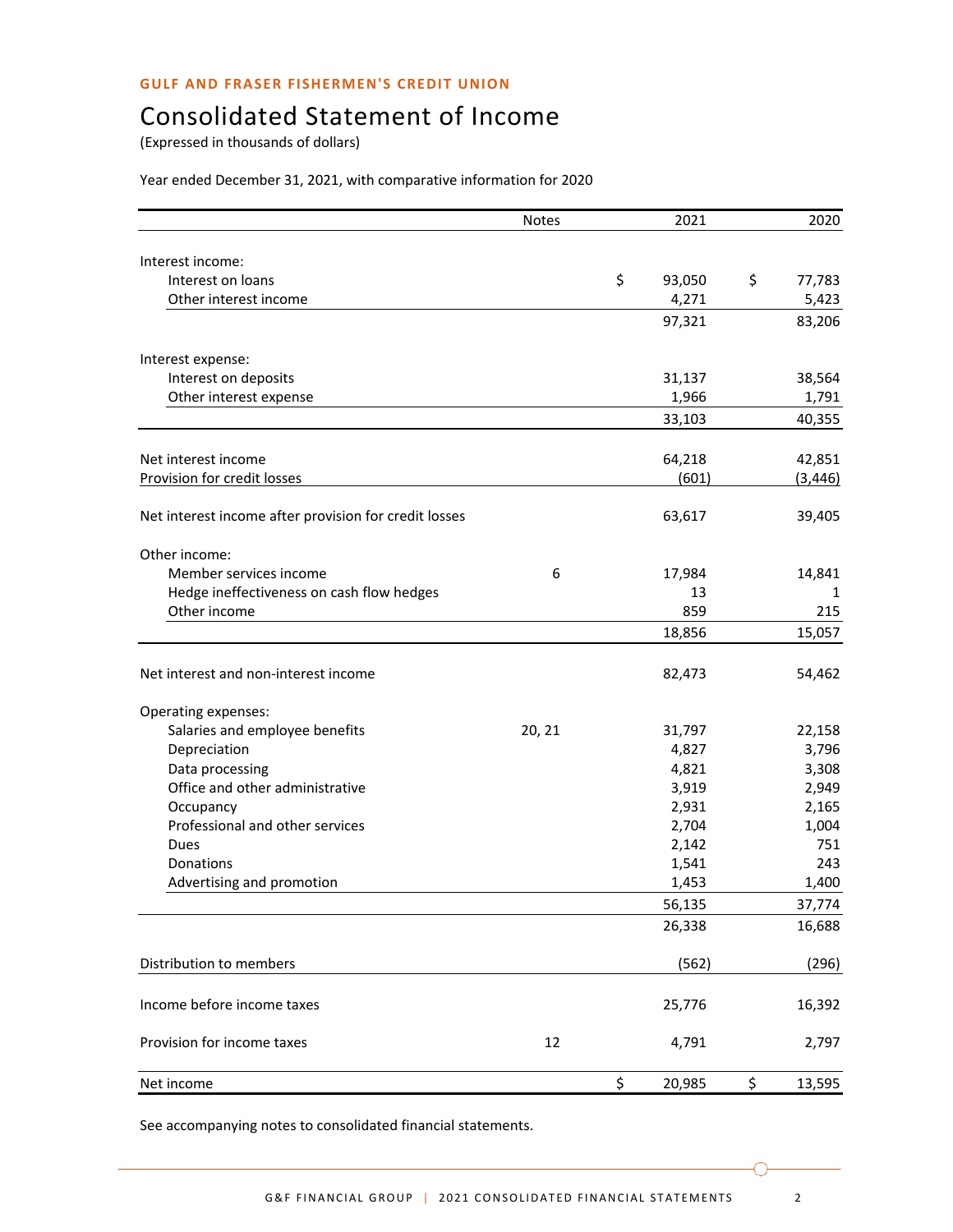# Consolidated Statement of Comprehensive Income

(Expressed in thousands of dollars)

### Year ended December 31, 2021, with comparative information for 2020

|                                                                                                                                                                                                                                 | 2021         |   | 2020   |
|---------------------------------------------------------------------------------------------------------------------------------------------------------------------------------------------------------------------------------|--------------|---|--------|
| Net income                                                                                                                                                                                                                      | \$<br>20,985 | Ş | 13,595 |
| Items that may be reclassified to profit or loss<br>where conditions are met:<br>Net unrealized gains (losses) on effective portion of<br>cash flow hedges net of income tax recovery of \$442<br>(2020 - tax expense of \$405) | (2, 157)     |   | 1.977  |
| Net unrealized gains (losses) from financial instruments,<br>classified as fair value through other comprehensive<br>income net of income tax recovery of \$248 (2020 - nil)                                                    | (1,212)      |   |        |
| Total comprehensive income                                                                                                                                                                                                      | 17.616       |   | 15.572 |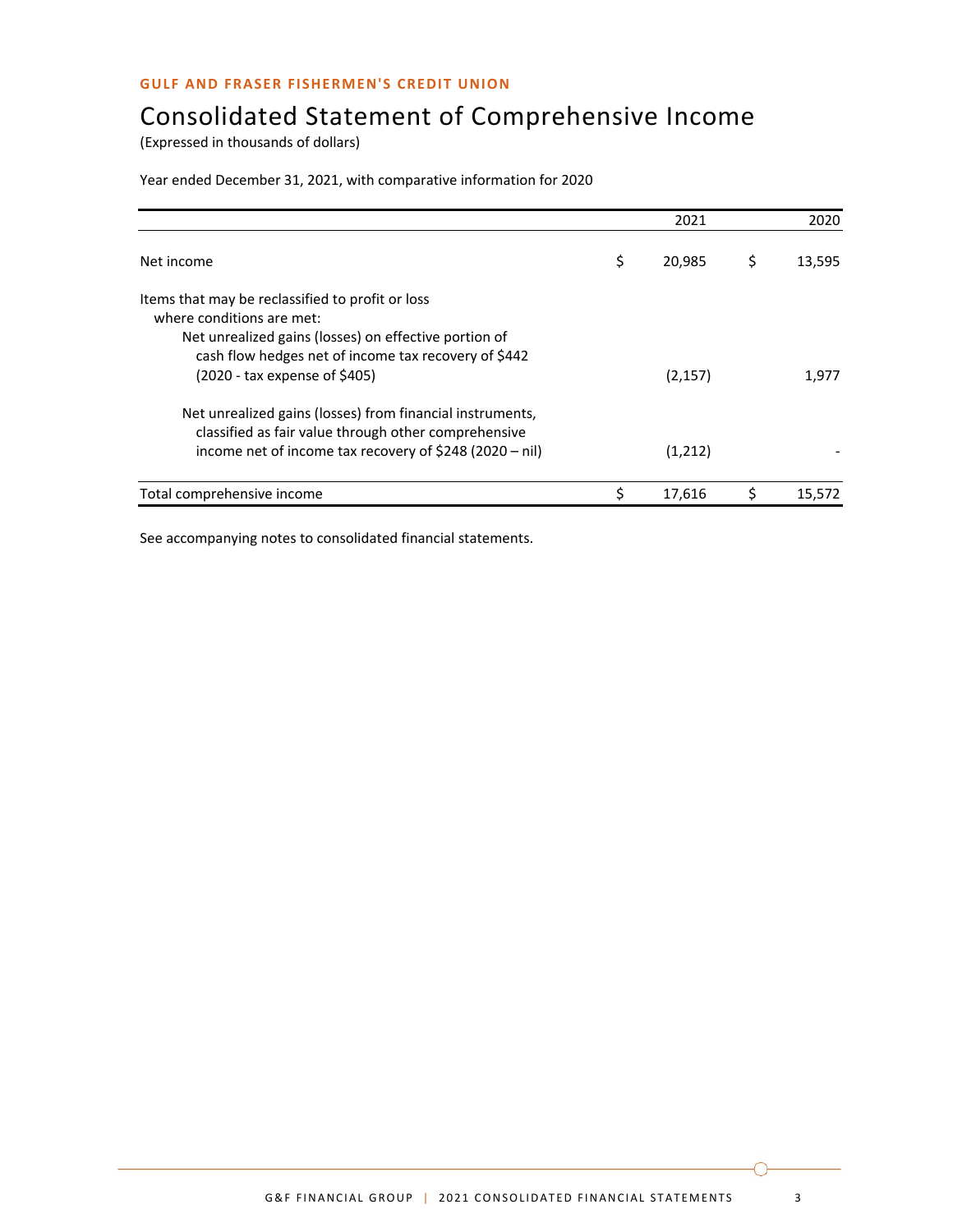# Consolidated Statement of Changes in Members' Equity

(Expressed in thousands of dollars)

|                                                     | Accumulated<br>other           |                        |                      |                    |
|-----------------------------------------------------|--------------------------------|------------------------|----------------------|--------------------|
|                                                     | comprehensive<br>income (loss) | Contributed<br>surplus | Retained<br>earnings | Members'<br>equity |
| Balance, January 1, 2020                            | \$<br>600                      | \$                     | \$<br>121,461        | \$<br>122,061      |
| Cash flow hedges                                    | 1,977                          |                        |                      | 1,977              |
| Net income                                          |                                |                        | 13,595               | 13,595             |
| Balance, December 31, 2020                          | 2,577                          |                        | 135,056              | 137,633            |
| Cash flow hedges                                    | (2, 157)                       |                        |                      | (2, 157)           |
| <b>Financial instruments</b><br>classified as FVOCI | (1, 212)                       |                        |                      | (1, 212)           |
| Impact of business combination<br>(note 2)          |                                | 70,331                 |                      | 70,331             |
| Net income                                          |                                |                        | 20,985               | 20,985             |
| Balance, December 31, 2021                          | \$<br>(792)                    | \$<br>70,331           | \$<br>156,041        | \$<br>225,580      |

Year ended December 31, 2021, with comparative information for 2020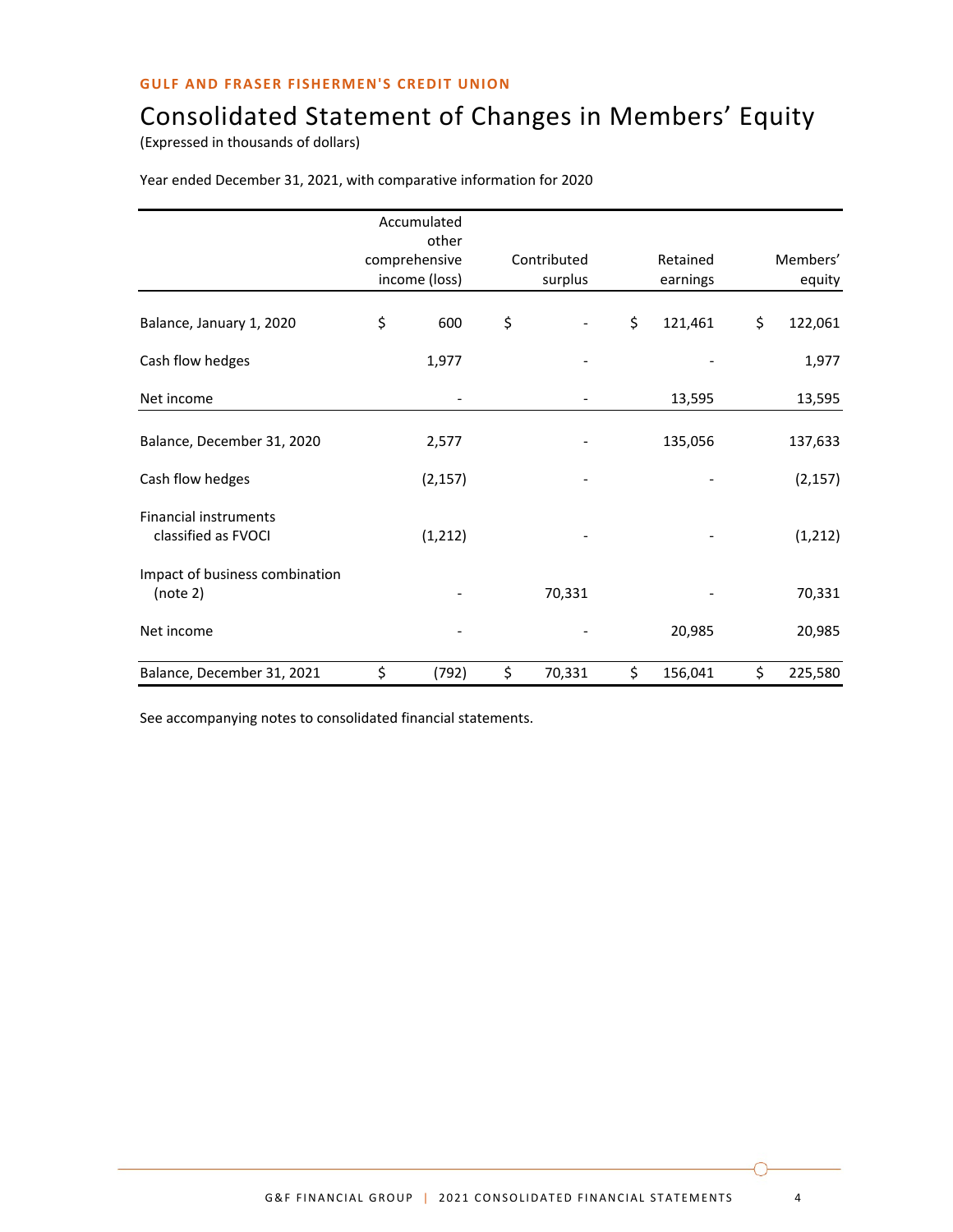# Consolidated Statement of Cash Flows

(Expressed in thousands of dollars)

### Year ended December 31, 2021, with comparative information for 2020

|                                                | 2021         | 2020         |
|------------------------------------------------|--------------|--------------|
| Cash provided by (used in):                    |              |              |
| Operating activities:                          |              |              |
| Net income                                     | \$<br>20,985 | \$<br>13,595 |
| Adjustments:                                   |              |              |
| Depreciation                                   | 4,827        | 3,004        |
| Provision for credit losses                    | 601          | 3,446        |
| Interest income                                | (97, 321)    | (83, 206)    |
| Interest expense                               | 33,103       | 40,355       |
| Deferred income tax                            | (245)        | (82)         |
| Change in derivative instruments               | (1,663)      | (477)        |
|                                                | (39, 713)    | (23, 365)    |
| Changes in non-cash operating working capital: |              |              |
| Other assets                                   | (473)        | (3, 219)     |
| Accounts payable and other liabilities         | 7,121        | 9,495        |
| Net increase in loans                          | (446, 104)   | (68, 632)    |
| Net increase in deposits                       | 409,008      | 151,146      |
| Interest income received on loans              | 96,112       | 83,336       |
| Interest expense paid on deposits              | (32, 730)    | (41, 471)    |
| Income taxes paid                              | (3,513)      | (2,580)      |
|                                                | (10, 292)    | 104,710      |
| Investing activities:                          |              |              |
| Cash acquired on business combination          | 21,665       |              |
| Net acquisition of investments                 | 16,840       | (145, 188)   |
| Net acquisition of:                            |              |              |
| Premises and equipment                         | (5, 298)     | (5, 157)     |
| Intangible assets                              | (434)        | (301)        |
|                                                | 32,773       | (150, 646)   |
| Financing activities:                          |              |              |
| Payment on lease liabilities                   | (1,856)      | (1,616)      |
| Net increase (decrease) in:                    |              |              |
| Members' shares                                | 3,923        | 601          |
| Borrowings                                     | 4,898        | 46,988       |
|                                                | 6,965        | 45,973       |
| Increase in cash                               | 29,446       | 37           |
| Cash, beginning of year                        | 16,549       | 16,512       |
| Cash, end of year                              | \$<br>45,995 | \$<br>16,549 |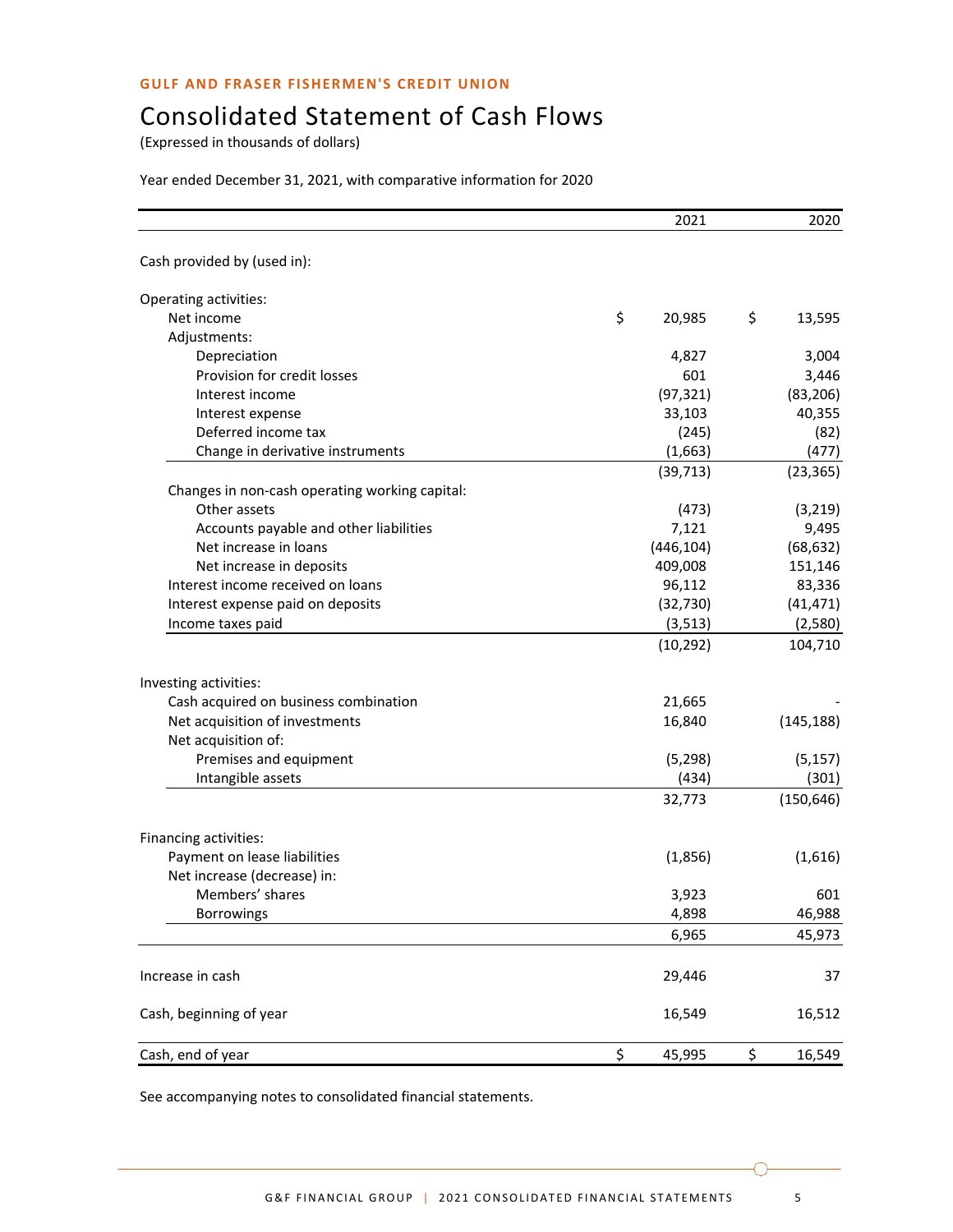(Tabular amount expressed in thousands of dollars, except for indicated otherwise)

Year ended December 31, 2021

### **1. Reporting entity:**

Gulf and Fraser Fishermen's Credit Union (the "Credit Union") is incorporated under the British Columbia Credit Union Incorporation Act and is a member of Central 1 Credit Union (Central 1), which is the central credit union and trade services organization for British Columbia and Ontario credit unions. The Credit Union provides financial services to its members principally in the Greater Vancouver and Fraser Valley areas of British Columbia. The Credit Union's head office is located at Suite 401 - 7300 Edmonds Street, Burnaby, British Columbia.

### **2. Business combination:**

On January 18, 2021, Gulf and Fraser Fishermen's Credit Union ("G&F") and the legacy credit union known as Aldergrove Credit Union ("Legacy ACU") submitted an application for consent to merge the respective credit unions, to the BC Financial Services Authority ("BCFSA"). The merger transaction was to be structured as an asset transfer under Section 16 of the Credit Union Incorporation Act (AC), whereby G&F would acquire all of the assets and assume all of the liabilities of Legacy ACU. On May 26, 2021, consent was issued by BCFSA and between June 21 and July 5, 2021, the members from Legacy ACU voted on and approved the Asset Transfer Agreement.

On August 1, 2021 (the "acquisition date"), G&F and Legacy ACU combined their respective operations building on the strengths of each credit union to recognize operational synergies and to capture economies of scale as a combined entity. A single credit union was formed under the legal name of Gulf and Fraser Fishermen's Credit Union.

On the acquisition date, one (1) class A membership equity share of Gulf and Fraser Fishermen's Credit Union was exchanged for each fully paid class A membership equity share of Legacy ACU. Following the merger, each member is required to have five (5) Class A member equity shares.

Included in the acquisition was Legacy ACU's wholly-owned subsidiary, Aldergrove Financial Services Ltd.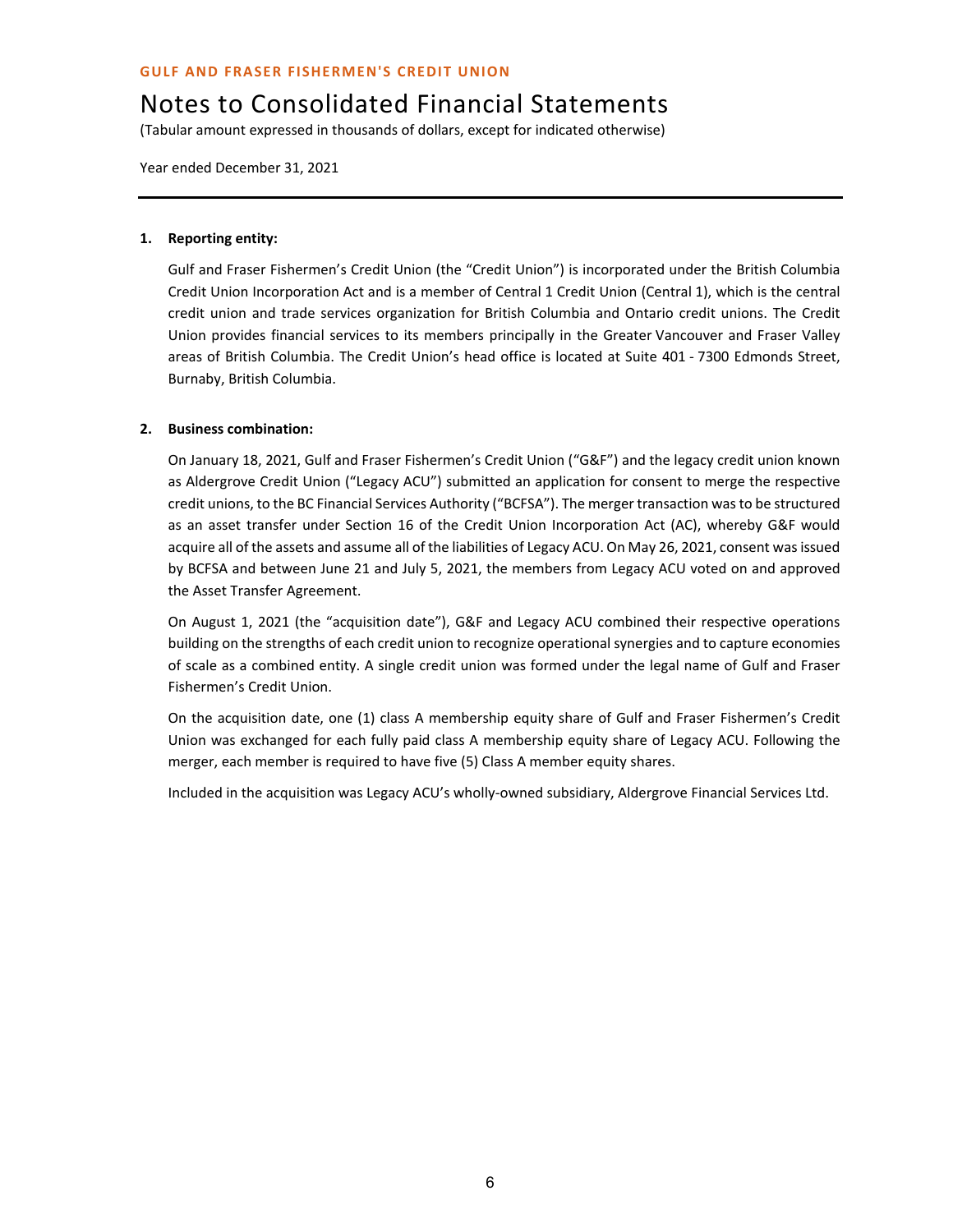(Tabular amount expressed in thousands of dollars, except for indicated otherwise)

Year ended December 31, 2021

### **2. Business combination (continued):**

On the acquisition date, the fair values of the assets and liabilities of Legacy ACU were determined on the basis set out below. The following table summarizes the estimated fair value of the assets acquired and the liabilities assumed at the acquisition date:

|                                          | Valuation                              | August 1,       |
|------------------------------------------|----------------------------------------|-----------------|
|                                          | technique                              | 2021            |
|                                          |                                        |                 |
| Cash and financial investments           | Discounted cash flow                   | \$<br>227,638   |
| Loans                                    | Discounted cash flow                   | 838,826         |
| Derivative instruments                   | Discounted cash flow                   | 170             |
| Premises and equipment                   | Property appraisals                    | 25,743          |
| Right-of-use assets                      | Present value of future lease payments | 2,616           |
| Core deposit intangible asset            | Net core demand deposit valuation      | 1,449           |
| Total assets acquired                    |                                        | \$<br>1,096,442 |
|                                          |                                        |                 |
| Members' deposits                        | Discounted cash flow                   | \$<br>1,019,551 |
| Accounts payable and accrued liabilities | Discounted cash flow                   | 2,324           |
| Deferred income tax liability            | Asset-liability method                 | 1,620           |
| Lease liabilities                        | Present value of future lease payments | 2,616           |
| Total liabilities assumed                |                                        | \$<br>1,026,111 |
|                                          |                                        |                 |
| Estimated net assets acquired            |                                        | \$<br>70,331    |

The following valuation methodologies were applied in determining the fair value of assets acquired and liabilities assumed:

- Discounted cash flow: Discount rates were derived based on average market rates by product type.
- Property appraisals: Based on independent appraisals using both income approach and direct comparison approach.
- Present value of future lease payments: Based on the estimated cash flows and the Credit Union's incremental borrowing rate.
- Net core demand deposit valuation: Based on Legacy ACU's deposits offset against the estimated cost of servicing the respective deposits.
- Asset-liability method: Based on the tax-effected expected reversal of temporary differences.

The estimated net assets acquired of \$70,331 comprise the balance of contributed surplus as of August 1, 2021 on the consolidated statement of changes in members' equity.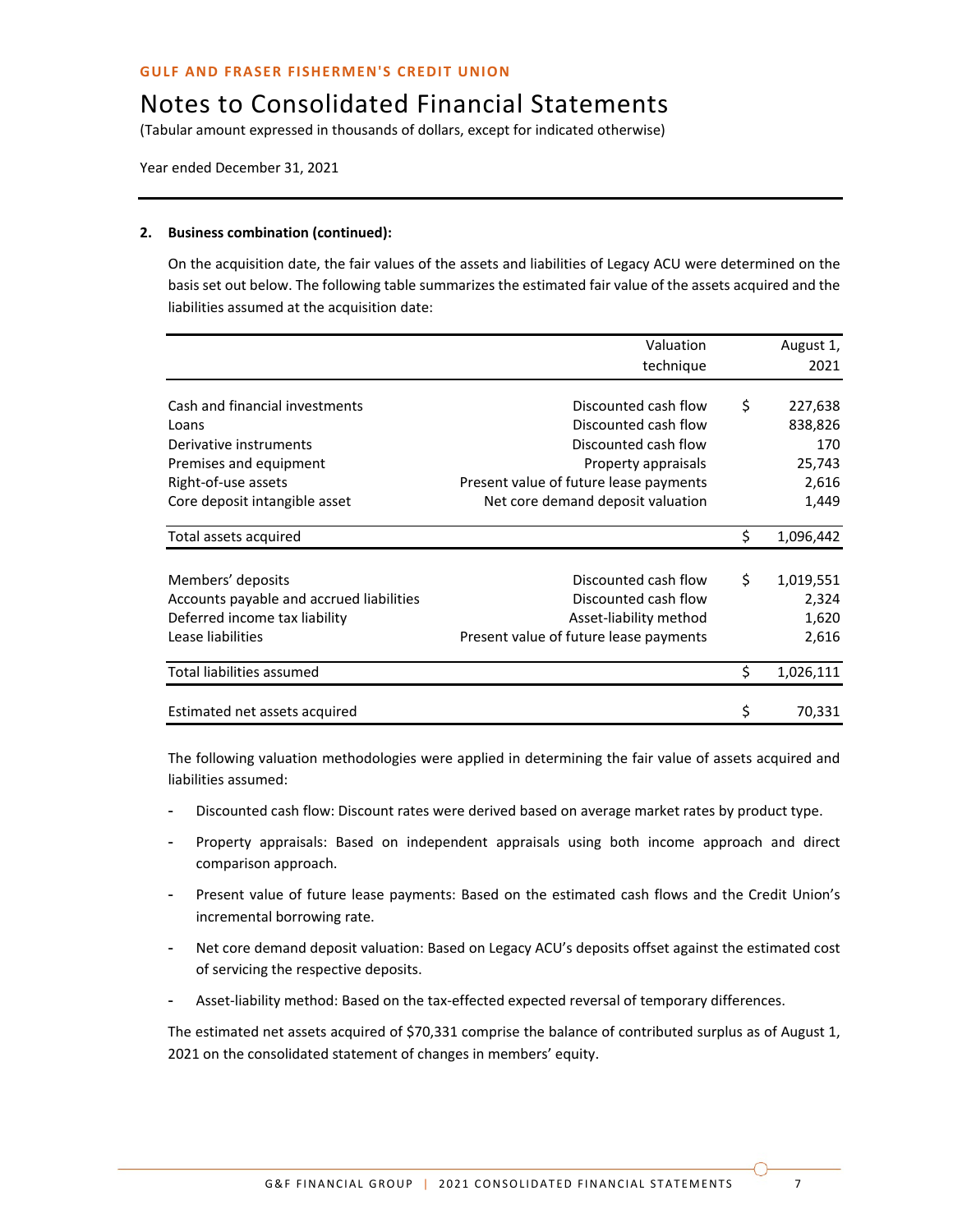(Tabular amount expressed in thousands of dollars, except for indicated otherwise)

Year ended December 31, 2021

### **2. Business combination (continued):**

The business combination is accounted for using the acquisition method under IFRS 3, Business Combinations ("IFRS 3"), with the credit union acquiring 100% of the net assets of Legacy ACU. Management judgement was required in the determination of the acquirer in accordance with IFRS 3 and IFRS 10, Consolidated Financial Statements. The fair value of the net assets acquired were subsequently measured in accordance with the accounting policies disclosed in note 4.

The results for the year ended December 31, 2021 include the results for the combined credit union after the merger date.

During the year ended December 31, 2021, the credit union commenced various integration activities including the business combination accounting and integrated financial reporting. As a result of these integration efforts, the reporting of segregated results in the statement of comprehensive income for the year is considered impracticable. The amounts of revenue and profit or loss reported in the statement of comprehensive income for the year ended December 31, 2021 reflect the combined credit union.

In 2021, the credit union incurred \$1,073 related to the acquisition and ongoing integration efforts (2020 - \$161). These costs were recognized under professional and other services in the consolidated statement of income.

### **3. Basis of preparation:**

(a) Statement of compliance:

These consolidated financial statements have been prepared in accordance with International Financial Reporting Standards ("IFRS") as issued by the International Accounting Standards Board (the "IASB").

These consolidated financial statements have been authorized for issue by the Board of Directors on February 15, 2022.

(b) Basis of measurement:

These consolidated financial statements were prepared using the historical cost basis, except for financial investments and derivative assets and liabilities, which are measured at fair value.

(c) Functional and presentation currency:

The Credit Union's functional and presentation currency is the Canadian dollar. The consolidated financial statements are presented in thousands of Canadian dollars.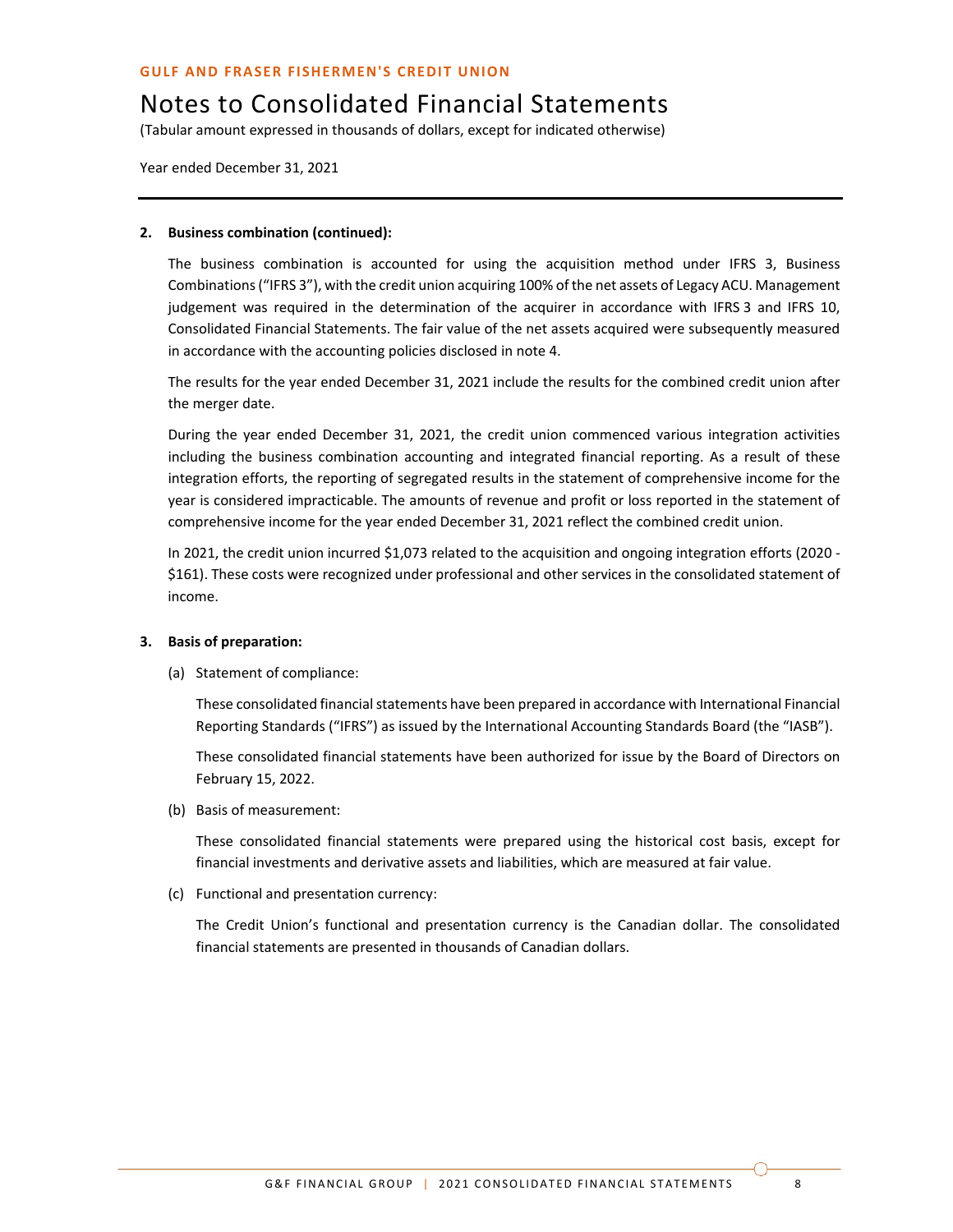(Tabular amount expressed in thousands of dollars, except for indicated otherwise)

Year ended December 31, 2021

### **3. Basis of preparation (continued):**

(d) Use of estimates and judgments:

The preparation of consolidated financial statements in compliance with IFRS requires management to make certain critical accounting estimates. It also requires management to exercise judgment in applying the Credit Union's accounting policies. The areas involving a higher degree of judgment or complexity, or areas where assumptions and estimates are significant to the consolidated financial statements are disclosed in note 5.

### **4. Significant accounting policies:**

(a) Basis of consolidation:

These consolidated financial statements include the accounts of the Credit Union and its wholly-owned subsidiaries, Gulf and Fraser Insurance Services Ltd. and Aldergrove Financial Services Ltd. These consolidated financial statements have been prepared using uniform accounting policies.

(b) Business combinations:

Business combinations are accounted for using the acquisition method as at the acquisition date, which is the date on which the credit union obtained control of the acquiree. The credit union controls an acquiree when it is exposed, or has rights, to variable returns from its involvement with the acquiree and has the ability to affect those returns through its power over the acquiree. In assessing control, the credit union considers factors primarily related to control such as relative size of the organizations, voting rights, and composition of the Board of Directors and senior management.

The consideration transferred in the acquisition is generally measured at fair value, as are the identifiable net assets acquired. Goodwill, if any, is measured as the excess of the consideration transferred, including any amount of non-controlling interest in the acquiree, over the net of the recognized amounts of the identifiable assets acquired and liabilities assumed. Transaction costs are expensed as incurred.

- (c) Financial instruments:
	- (*i*) Recognition, classification and measurement:

All financial assets are initially recorded at fair value and subsequently classified as measured at amortized cost, fair value through other comprehensive income ("FVOCI") or fair value through profit and loss ("FVTPL").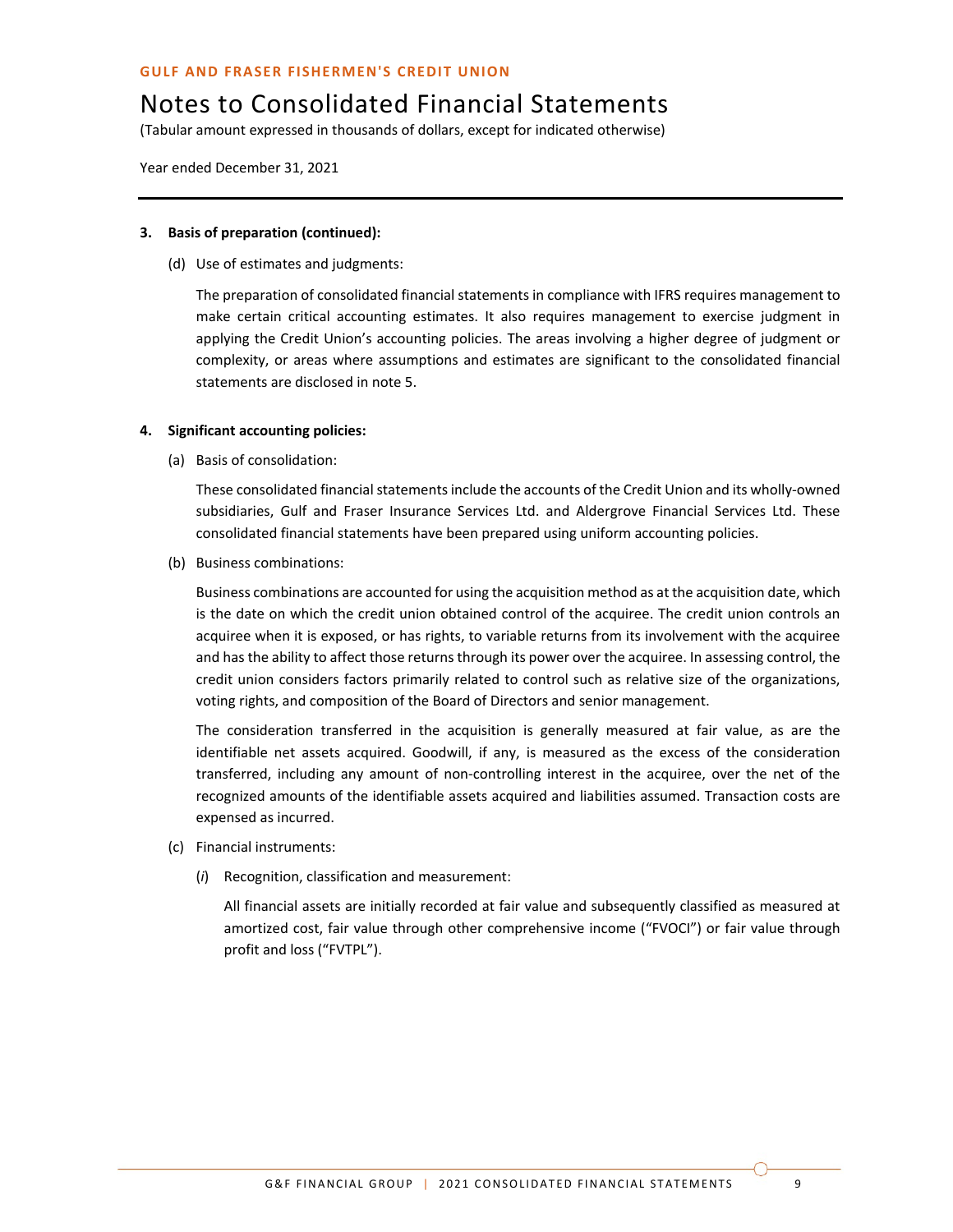(Tabular amount expressed in thousands of dollars, except for indicated otherwise)

Year ended December 31, 2021

### **4. Significant accounting policies (continued):**

- (c) Financial instruments (continued):
	- *(i)* Recognition, classification and measurement (continued):

A financial asset is measured at amortized cost if it meets both of the following conditions and is not designated as FVTPL:

- the asset is held within a business model whose objective is to hold assets to collect contractual cash flows; and
- the contractual terms of the financial asset give rise on specified dates to cash flows that are solely payments of principal and interest ("SPPI") on the principal amount outstanding.

A debt security is measured at FVOCI only if it meets both of the following conditions and is not designated as FVTPL:

• the asset is held within a business model whose objective is achieved by both collecting contractual cash flows and selling financial assets; and the contractual terms of the financial asset give rise on specified dates to cash flows that are solely payments of principal and interest on the principal amount outstanding.

On initial recognition of an equity instrument that is not held for trading, the Credit Union may irrevocably elect to present subsequent changes in fair value in OCI. This election is made on an investment-by-investment basis. All other financial assets are classified as measured at FVTPL.

All financial liabilities are initially recorded at fair value and subsequently classified as measured at amortized cost or FVTPL. On initial recognition, the Credit Union may irrevocably designate a financial liability at FVTPL when doing so results in more relevant information, because either:

- the designation eliminates or significantly reduces a measurement or recognition inconsistency that would otherwise arise from measuring assets or liabilities or recognizing the gains and losses on them on different bases; or
- a group of financial assets and financial liabilities is managed with its performance evaluated on a fair value basis, in accordance with a documented risk management or investment strategy, and information about the group is provided internally on that basis to key management personnel.

For financial assets classified as measured at FVTPL or designated at FVTPL, changes in fair value are recognized in the consolidated statement of income. For financial assets classified as measured at FVOCI for which an irrevocable election has been made, changes in fair value are recognized in the consolidated statement of comprehensive income. For financial assets and other financial liabilities measured at amortized cost, interest income and interest expense are calculated using the effective interest method and is recognized in the consolidated statement of income.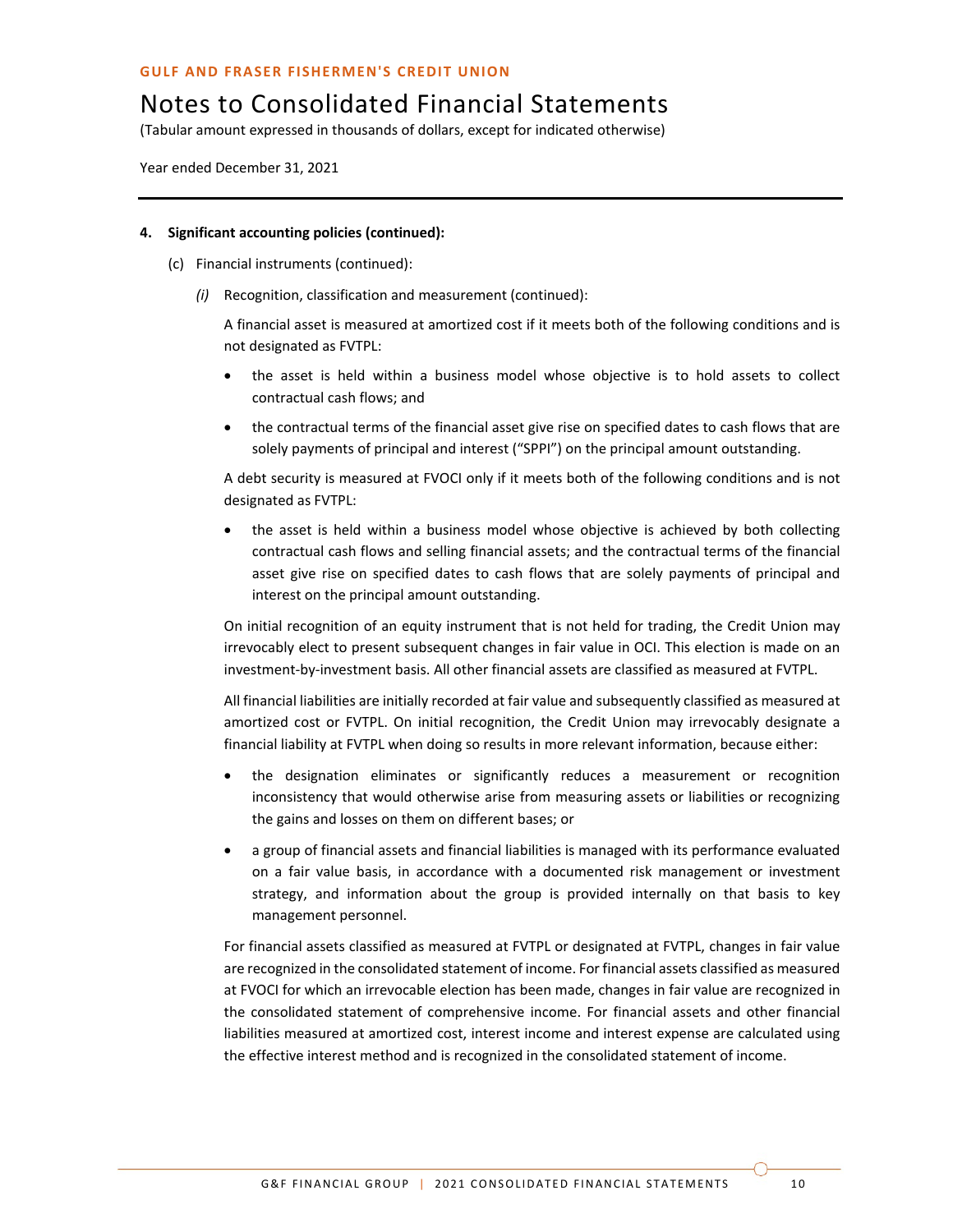(Tabular amount expressed in thousands of dollars, except for indicated otherwise)

Year ended December 31, 2021

### **4. Significant accounting policies (continued):**

- (c) Financial instruments (continued):
	- *(i)* Recognition, classification and measurement (continued):

### *Business model assessment:*

The Credit Union makes an assessment of the objective of a business model in which an asset is held at a portfolio level because this best reflects the way the asset is managed, and information is provided to management. The information considered includes:

- how the performance of the portfolio is evaluated and reported to management;
- how managers of the business are compensated;
- whether the assets are held for trading purposes;
- the risks that affect the performance of the financial assets held within the business model and how those risks are managed; and
- the frequency, volume and timing of sales in prior periods, the reasons for such sales and its expectations about future sale activity.

### *Contractual cash flow characteristics assessment:*

In assessing whether the contractual cash flows are solely payments of principal and interest, 'principal' is defined as the fair value of the financial asset on initial recognition and 'interest' is defined as consideration for the time value of money and for the credit risk associated with the principal amount outstanding during a particular period of time and for other basic lending risks and costs, as well as a profit margin.

The Credit Union considers the contractual terms of the financial asset and whether the asset contains contractual terms that could change the timing or amount of cash flows such that it would not meet the condition of principal and interest. Contractual terms considered in this assessment include contingent events that would change the amount and timing of cash flows, leverage features, prepayment and extension terms, terms that limit the claim to cash flows from specified assets, and features that modify the consideration from time value of money.

(*ii*) Reclassification of financial assets:

Financial assets are not reclassified subsequent to their initial recognition, except in the period after the Credit Union changes its business model for managing those assets.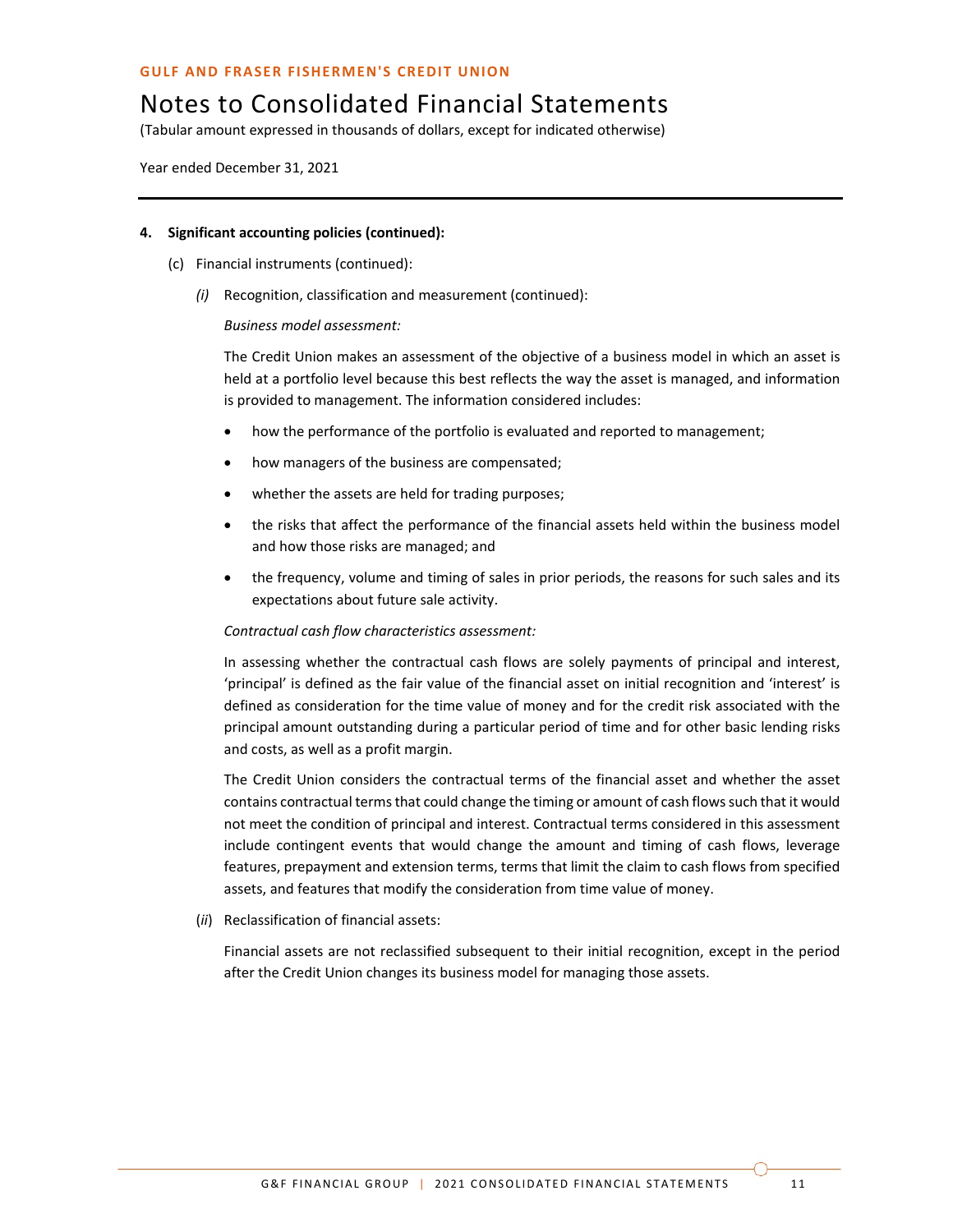(Tabular amount expressed in thousands of dollars, except for indicated otherwise)

Year ended December 31, 2021

### **4. Significant accounting policies (continued):**

- (c) Financial instruments (continued):
	- (*iii*) Impairment:

An impairment model applies to amortized cost financial assets, debt investments at FVOCI, offbalance sheet loan commitments, and financial guarantee contracts.

Loss allowances are measured on either of the following bases utilizing an expected credit loss ("ECL") model.

- 12-month ECL: these are losses that result from possible default events within the 12 months after the reporting date; and
- lifetime ECL: these are losses that result from all possible default events over the expected life of a financial instrument.

The ECL model requires the recognition of credit losses based on up to 12-months of expected losses of performing loans ("Stage 1") and the recognition of lifetime expected losses on performing loans that have experienced a significant increase in credit risk since origination ("Stage 2") and credit impaired assets ("Stage 3").

### *Assessment of significant increase in credit risk:*

The assessment of significant increase in credit risk considers information about past events and current conditions as well as reasonable and supportable forecasts of future events and economic conditions. Factors considered in the assessment include macroeconomic outlook, management judgment, and delinquency and monitoring. The importance and relevance of each specific macroeconomic factor depends on the portfolio, characteristics of the financial instruments, and the borrower. Quantitative models may not always be able to capture all reasonable and supportable information that may indicate a significant increase in credit risk. Qualitative factors may be assessed to supplement the gap.

For certain instruments with low credit risk as at the reporting date, it is presumed that credit risk has not increased significantly relative to initial recognition. Credit risk is considered to be low if the instrument has a low risk of default and the borrower has the ability to fulfill their contractual obligations both in the short- and long-term, including periods of adverse changes in the economic or business environment.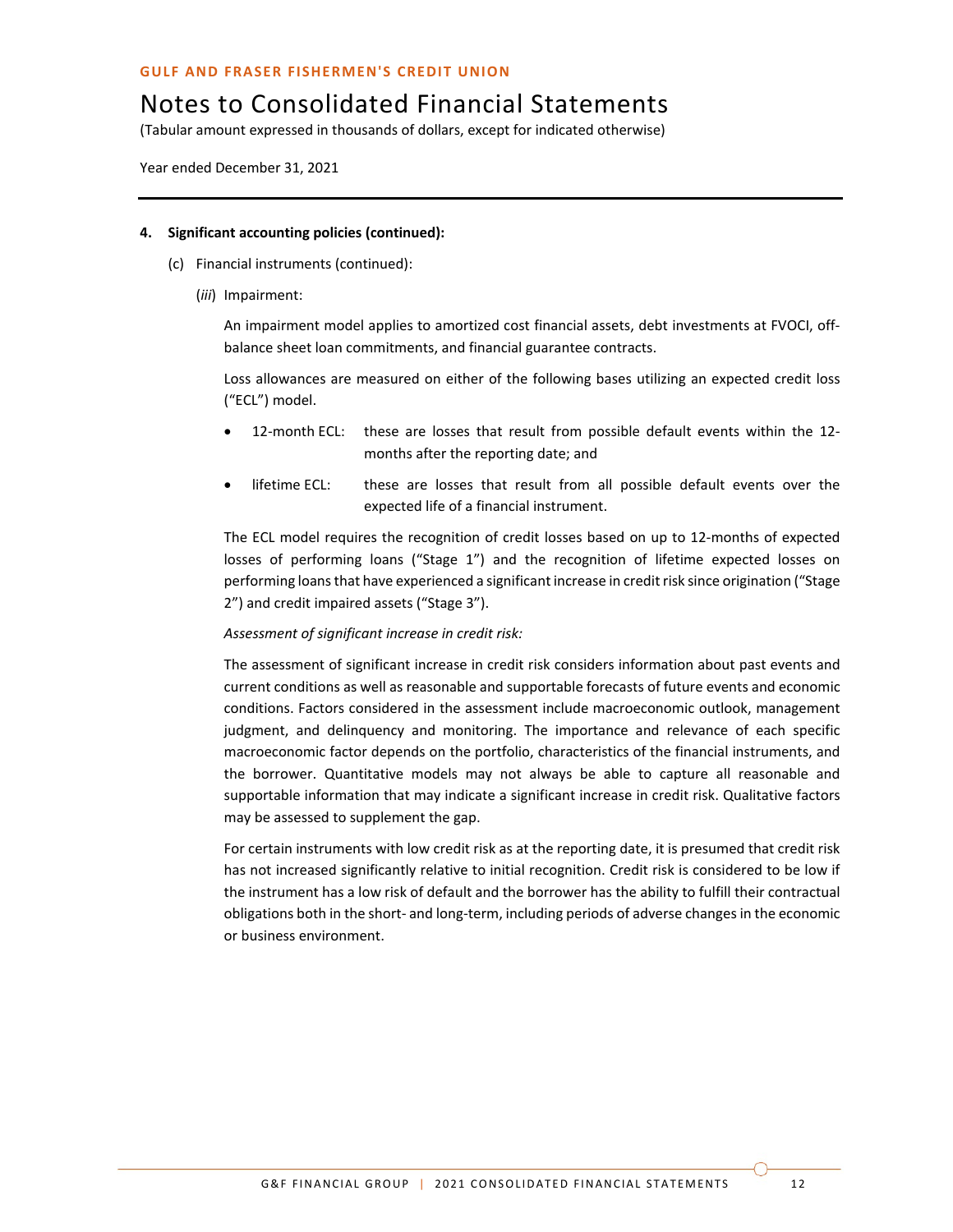(Tabular amount expressed in thousands of dollars, except for indicated otherwise)

Year ended December 31, 2021

### **4. Significant accounting policies (continued):**

- (c) Financial instruments (continued):
	- (*iii*) Impairment (continued):

### *Measurement of ECL:*

ECL is a probability-weighted estimate of credit losses. Credit losses are measured as the present value of all cash shortfalls, which is the difference between the cash flows due in accordance with the contract and the cash flows expected to be received. The measurement of ECL is based primarily on the product of the following variables: probability of default ("PD"); loss given default ("LGD"); and exposure at default ("EAD").

The PD is an estimate of the likelihood that a loan will not be repaid and will go into default in either a 12-month or lifetime horizon. The LGD is an estimate of the amount that may not be recovered in the event of default. The EAD is an estimate of the outstanding amount of credit exposure at the time a default may occur. These estimates are modelled based on historic data, current market conditions, and reasonable and supportable information about future economic conditions, where appropriate.

### *Credit-impaired and restructured financial assets:*

At each reporting date, the Credit Union assesses whether financial assets measured at amortized cost or FVOCI are credit impaired. A financial asset is credit-impaired when one or more events that have a detrimental impact on the estimated future cash flows of the financial asset have occurred.

If the terms of a financial asset are renegotiated or modified, or a financial asset is replaced with a new one due to financial difficulties of the borrower, then an assessment is made of whether the financial asset should be derecognized and how ECL is measured. If the expected restructuring will not result in derecognition of the existing asset, then the expected cash flows arising from the modified financial asset are included in calculating the cash shortfalls from the existing asset. If the expected restructuring will result in derecognition of the existing asset, then the expected fair value of the new asset is treated as the final cash flow of the existing asset at the time of its derecognition.

### *Presentation of impairment:*

Loss allowances for financial assets measured at amortized cost are deducted from the gross carrying amount of the assets. For debt securities measured at FVOCI, the loss allowance is recognized in OCI instead of reducing the carrying amount of the asset.

### *Write-off:*

Loan and debt securities are written off (either partially or full) when there is no probable prospect of recovery.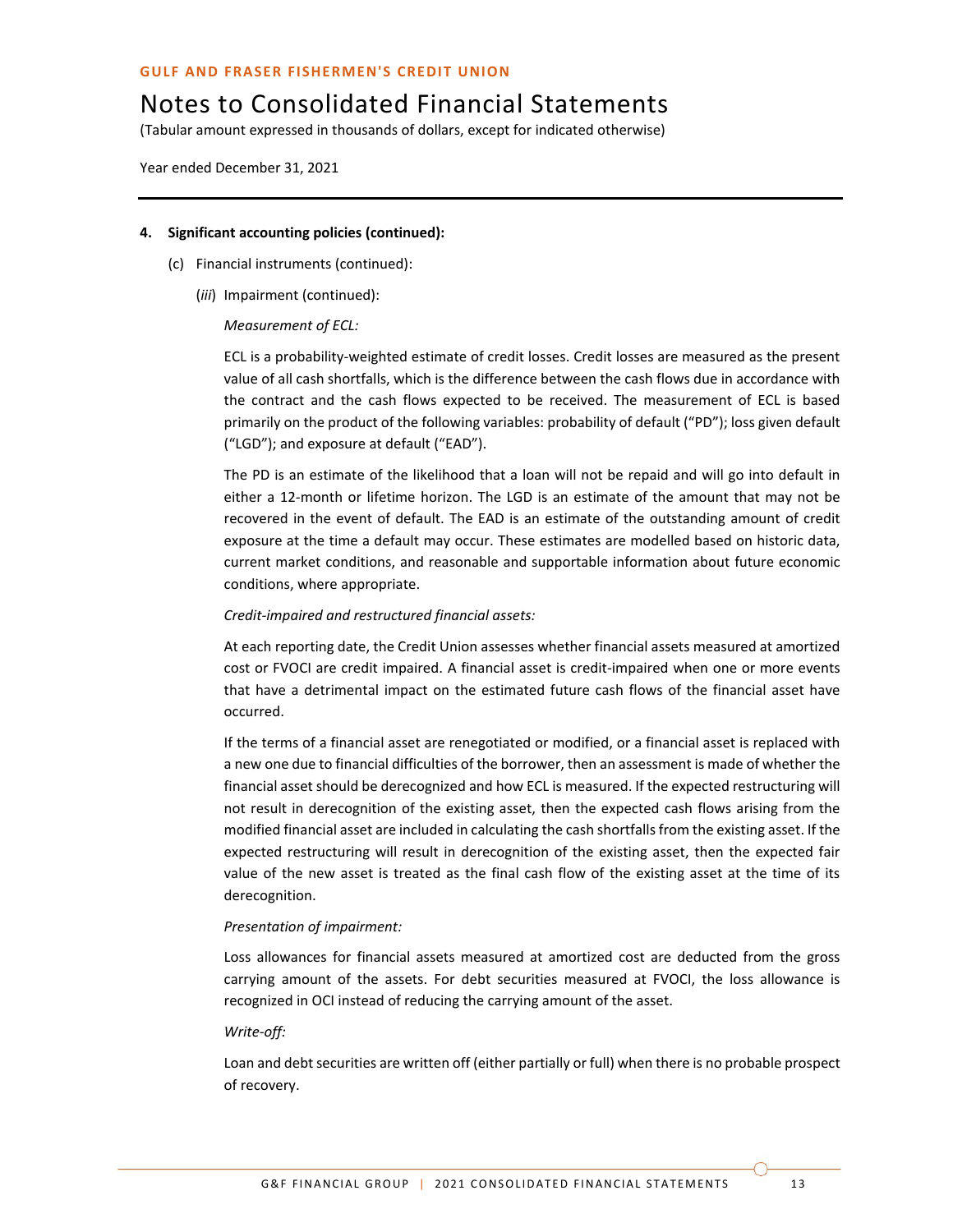(Tabular amount expressed in thousands of dollars, except for indicated otherwise)

Year ended December 31, 2021

### **4. Significant accounting policies (continued):**

- (c) Financial instruments (continued):
	- (*iv*) Derecognition of financial instruments:

A financial asset is derecognized when:

- The rights to receive cash flows from the asset have expired;
- The Credit Union has transferred its rights to receive cash flows from the asset or has assumed an obligation to pay the received cash flows in full without material delay to a third party under a pass-through arrangement and either:
	- The Credit Union has transferred substantially all the risks and rewards of the asset; or
	- The Credit Union has neither transferred nor retained substantially all the risks and rewards of the asset but has transferred control of the asset.

When the Credit Union has transferred its rights to receive cash flows from an asset or has entered into a pass-through arrangement, and has neither transferred nor retained substantially all the risks and rewards of the asset nor transferred control of the asset, the asset is recognized to the extent of the Credit Union's continuing involvement in the asset. In that case the Credit Union also recognizes an associated liability. The transferred asset and the associated liability are measured on a basis that reflects the rights and obligations that the Credit Union has retained.

Continuing involvement that takes the form of a guarantee over the transferred asset is measured at the lower of the original carrying amount of the asset and the maximum amount of consideration that the Credit Union could be required to repay.

(d) Expected credit loss allowance:

The ECL model requires the recognition of credit losses based on 12-months of expected losses for performing loans ("Stage 1") and recognition of lifetime losses on performing loans that have experienced a significant increase in credit risk since origination ("Stage 2"). Credit impaired assets require lifetime losses to be estimated ("Stage 3"). The determination of a significant increase in credit risk takes into account many different factors and varies by product and risk segment, which requires experienced credit judgment.

In determining whether there has been a significant increase in credit risk and in calculating the amount of the ECL, the Credit Union must rely on estimates and exercise judgment regarding matters for which the ultimate outcome is unknown. These judgments include changes in circumstances that may cause future assessments of credit risk to be materially different from current assessments, which could require an increase or decrease in the ECL allowance.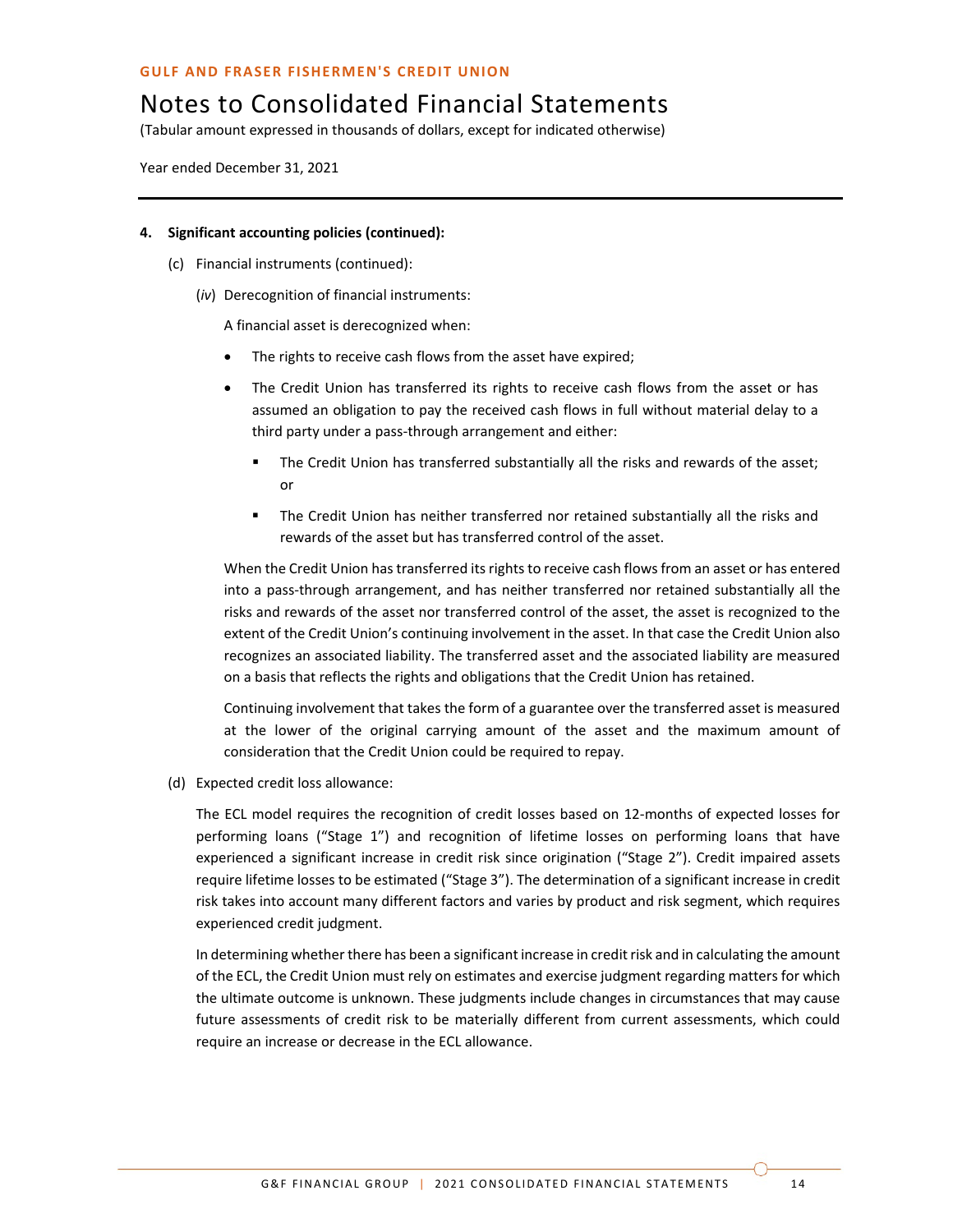(Tabular amount expressed in thousands of dollars, except for indicated otherwise)

Year ended December 31, 2021

### **4. Significant accounting policies (continued):**

(d) Expected credit loss allowance (continued):

The calculation of ECL includes explicit incorporation of forecasted economic conditions. The Credit Union has developed models incorporating specific macroeconomic variables that are relevant to each specific portfolio. Experienced credit judgment is required to incorporate multiple probabilityweighted forward-looking scenarios in the determination of the ECL allowance. The allowance is sensitive to changes in economic forecasts and the probability-weight assigned to each forward-looking scenario.

(e) Derivative financial instruments and hedging:

Derivative financial instruments are financial contracts whose value is derived from interest rates, foreign exchange rates or other financial indices. The notional contract amounts related to derivatives are not included on the consolidated statement of financial position. In the ordinary course of business, the Credit Union enters into interest rate swaps and equity index-linked option contracts. The Credit Union enters into such contracts primarily to manage its exposure to fluctuations in interest rates and other financial indices as part of the Credit Union's asset/liability management program.

Derivatives are carried at fair value and are recorded as assets when they have a net positive fair value and liabilities when they have a net negative fair value.

### *Non-hedging derivative instruments:*

Derivatives that are not designated as hedging instruments are classified as held-for-trading.

Upon initial recognition, the Credit Union's derivatives related to equity index-linked option contracts are classified as held-for-trading in order to avoid an accounting mismatch in relation to changes in fair value between the option contract and the underlying equity index-linked member deposit.

Non-hedging derivatives are measured at fair value, both initially and subsequently. The related transaction costs are expensed. Gains and losses arising from changes in fair value of these instruments are recognized in net income.

### *Hedging derivative instruments:*

Derivatives can be designated for accounting purposes as either cash flow hedging instruments or fair value hedging instruments. The Credit Union has only entered into interest rate swap contracts as cash flow hedges at this time. Cash flow hedges modify exposure to variability in cash flows for variable interest-bearing instruments. The Credit Union's cash flow hedges comprise hedges of variable rate mortgages and deposits.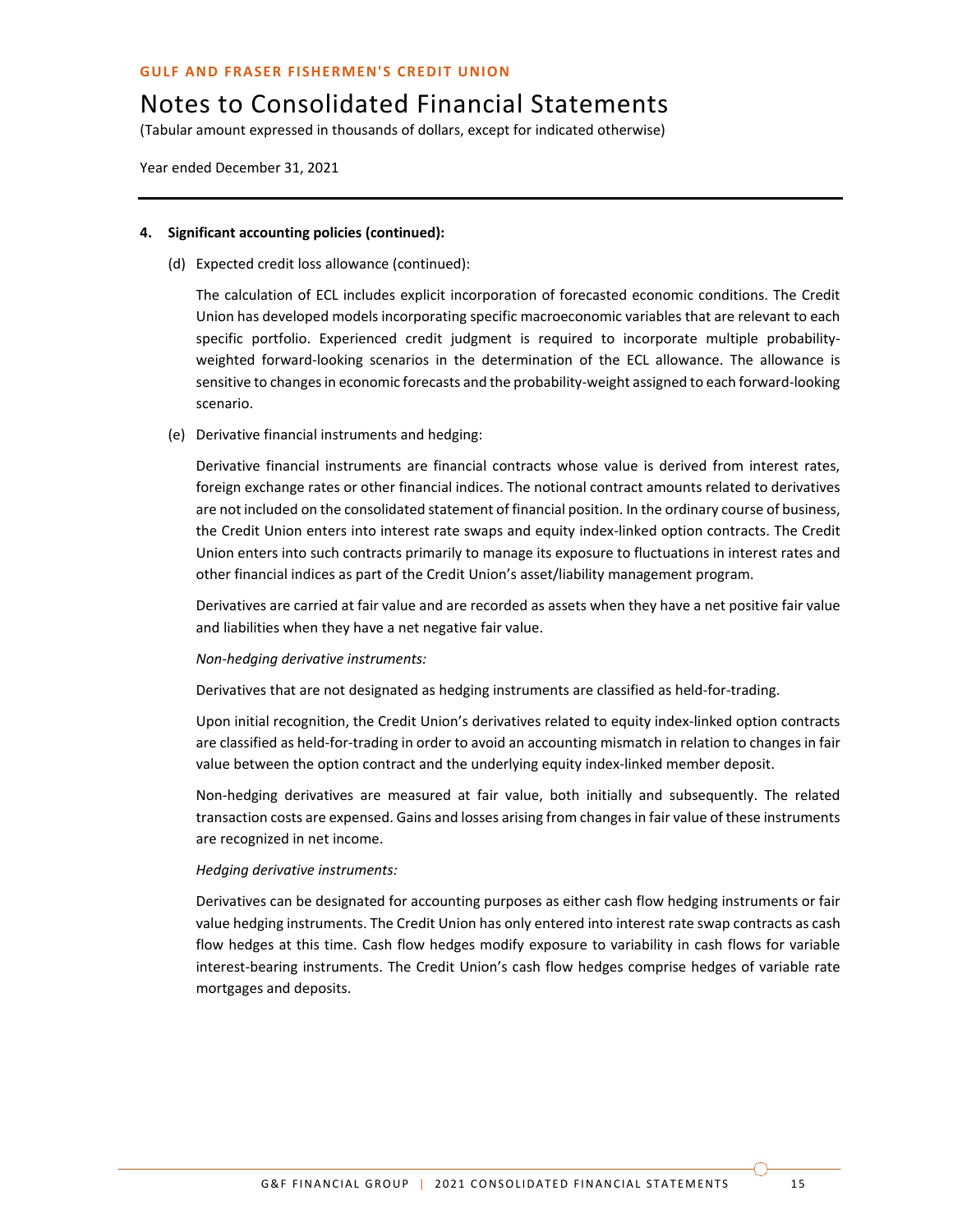(Tabular amount expressed in thousands of dollars, except for indicated otherwise)

Year ended December 31, 2021

### **4. Significant accounting policies (continued):**

(e) Derivative financial instruments and hedging (continued):

*Hedging derivative instruments (continued):*

Each hedge undertaken by the Credit Union is documented at inception detailing the particular risk management objective and the strategy for undertaking the hedge transaction. The documentation identifies the group of assets or liabilities being hedged, the risk that is being hedged, the type of derivative used and how effectiveness will be measured. The Credit Union formally assesses prospectively and retrospectively at the hedge's inception and on an ongoing basis whether the derivatives that are used in hedging transactions are highly effective in offsetting changes in fair values of cash flows attributed to hedged risks.

In a cash flow hedging relationship, gains and losses resulting from changes in the fair value of the effective portion of the derivative instrument are recognized in other comprehensive income. The ineffective portion is immediately recognized in net income. The amounts recognized in accumulated other comprehensive income are reclassified to net income in the same period that the hedged cash flows affect net income.

When a hedging instrument expires or is sold, or when the hedge no longer meets the criteria for hedge accounting, any cumulative gain or loss existing in accumulated other comprehensive income at that time either remains in accumulated other comprehensive income and is amortized into net income over the remaining term of the original hedge or immediately when the hedged item is derecognized.

(f) Securitization:

The Credit Union periodically enters into asset transfer agreements with Central 1 and other third parties which include securitization of residential mortgages into special purpose entities which issue bonds to third party investors at specified interest rates.

The Credit Union reviews transfer agreements in order to determine whether the transfer of financial assets should result in all or a portion of the transferred mortgages being derecognized from its consolidated statement of financial position. The derecognition requirements include an assessment of whether the Credit Union's rights to contractual cash flows have expired or transferred or whether an obligation has been undertaken by the Credit Union to pay the cash flows collected on the underlying transferred assets over to a third-party. An assessment is also made to determine whether substantially all the risks and rewards of ownership have been transferred.

Monies raised from securitization transactions whereby the Credit Union did not transfer substantially all of the risks and rewards of ownership of the mortgages in the securitization are accounted for as a secured borrowing.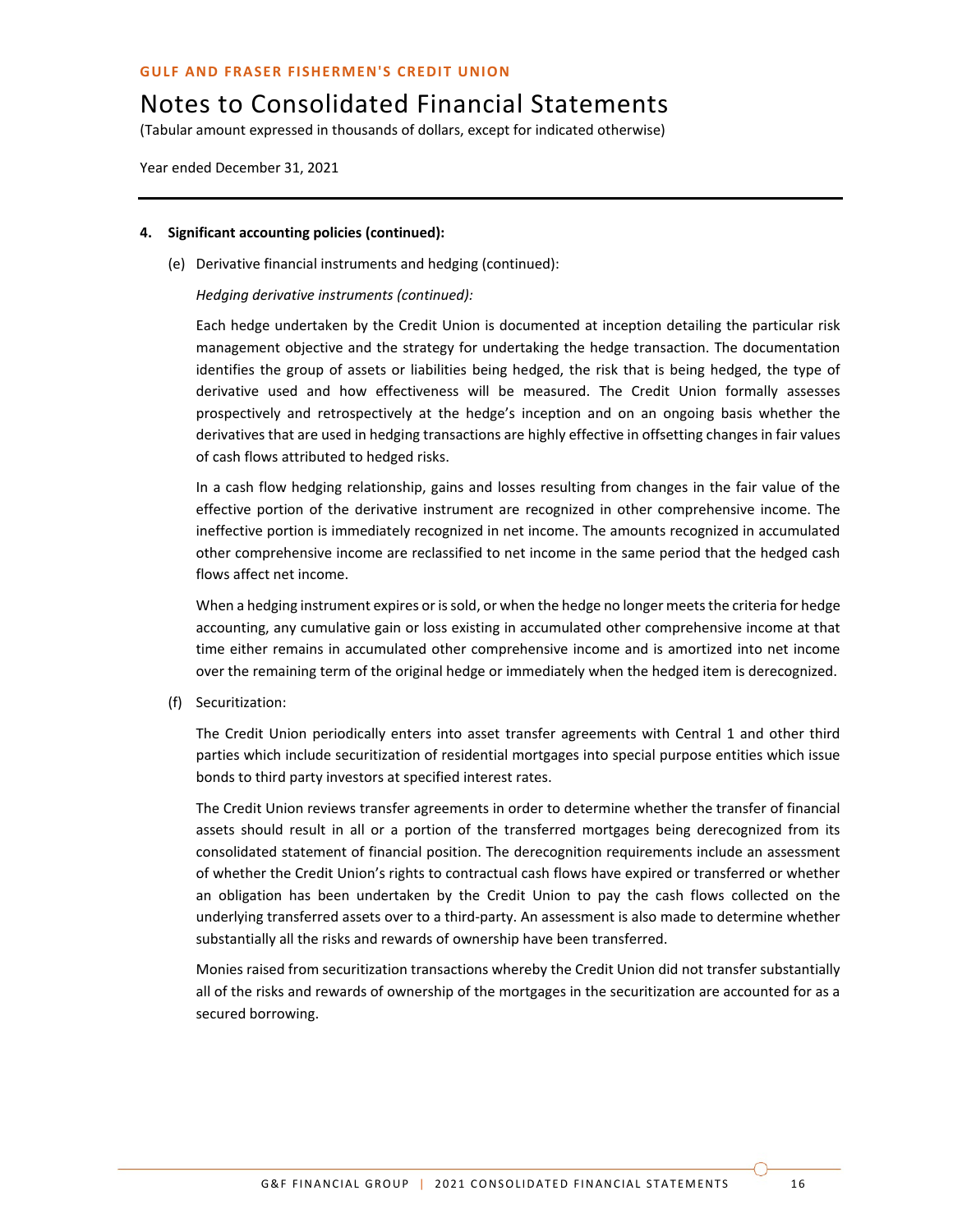(Tabular amount expressed in thousands of dollars, except for indicated otherwise)

Year ended December 31, 2021

#### **4. Significant accounting policies (continued):**

(g) Premises and equipment:

Premises and equipment are initially recorded at cost and subsequently measured at cost less accumulated depreciation and any accumulated impairment losses, with the exception of land which is not depreciated. Depreciation is recognized in net income and is provided on a straight-line basis over the estimated useful life of the assets as follows:

| Asset                   | Useful life    |
|-------------------------|----------------|
|                         |                |
| <b>Buildings</b>        | 5 - 50 years   |
| Furniture and equipment | $2 - 10$ years |
| Leasehold improvements  | 5 - 15 years   |
|                         |                |

Depreciation methods, useful lives, and residual values are reviewed annually and adjusted if necessary.

Gains or losses on disposal of an item of premises and equipment are determined by comparing the proceeds from disposal with the carrying amount of the item of premises and equipment and are recognized net within net income.

(h) Leased assets:

At inception of a contract, the Credit Union assesses whether a contract is or contains a lease based on the definition of a lease. A contract is, or contains, a lease if the contract conveys the right to control the use of an identified asset for a period of time in exchange for consideration.

The Credit Union recognizes a right-of-use asset and a lease liability at the lease commencement date. The right-of-use assets are initially measured at the amount of the lease liability plus any initial direct costs incurred by the lessee. Adjustments may also be required for lease incentives, payments at or prior to commencement and restoration obligations.

The assets are depreciated to the earlier of the end of the useful life of the right-of-use asset or the lease term using the straight-line method as this most closely reflects the expected pattern of consumption of the future economic benefits.

The lease liability is initially measured at the present value of the lease payments payable over the lease term, discounted at the rate implicit in the lease, or, if that rate cannot be readily determined, the Credit Union's incremental borrowing rate. The lease liability is subsequently measured at amortized cost using the effective interest rate method. It is remeasured when there are changes in the following: (*i*) in the lease term; (*ii*) the Credit Union's assessment of whether it will exercise a purchase option; (*iii*) a change in an index or a change in the rate used to determine the payments; and (*iv*) amounts expected to be payable under residual value guarantees.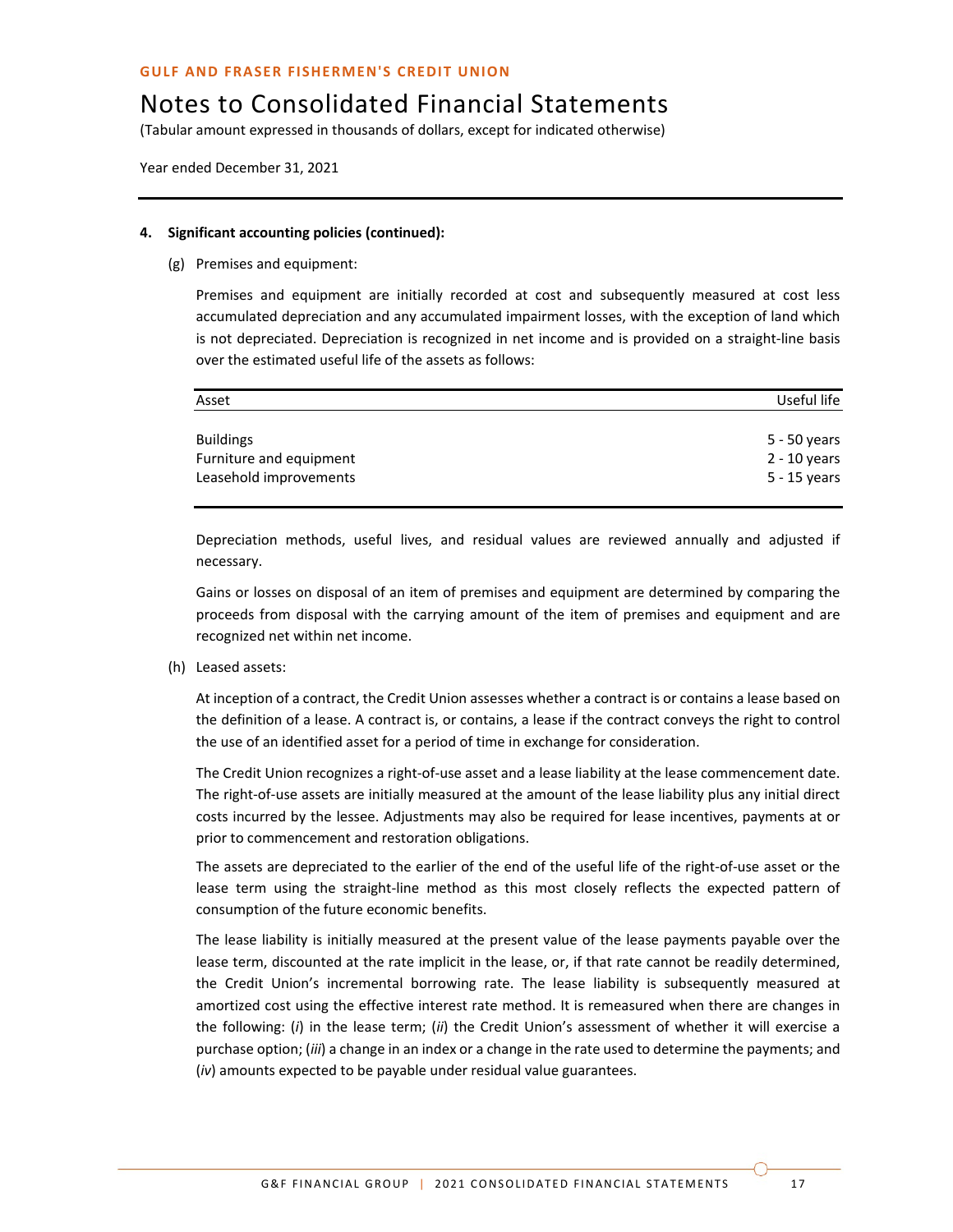(Tabular amount expressed in thousands of dollars, except for indicated otherwise)

Year ended December 31, 2021

### **4. Significant accounting policies (continued):**

(i) Intangible assets:

Intangible assets consist of computer software that is not integral to the computer hardware owned by the Credit Union and core deposit assets acquired through business combinations. Intangible assets are initially recorded at cost and subsequently measured at cost less accumulated depreciation and any accumulated impairment losses. Software is depreciated on a straight-line basis over its estimated useful life of 2 to 5 years. The core deposit intangible asset is depreciated on a straight-line basis over its estimated useful life of 5 years.

(j) Impairment of non-financial assets:

Non-financial assets are subject to impairment tests whenever events or changes in circumstances indicate that their carrying amount may not be recoverable. Where the carrying value of an asset exceeds its recoverable amount, which is the higher of value in use and fair value less costs to sell, the asset is written down accordingly. Impairment charges are included in net income.

(k) Employee benefits:

The Credit Union provides defined retirement benefits to certain employees through a multiemployer plan governed and administered by an independent Board of Trustees. Each member credit union is exposed to the actuarial risks of the other employers with the result that, in the Credit Union's opinion, there is no reasonable way to allocate any defined benefit obligations, as defined benefit information on a discrete employer basis is not available. Accordingly, the Credit Union's participation in the Plan is accounted for as a defined contribution plan with contributions recorded on an accrual basis. The Credit Union has provided additional disclosure on the overall funding status of the multi-employer plan and future contribution levels in note 20.

(l) Income taxes:

Income tax expense comprises current and deferred tax. Current tax and deferred tax are recognized in net income except to the extent that it relates to a business combination, or items recognized directly in equity or in other comprehensive income.

Current income taxes are recognized for the estimated income taxes payable or receivable on taxable income or loss for the current year and any adjustment to income taxes payable in respect of previous years. Current income taxes are measured at the amount expected to be recovered from or paid to the taxation authorities. This amount is determined using tax rates and tax laws that have been enacted or substantively enacted by the year-end date.

Deferred tax assets and liabilities are recognized where the carrying amount of an asset or liability differs from its tax base, except for taxable temporary differences arising on the initial recognition of goodwill and temporary differences arising on the initial recognition of an asset or liability in a transaction which is not a business combination and at the time of the transaction affects neither accounting or taxable profit or loss.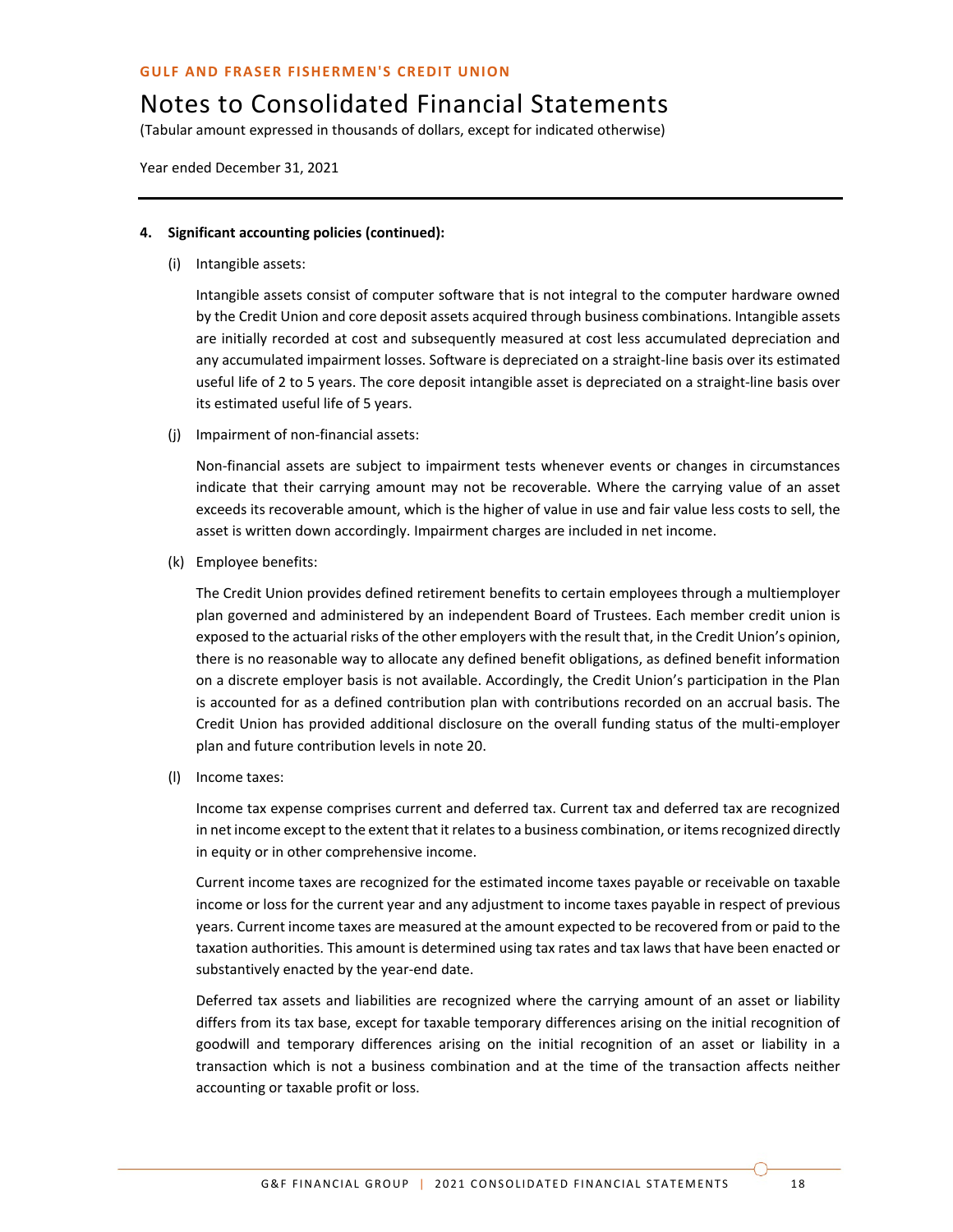# Notes to Consolidated Financial Statements

(Tabular amount expressed in thousands of dollars, except for indicated otherwise)

Year ended December 31, 2021

### **4. Significant accounting policies (continued):**

(l) Income taxes (continued):

Recognition of deferred tax assets for unused tax losses, tax credits, and deductible temporary differences is restricted to those instances where it is probable that future taxable profit will be available which allow the deferred tax asset to be utilized. Deferred tax assets are reviewed at each reporting date and are reduced to the extent that it is no longer probable that the related tax benefit will be realized.

The amount of the deferred tax asset or liability is measured at the amount expected to be recovered from or paid to the taxation authorities. This amount is determined using tax rates and tax laws that have been enacted or substantively enacted by the year-end date and are expected to apply when the assets/liabilities are recovered/settled.

(m) Foreign currency translation:

Transactions in foreign currencies are translated into the functional currency of the Credit Union at the spot exchange rate at the date of the transaction. Monetary assets and liabilities denominated in foreign currencies are translated into Canadian dollars at prevailing exchange rates at the reporting date. Non-monetary assets and liabilities are translated into Canadian dollars at historical rates. Realized and unrealized gains and losses arising from translation are included in the consolidated statement of comprehensive income.

(n) Revenue recognition:

Interest income is recognized on an effective interest basis over the term of the underlying financial instrument. Other income from the provision of services to members is recognized when earned, specifically when amounts are fixed or can be determined and the ability to collect is reasonably assured.

(o) Provisions:

Provisions are recognized for liabilities of uncertain timing or amount that have arisen as a result of past transactions, including legal or constructive obligations. The provision is measured at the best estimate of the expenditure required to settle the obligation at the reporting date.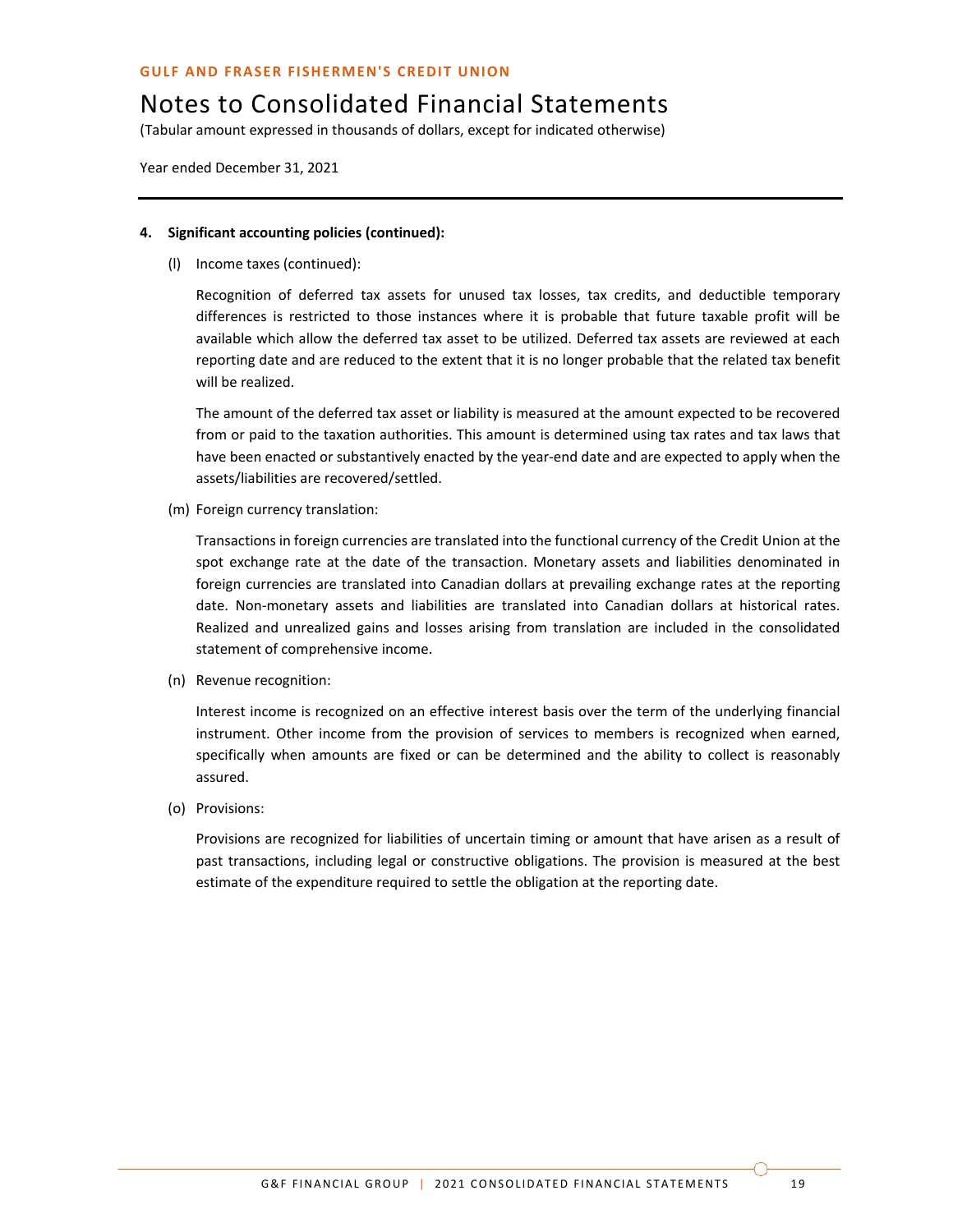(Tabular amount expressed in thousands of dollars, except for indicated otherwise)

Year ended December 31, 2021

### **5. Critical accounting estimates and judgments:**

In preparing these consolidated financial statements, management has made judgments and estimates that affect the application of the Credit Union's accounting policies and the reported amounts of assets, liabilities, income and expenses.

(a) Significant judgments:

The critical judgments that management has made in the process of applying the Credit Union's accounting policies, apart from those involving estimations, that have the most significant effect on the amounts recognized in the consolidated financial statements are as follows:

### *Classification and measurement of financial assets:*

Determining the appropriate classification and measurement of the Credit Union's financial assets requires management to make judgments as to the objectives of the business models that the financial assets are held within and whether the contractual cash flows of the financial assets represent solely payments of principal and interest on the principal amount outstanding on initial recognition. In assessing the Credit Union's business models, management considers all relevant evidence available at the date of assessment, including but not limited to:

- how the performance of the business model and the financial assets held within that business model are evaluated and reported to key management personnel;
- the risks that affect the performance of the business model and the financial assets held within it and the way in which those risks are managed;
- how managers of the business model are compensated; and
- the frequency, value and timing of sales in prior periods, the reasons for those sales and expectations about future sales activity.
- (b) Assumptions and estimates:

The preparation of these consolidated financial statements requires that management make assumptions and estimates of effects of uncertain future events on the carrying amounts of the Credit Union's assets and liabilities at the end of the reporting period. Actual results may differ from these estimates as the estimation process is inherently uncertain. Estimates and underlying assumptions are reviewed on an ongoing basis and are based on historical experience and other facts and circumstances. Revisions to estimates and the resulting effects on the carrying amounts of the Credit Union's assets and liabilities are accounted for prospectively.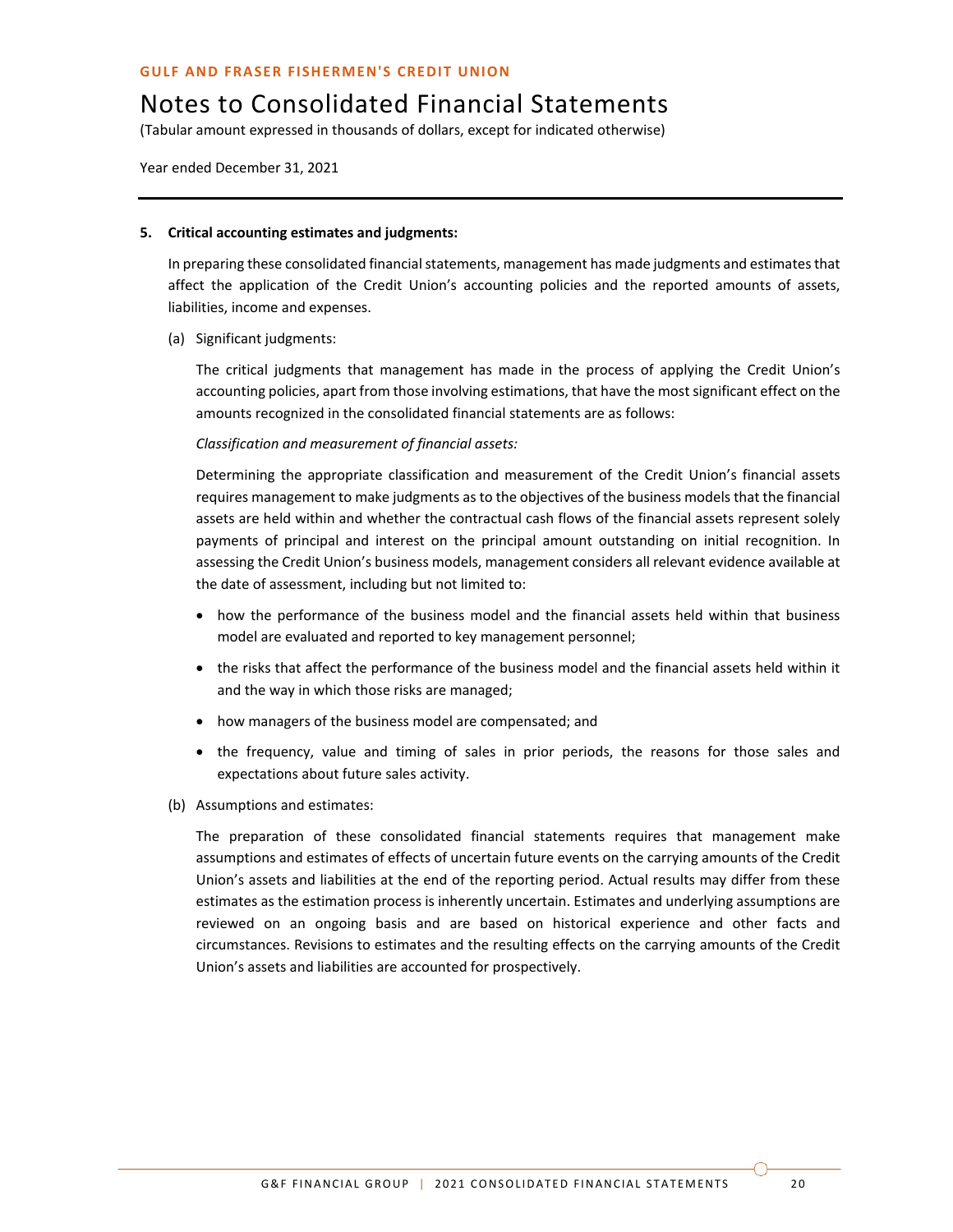(Tabular amount expressed in thousands of dollars, except for indicated otherwise)

Year ended December 31, 2021

### **5. Critical accounting estimates and judgments (continued):**

(b) Assumptions and estimates (continued):

The significant assumptions about the future and other major sources of estimation uncertainty at the end of the reporting period are as follows:

*Impact of COVID-19:*

Market disruptions associated with the COVID-19 pandemic have had a global impact including volatility in interest rates, bond yields, equity prices and foreign exchange rates. The overall impact of the pandemic continues to be uncertain and is dependent on actions taken by Canadian governments, businesses and individuals to limit spread of the COVID-19 virus, as well as government economic response and support efforts. As a result, the Credit Union continues to operate in an uncertain macroeconomic environment.

### *Loss allowance for expected credit losses on financial assets:*

In determining the amount recognized as a loss allowance for ECLs on financial assets measured at amortized cost, management first assesses whether there has been a significant increase in credit risk for its financial assets. This assessment reflects management's view of the risk of default occurring in future periods for the respective financial assets. Actual occurrence of default may differ from these estimates.

The calculation of 12-month ECLs for Stage 1 financial assets and lifetime ECLs for Stage 2 financial assets and Stage 3 credit-impaired financial assets requires management to make estimates of the probabilities of default, current collateral values and resulting loss given default, exposure at default, impacts of forward looking information and forecasts of macroeconomic conditions to the Credit Union's ECLs and expected remaining lives of the financial assets. Changes in any one of the inputs to the ECL calculation can significantly affect the amount of loss allowance recognized in the Credit Union's consolidated financial statements.

The COVID-19 outbreak has directly impacted the measurement of the ECL. A higher level of uncertainty with respect to future economic outlook has resulted in an increased reliance on management's judgement to determine the data and assumptions used in the ECL model. With the significant shift in economic climate, the forward-looking macroeconomic information used in the Credit Union's ECL model have changed considerably and will continue to evolve.

Adjustments to the ECL have included the support programs the Credit Union provided to its clients, such as the loan payment deferral program, which would not, all else being equal, automatically trigger a significant increase in credit risk to that client. Government led support programs initiated to directly support those impacted by COVID-19 have also been considered.

However, these may not completely mitigate future losses and permanent impacts to the local economy therefore, management judgement has been applied with respect to the degree that various government support programs are expected to limit credit losses. See note 9 for further details on the impact of COVID-19 to the ECL.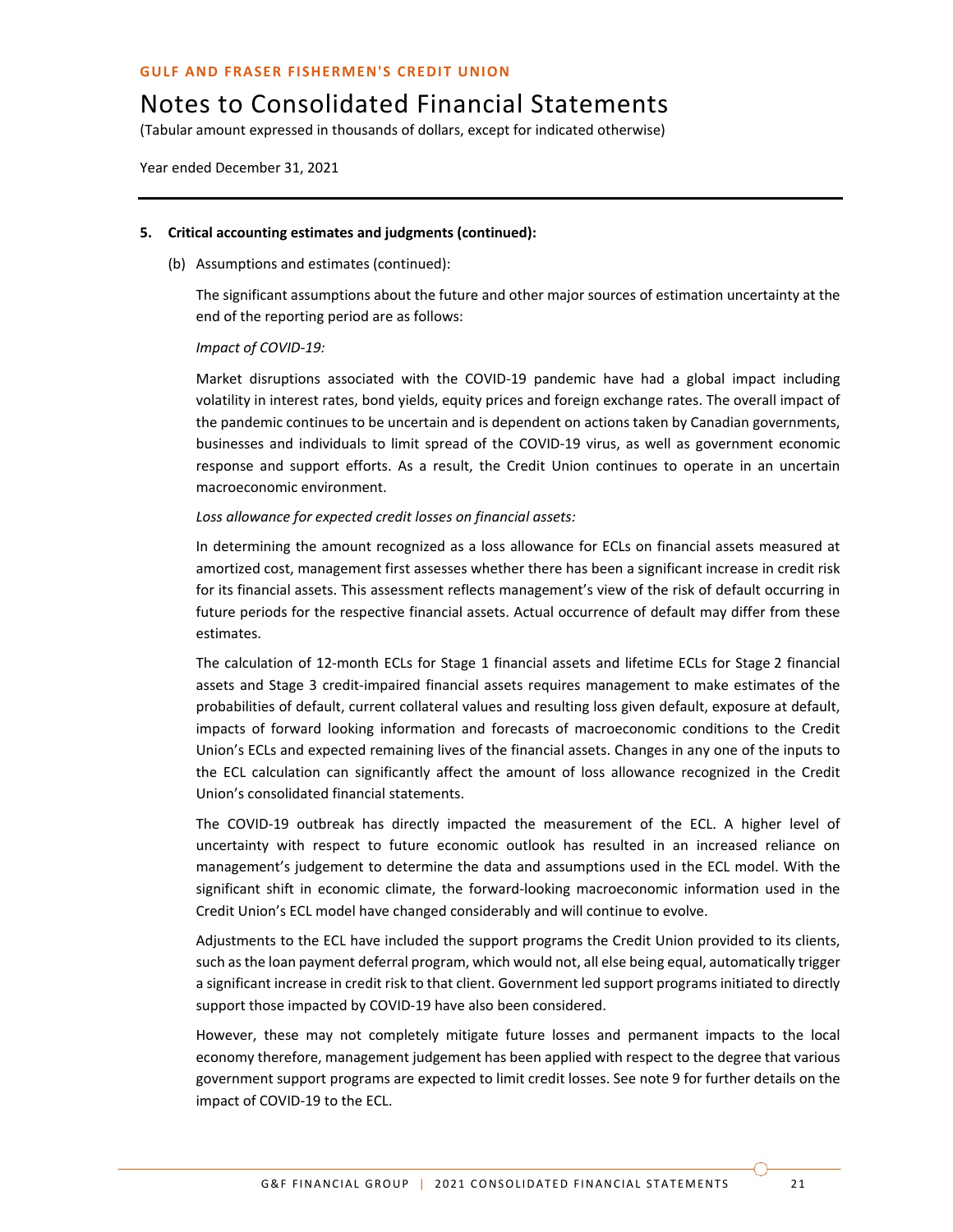# Notes to Consolidated Financial Statements

(Tabular amount expressed in thousands of dollars, except for indicated otherwise)

Year ended December 31, 2021

### **5. Critical accounting estimates and judgments (continued):**

(b) Assumptions and estimates (continued):

*Fair value of financial instruments:*

The Credit Union determines the fair value of financial instruments that are not quoted in an active market, using valuation techniques. Those techniques are significantly affected by the assumptions used, including discount rates and estimates of future cash flows. In that regard, the derived fair value estimates cannot always be substantiated by comparison with independent markets and, in many cases, may not be capable of being realized immediately.

The methods and assumptions applied, and the valuation techniques used, for financial instruments that are not quoted in an active market are disclosed in notes 6, 7, 8, 14, 16 and 22.

### **6. Financial investments:**

The following tables provide information on the investments by type of security and issuer. The maximum exposure to credit risk is the carrying value as detailed below.

|                                   | 2021          | 2020          |
|-----------------------------------|---------------|---------------|
| Measured at amortized cost:       |               |               |
| Central 1 term deposits           | \$<br>207,265 | \$<br>333,713 |
| Accrued interest on term deposits | 55            | 1,191         |
| Measured at FVOCI:                |               |               |
| Statutory Liquidity held in trust | 323,675       |               |
| Measured at FVTPL:                |               |               |
| Central 1 - Class A shares        | 1,098         | 778           |
| Central 1 - Class E shares        | 1             | 1             |
| Central 1 - Class F shares        |               | 9,274         |
| Other investments                 | 3,268         | 981           |
|                                   | \$<br>535,362 | 345,938       |

Prior to 2021, the Credit Union maintained its statutory liquidity requirement in the form of interest-bearing deposits with Central 1. As mandated by the Credit Union's regulator, the BCFSA, this structure changed on January 1, 2021. In 2020, the Credit Union recognized a modification gain of \$2,132 on deposits held as investments with Central 1, in anticipation of the transition to the new liquidity structure which was recorded in member services income within other income. Under the new structure, the Credit Union now maintains its statutory liquidity requirement by investing directly in marketable securities that qualify as high-quality liquid assets ("HQLA"). The Credit Union must maintain liquidity reserves of at least 8% of total members' deposits, non-equity shares and borrowing by investing in HQLA that are held in a trust, with the Credit Union as the beneficiary, Central 1 as the trustee and Credential Qtrade Securities Inc. as the investment manager.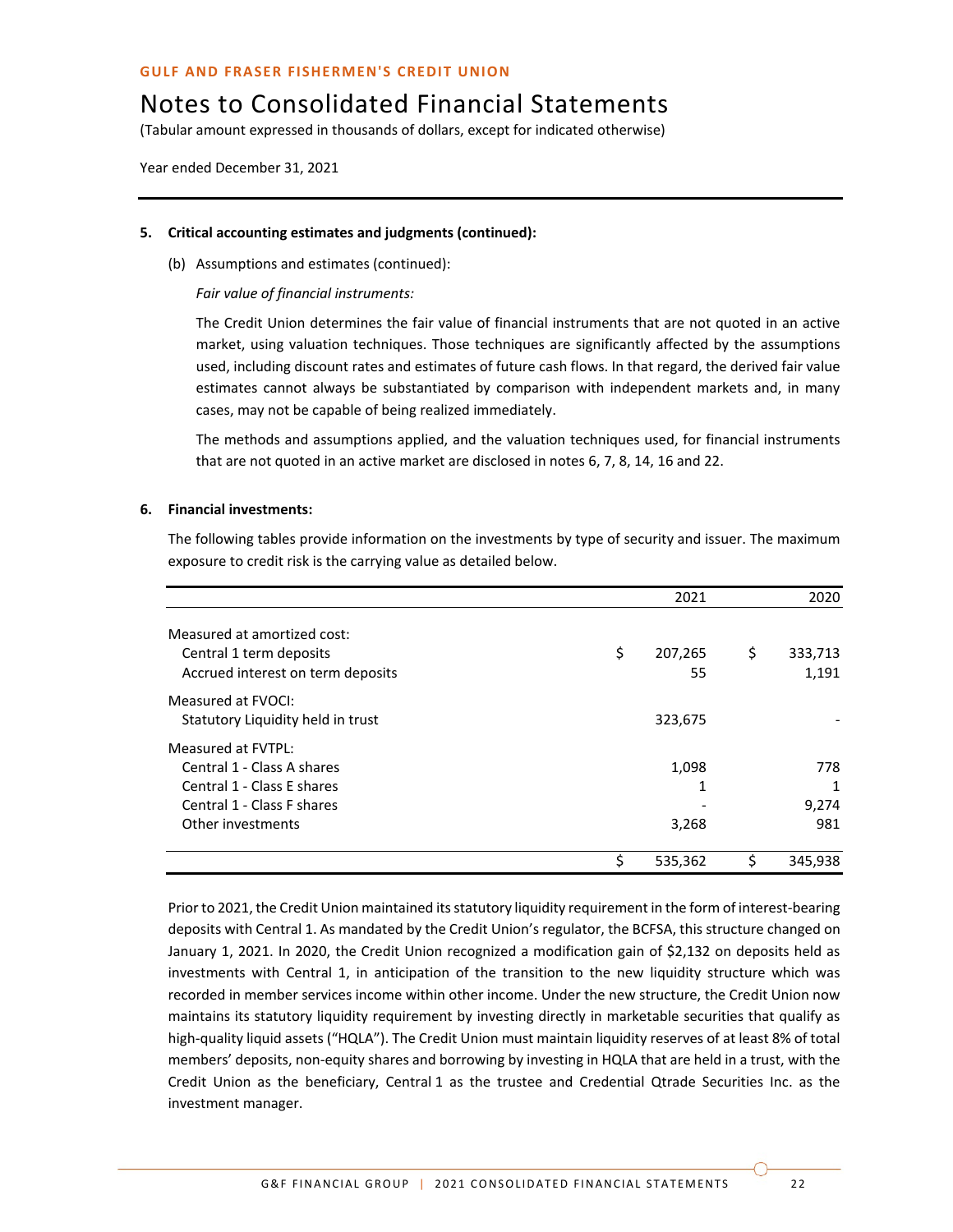(Tabular amount expressed in thousands of dollars, except for indicated otherwise)

Year ended December 31, 2021

### **6. Financial investments (continued):**

The Credit Union also invests excess liquidity with Central 1. The fair value of term deposits with Central 1 is \$207,245 at December 31, 2021 (2020 - \$335,581).

The shares in Central 1 are required as a condition of membership and are redeemable upon withdrawal of membership or at the discretion of the Board of Directors of Central 1. In addition, the member credit unions are subject to additional capital calls at the discretion of the Board of Directors of Central 1.

Central 1 shares and other investments, which are comprised of shares of credit union system entities, are measured at fair value, the determination of which is based on the par value of the underlying share classes. Dividends on these shares are at the discretion of the Board of Directors of Central 1.

### **7. Derivatives:**

|                                                                                                                                    |                  |                 | Notional amounts<br>Maturities of derivatives |                          |                    | Fair value |       |
|------------------------------------------------------------------------------------------------------------------------------------|------------------|-----------------|-----------------------------------------------|--------------------------|--------------------|------------|-------|
|                                                                                                                                    | Within<br>1 year | 1 to 3<br>years | $3$ to 5<br>years                             | 2021                     | 2021               |            | 2020  |
| Derivatives used to manage<br>interest rate risks:<br>Receive fixed interest<br>rate swaps<br>Forward fixed interest<br>rate swaps | \$<br>75,000     | \$<br>25,000    | \$120,000<br>150,000                          | \$<br>220,000<br>150,000 | \$<br>(290)<br>986 | \$         | 3,111 |
| Other derivatives:<br>Index-linked option<br>contracts                                                                             | 1,313            | 5,464           | 5,681                                         | 12,458                   | 1,124              |            | 245   |
| Total derivative contracts                                                                                                         | \$<br>76,313     | \$<br>30,464    | \$275,681                                     | \$<br>382,458            | \$<br>1,820        | \$         | 3,356 |

The credit union acquired several derivatives on the business combination as at August 1, 2021. The fair values of these instruments included in the net assets acquired were \$170 of derivative assets (note 2).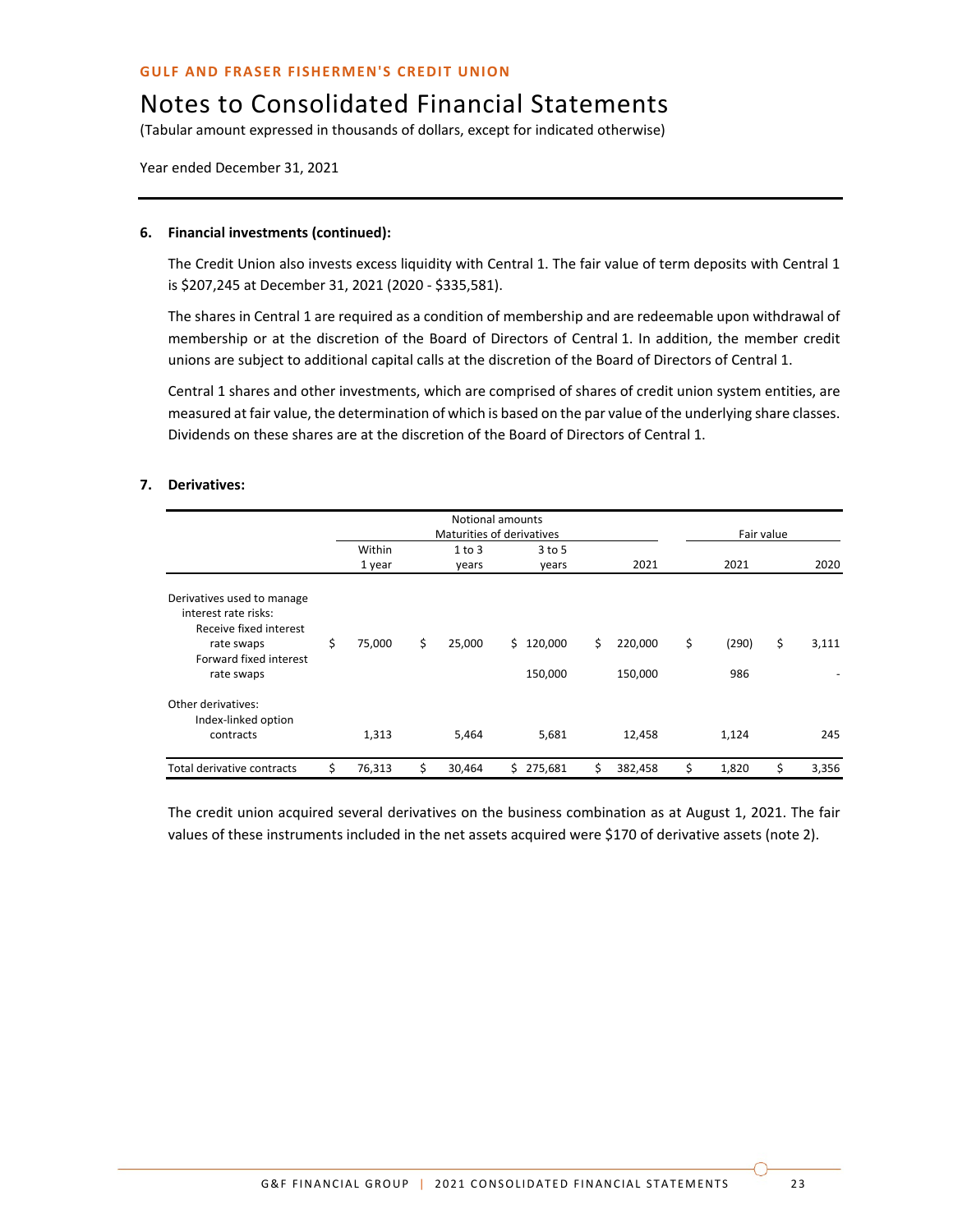(Tabular amount expressed in thousands of dollars, except for indicated otherwise)

Year ended December 31, 2021

### **8. Loans:**

The following table provides information on loans by type. The maximum exposure to credit risk would be the carrying values as detailed below:

|                                                                | 2021                       |    | 2020                 |
|----------------------------------------------------------------|----------------------------|----|----------------------|
| Residential mortgages and personal loans<br>Commercial lending | \$<br>2,489,364<br>933,067 | \$ | 1,471,540<br>666,373 |
|                                                                | 3,422,431                  |    | 2,137,913            |
| Accrued interest receivable                                    | 5,358                      |    | 4,147                |
|                                                                | 3,427,789                  |    | 2,142,060            |
| Allowance for credit losses (note 9)                           | (8, 735)                   |    | (8, 199)             |
| Net loans to members                                           | \$<br>3,419,054            | Ś  | 2,133,861            |

At December 31, 2021, \$2,140,209 (2020 - \$1,003,686) of loans are expected to be settled more than 12 months after the reporting date.

(a) Terms and conditions:

Loans can have either a variable or fixed rate of interest and mature within 6 years.

Variable rate loans are based on a "prime rate" formula. The rate is determined by the type of security offered and the members' credit worthiness. The Credit Union's prime rate at December 31, 2021 was 2.45% (2020 - 2.45%).

The interest rate offered on fixed rate loans being advanced to a member varies with the type of security offered and the member's credit worthiness.

Residential mortgages are loans secured by residential property and generally receive monthly blended payments of principal and interest or interest only. Personal loans consist of term loans and lines of credit with various repayment terms.

Commercial lending consists of term loans, operating lines of credit and mortgages to individuals, partnerships and corporations, and have various repayment terms. They are secured by various types of collateral, including mortgages on real property, general security agreements, and charges on specific equipment, investments, and personal guarantees.

(b) Fair value:

The fair value of loans at December 31, 2021 was \$3,415,819 (2020 - \$2,153,983).

The estimated fair value of the variable rate loans is assumed to be equal to book value as the interest rates on these loans re-price to market on a periodic basis. The estimated fair value of fixed rate loans is determined by discounting the expected future cash flows at current market rates for products with similar terms and credit risks.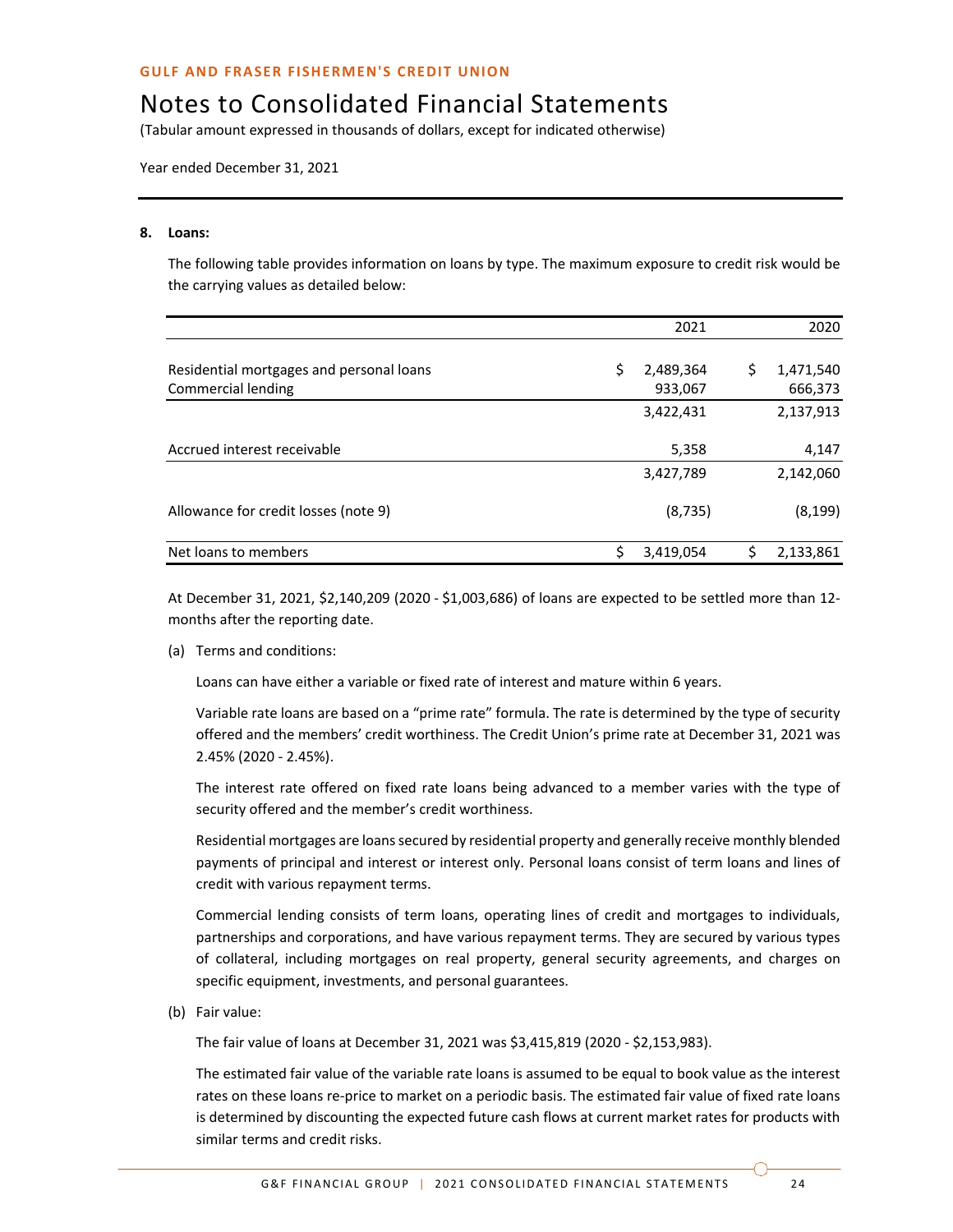# Notes to Consolidated Financial Statements

(Tabular amount expressed in thousands of dollars, except for indicated otherwise)

Year ended December 31, 2021

### **8. Loans (continued):**

(c) Securitized loans:

As part of its program of liquidity, capital, and interest rate risk management, the Credit Union enters into arrangements to fund mortgage growth by securitizing loans to Central 1 or unrelated third parties. The Credit Union reviews these securitization arrangements in order to determine whether they should result in all or a portion of the transferred mortgages being derecognized from the consolidated statement of financial position.

The amount of residential mortgages that were transferred but which were not derecognized at December 31, 2021 was \$77,387 (2020 - \$72,658). The Credit Union has also recognized \$77,305 (2020 - \$72,407) of secured borrowings (note 16) relating to the securitization transactions, as the Credit Union did not transfer substantially all of the risks and rewards of ownership, principally because it did not transfer prepayment, interest and credit risk of the mortgages in the securitization. The residential mortgages are categorized as loans and they are held as security for this secured borrowing. The weighted average interest rate on the secured borrowing is 1.55% (2020 - 1.67%) and it matures over the same term as the underlying mortgages.

As a result of the transactions, the Credit Union receives the net differential between the monthly interest receipts of the mortgages and the interest expense on the borrowings.

(d) Credit quality of loans:

A breakdown of the security held on a portfolio basis is as follows:

|                               | 2021      | 2020      |
|-------------------------------|-----------|-----------|
| Loans - insured by government | 156,063   | 109,187   |
| Loans - real estate secured   | 3,246,237 | 2,008,630 |
| Loans - otherwise secured     | 8,863     | 10,974    |
| Loans - unsecured             | 11,268    | 9,122     |
|                               | 3,422,431 | 2,137,913 |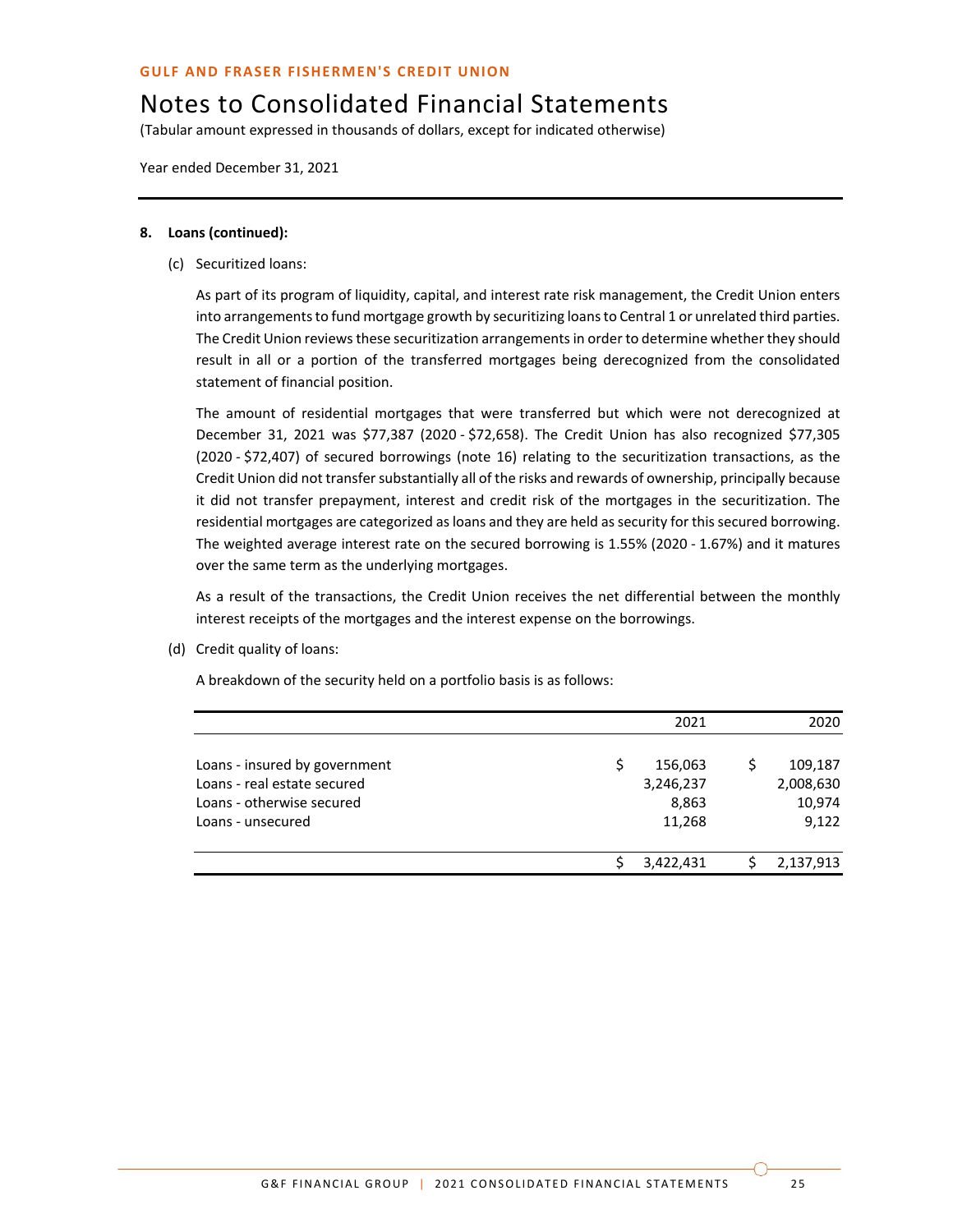(Tabular amount expressed in thousands of dollars, except for indicated otherwise)

Year ended December 31, 2021

### **9. Allowance for credit losses:**

(a) Reconciliation of allowance for credit losses:

The following tables show reconciliations from the opening balance to the closing balance of the Credit Union's ECL allowance on loans, by class of financial asset and loss allowance category.

| 2021                                               | Stage 1     | Stage 2     | Stage 3      | Total       |
|----------------------------------------------------|-------------|-------------|--------------|-------------|
|                                                    |             |             |              |             |
| Commercial lending:                                | \$<br>6,701 | \$<br>183   | \$           | \$<br>6,884 |
| Balance, January 1<br>Provision for credit losses: |             |             |              |             |
| Transfers to Stage 1                               |             |             |              |             |
| Transfers to Stage 2                               | (207)       | 207         |              |             |
| Transfers to Stage 3                               |             | (1)         | $\mathbf{1}$ |             |
| Originations                                       | 3,895       | 69          |              | 3,964       |
| <b>Maturities</b>                                  | (3, 130)    | (122)       |              | (3, 252)    |
| Remeasurements                                     | (715)       | 159         | 18           | (538)       |
| Net write-offs                                     |             |             |              |             |
|                                                    |             |             |              |             |
| Balance, December 31                               | \$<br>6,544 | \$<br>495   | \$<br>19     | \$<br>7,058 |
| Residential mortgages and personal loans:          |             |             |              |             |
| Balance, January 1                                 | \$<br>807   | \$<br>444   | \$<br>64     | \$<br>1,315 |
| Provision for credit losses:                       |             |             |              |             |
| Transfers to Stage 1                               | 8           | (8)         |              |             |
| Transfers to Stage 2                               | (20)        | 20          |              |             |
| Transfers to Stage 3                               |             |             |              |             |
| Originations                                       | 839         | 297         | 5            | 1,141       |
| Maturities                                         | (307)       | (79)        | (38)         | (424)       |
| Remeasurements                                     | (449)       | 79          | 80           | (290)       |
| Net write-offs                                     |             |             | (65)         | (65)        |
| Balance, December 31                               | \$<br>878   | \$<br>753   | \$<br>46     | \$<br>1,677 |
|                                                    |             |             |              |             |
| 2021                                               | Stage 1     | Stage 2     | Stage 3      | Total       |
| Total loans:                                       |             |             |              |             |
| Balance, January 1                                 | \$<br>7,508 | \$<br>627   | \$<br>64     | \$<br>8,199 |
| Provision for credit losses:                       |             |             |              |             |
| Transfers to Stage 1                               | 8           | (8)         |              |             |
| Transfers to Stage 2                               | (227)       | 227         |              |             |
| Transfers to Stage 3                               |             | (1)         | 1            |             |
| Originations                                       | 4,734       | 366         | 5            | 5,105       |
| Maturities                                         | (3, 437)    | (201)       | (38)         | (3,676)     |
| Remeasurements                                     | (1, 164)    | 238         | 98           | (828)       |
| Net write-offs                                     |             |             | (65)         | (65)        |
| Balance, December 31                               | \$<br>7,422 | \$<br>1,248 | \$<br>65     | \$<br>8,735 |
|                                                    |             |             |              |             |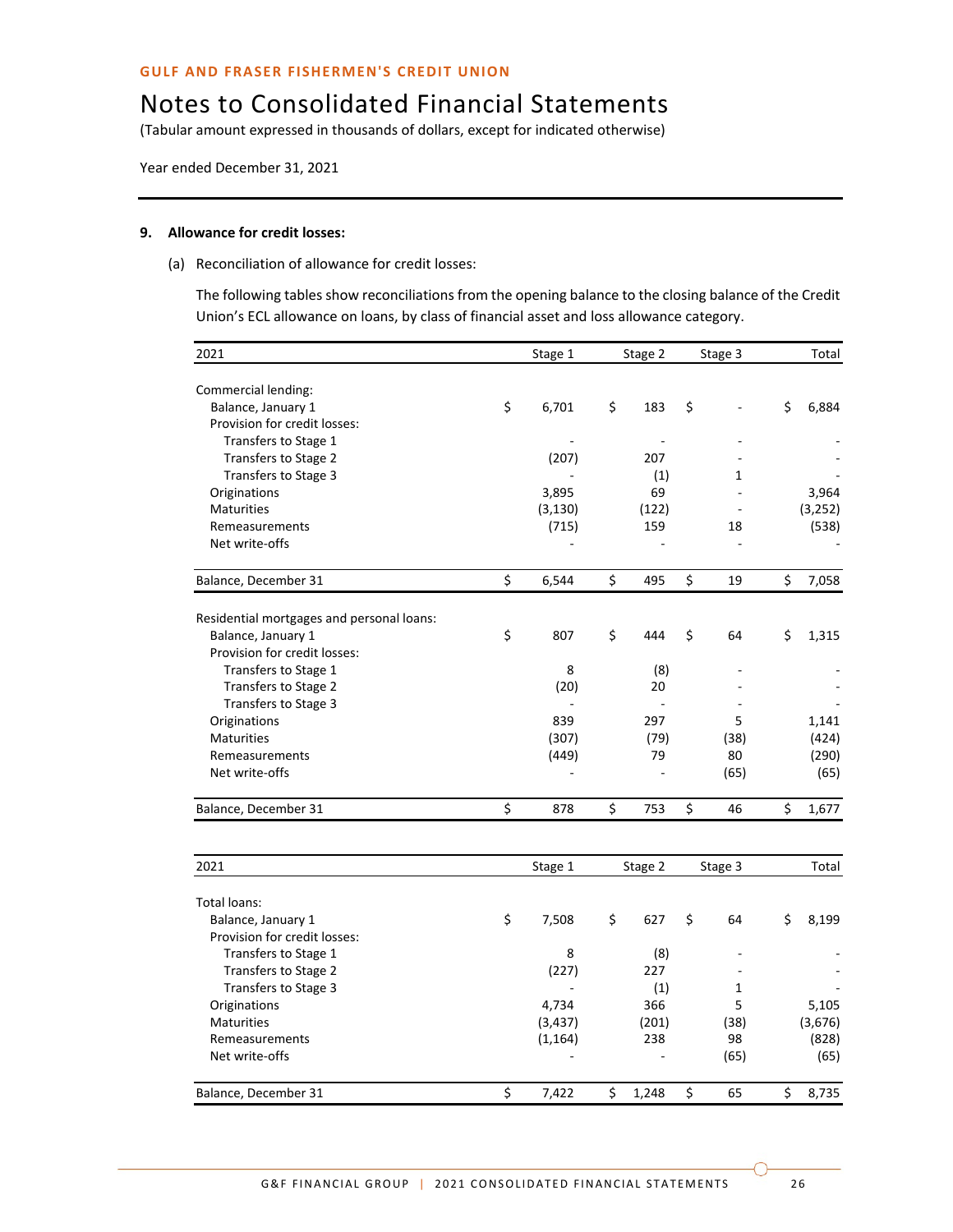(Tabular amount expressed in thousands of dollars, except for indicated otherwise)

Year ended December 31, 2021

### **9. Allowance for credit losses (continued):**

(a) Reconciliation of allowance for credit losses (continued):

| 2020                                      | Stage 1     | Stage 2   | Stage 3                  | Total       |
|-------------------------------------------|-------------|-----------|--------------------------|-------------|
| Commercial lending:                       |             |           |                          |             |
| Balance, January 1                        | \$<br>3,126 | \$<br>251 | \$                       | \$<br>3,377 |
| Provision for credit losses:              |             |           |                          |             |
| Transfers to Stage 1                      | 62          | (62)      |                          |             |
| Transfers to Stage 2                      | (67)        | 67        |                          |             |
| Transfers to Stage 3                      | (1)         |           | 1                        |             |
| Originations                              | 4,044       |           |                          | 4,044       |
| <b>Maturities</b>                         | (1, 171)    | (171)     | $\overline{\phantom{a}}$ | (1, 342)    |
| Remeasurements                            | 708         | 97        | 23                       | 828         |
| Net write-offs                            |             |           | (23)                     | (23)        |
| Balance, December 31                      | \$<br>6,701 | \$<br>182 | \$<br>$\mathbf 1$        | \$<br>6,884 |
| Residential mortgages and personal loans: |             |           |                          |             |
| Balance, January 1                        | \$<br>1,117 | \$<br>184 | \$<br>104                | \$<br>1,405 |
| Provision for credit losses:              |             |           |                          |             |
| Transfers to Stage 1                      | 9           | (9)       |                          |             |
| Transfers to Stage 2                      | (56)        | 56        |                          |             |
| Transfers to Stage 3                      | (3)         |           | 3                        |             |
| Originations                              | 230         |           |                          | 230         |
| <b>Maturities</b>                         | (223)       | (61)      | (54)                     | (338)       |
| Remeasurements                            | (267)       | 275       | 16                       | 24          |
| Net write-offs                            |             |           | (6)                      | (6)         |
| Balance, December 31                      | \$<br>807   | \$<br>445 | \$<br>63                 | \$<br>1,315 |
|                                           |             |           |                          |             |
| 2020                                      | Stage 1     | Stage 2   | Stage 3                  | Total       |
| Total loans:                              |             |           |                          |             |
| Balance, January 1                        | \$<br>4,243 | \$<br>435 | \$<br>104                | \$<br>4,782 |
| Provision for credit losses:              |             |           |                          |             |
| Transfers to Stage 1                      | 71          | (71)      |                          |             |
| Transfers to Stage 2                      | (123)       | 123       |                          |             |
| Transfers to Stage 3                      | (4)         |           | 4                        |             |
| Originations                              | 4,274       |           |                          | 4,274       |
| <b>Maturities</b>                         | (1, 394)    | (232)     | (54)                     | (1,680)     |
| Remeasurements                            | 441         | 372       | 39                       | 852         |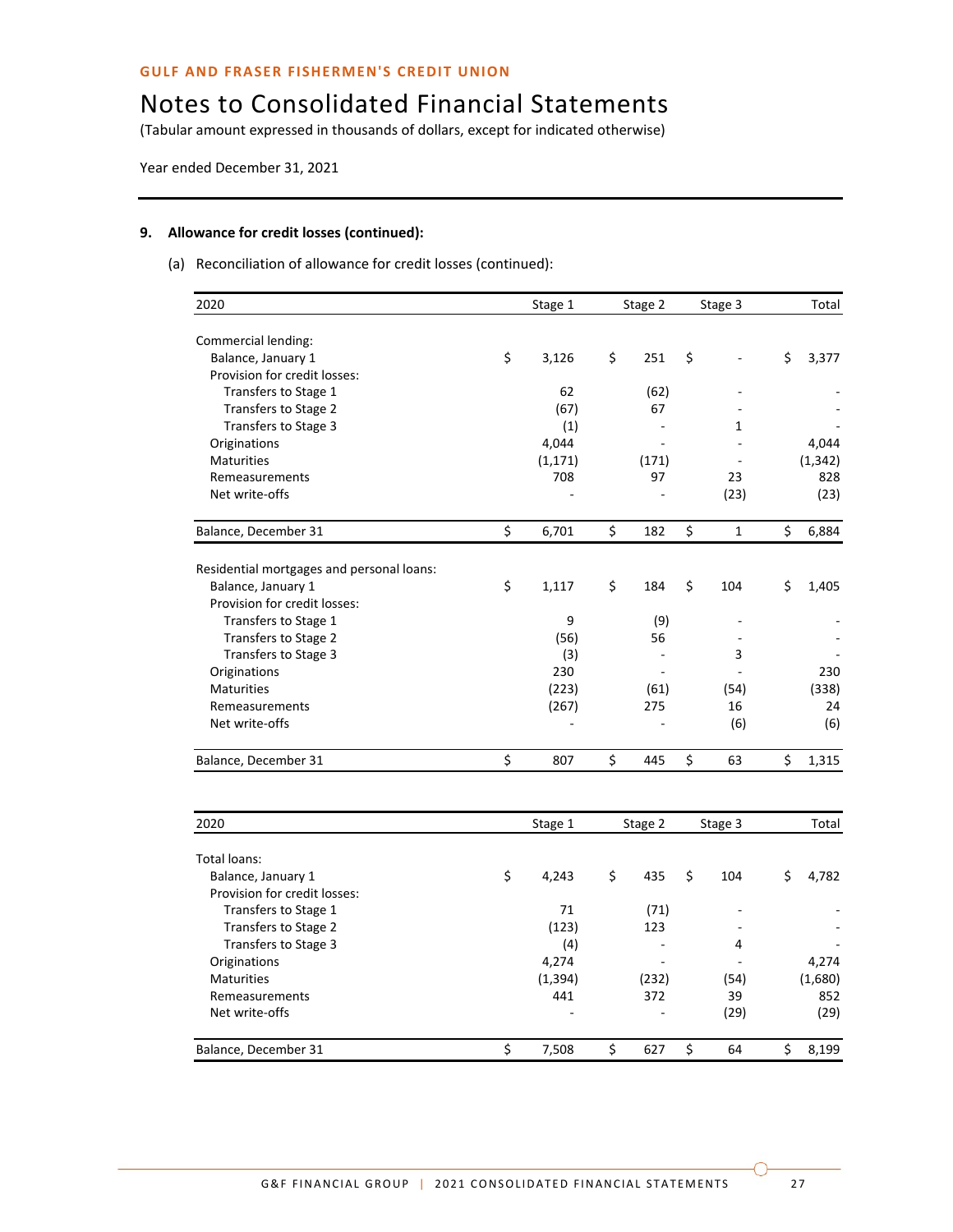(Tabular amount expressed in thousands of dollars, except for indicated otherwise)

Year ended December 31, 2021

### **9. Allowance for credit losses (continued):**

(b) Loans past due but not impaired:

Loans that are past due but not impaired as at December 31, 2021 and 2020 are as follows:

|                            | Residential |                |            |            |             |
|----------------------------|-------------|----------------|------------|------------|-------------|
|                            |             | mortgages and  | Commercial |            |             |
| 2021                       |             | personal loans |            | lending    | Total       |
|                            |             |                |            |            |             |
| 30 to 90 days              | \$          | 1,626          | \$         |            | \$<br>1,626 |
| Over 90 days               |             |                |            | 10         | 10          |
| Balance, December 31, 2021 | \$          | 1,626          | \$         | 10         | \$<br>1,636 |
|                            |             |                |            |            |             |
|                            |             | Residential    |            |            |             |
|                            |             | mortgages and  |            | Commercial |             |
| 2020                       |             | personal loans | lending    |            | Total       |
| 30 to 90 days              | \$          |                | \$         | 4,500      | \$<br>4,500 |
| Over 90 days               |             |                |            |            |             |
| Balance, December 31, 2020 | \$          |                | Ś.         | 4,500      | 4,500       |

#### (c) Payment deferrals:

In response to the COVID-19 pandemic, the Credit Union considered payment deferral requests from eligible commercial and personal members. The agreement to a payment deferral on its own does not represent a significant increase in credit risk for an individual borrower that required migration from Stage 1 to Stage 2 under IFRS 9 nor are facilities with payment deferrals considered past due. Loans that have migrated to Stage 2 have experienced a significant increase in credit risk due to the adverse shift in economic conditions and forecasts. In assessing credit risk, the Credit Union monitors the credit quality of impacted borrowers using sound credit risk management practices. The loan modifications due to payment deferrals did not result in any modification gains or losses.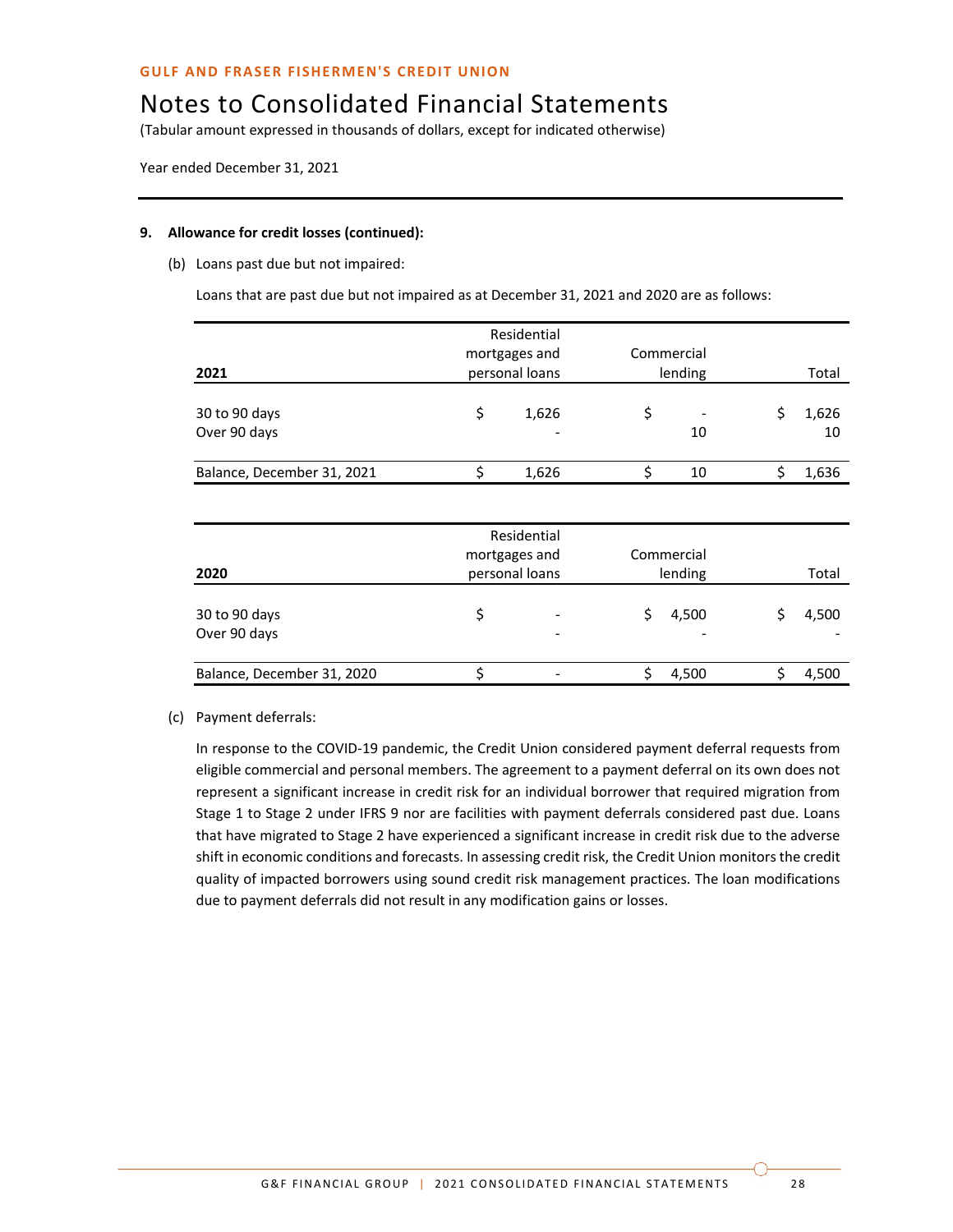(Tabular amount expressed in thousands of dollars, except for indicated otherwise)

Year ended December 31, 2021

#### **9. Allowance for credit losses (continued):**

(c) Payment deferrals (continued):

Details regarding the number and balance of loans under payment deferral terms within Stages 1 and 2 included in the Reconciliation of Allowance for Credit Losses table above, are as follows:

| As at December 31, 2021 |                |             |                          |                          |                          |         |
|-------------------------|----------------|-------------|--------------------------|--------------------------|--------------------------|---------|
|                         |                | Stage 1     |                          | Stage 2                  |                          | Stage 3 |
|                         | Number         |             | Number                   |                          | Number                   |         |
|                         | Of loans       | Balance     | Of loans                 | Balance                  | Of loans                 | Balance |
| Residential mortgages   |                |             |                          |                          |                          |         |
| and personal loans      | 9              | \$<br>2,985 |                          | \$                       | ٠                        | \$      |
| Commercial mortgages    |                |             |                          | $\overline{\phantom{a}}$ |                          |         |
|                         | 9              | \$<br>2,985 | $\overline{\phantom{a}}$ | \$                       | $\overline{\phantom{a}}$ | \$      |
| As at December 31, 2020 |                |             |                          |                          |                          |         |
|                         |                | Stage 1     |                          | Stage 2                  |                          | Stage 3 |
|                         | Number         |             | Number                   |                          | Number                   |         |
|                         | Of loans       | Balance     | Of loans                 | Balance                  | Of loans                 | Balance |
| Residential mortgages   |                |             |                          |                          |                          |         |
| and personal loans      | 17             | \$<br>9,558 | $\overline{2}$           | \$<br>704                | $\overline{\phantom{a}}$ | \$      |
| Commercial mortgages    | $\overline{a}$ |             |                          |                          |                          |         |
|                         | 17             | \$<br>9,558 | $\overline{2}$           | \$<br>704                | $\overline{\phantom{a}}$ | \$      |

As at December 31, 2021, \$2,985 and 9 loans (December 31, 2020 - \$10,262 and 19 loans) are still in payment deferral.

(d) Forecasting forward-looking information:

Forward-looking information is incorporated into both the assessment of whether a loan has experienced a significant increase in credit risk since its initial recognition and the estimation of ECL. The models used to estimate ECL consider macroeconomic factors that are most closely correlated with credit risk in the relevant portfolios.

COVID-19 and the measures taken by Canadian federal, provincial and municipal governments to limit its spread have had a material adverse impact on the Canadian economy. To mitigate the economic impact, governments enacted policy measures to provide economic stimulus and financial support to individuals and businesses, and to settle financial market volatility.

The rapidly evolving nature of this pandemic and its impacts on the economy, along with government relief and stimulus, has led to continuously changing macroeconomic assumptions. Hindsight cannot be used, so while these evolving assumptions may result in future forecasts that differ from those used in the ECL estimation as at December 31, 2021, those changes will be reflected in future quarters.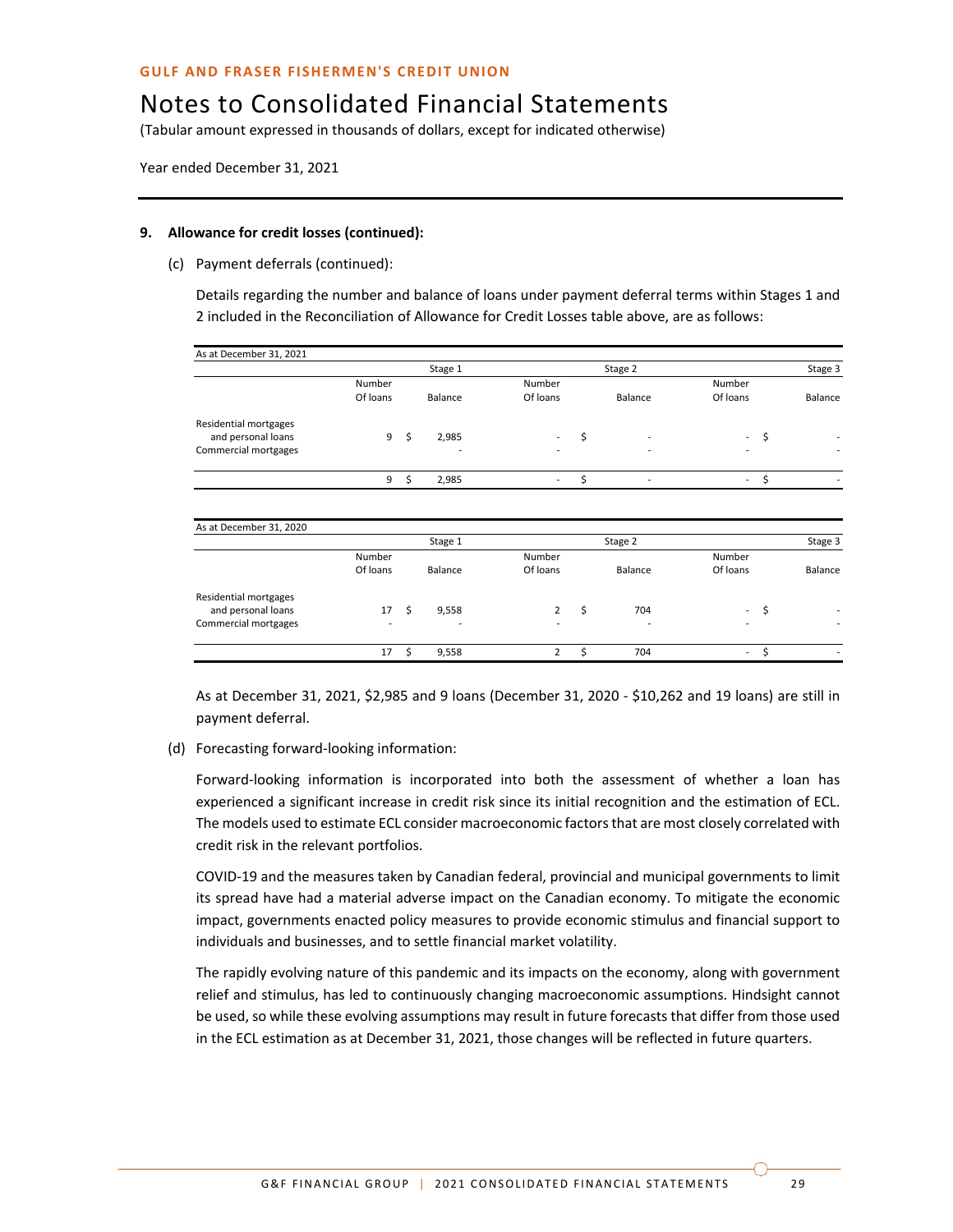(Tabular amount expressed in thousands of dollars, except for indicated otherwise)

Year ended December 31, 2021

### **9. Allowance for credit losses (continued):**

(d) Forecasting forward-looking information (continued):

The primary macroeconomic variables impacting ECL are BC unemployment rates, BC House Price Index (HPI), and Canadian Gross Domestic Product (GDP).

The forecast base scenario incorporates assumptions about the resulting economic impacts of the COVID-19 pandemic, based on information and facts available at December 31, 2021. The forecast assumes a gradual and continued recovery of the economy and the estimated impact of various government and central bank stimulus programs. ECL is sensitive to changes in the base scenario as well as the other more optimistic and more pessimistic scenarios.

The Credit Union continues to assess its modeled ECL to reflect expert credit judgements to its estimation of ECL. These expert credit judgements allow the Credit Union to incorporate the estimated impact of the unprecedented levels of government stimulus and support, which cannot be modelled historically as they have not occurred in the past, or any risks of uncertainties that the Credit Union believes have not been fully reflected in our underlying models.

### **10. Asset held-for-sale:**

The Credit Union has classified the site of its previous corporate office at 7375 Kingsway, Burnaby, British Columbia, and two adjacent properties as assets held for sale. The properties are available for immediate sale and it is management's intention to sell the properties. As such, the carrying value will be recovered principally through a sale transaction.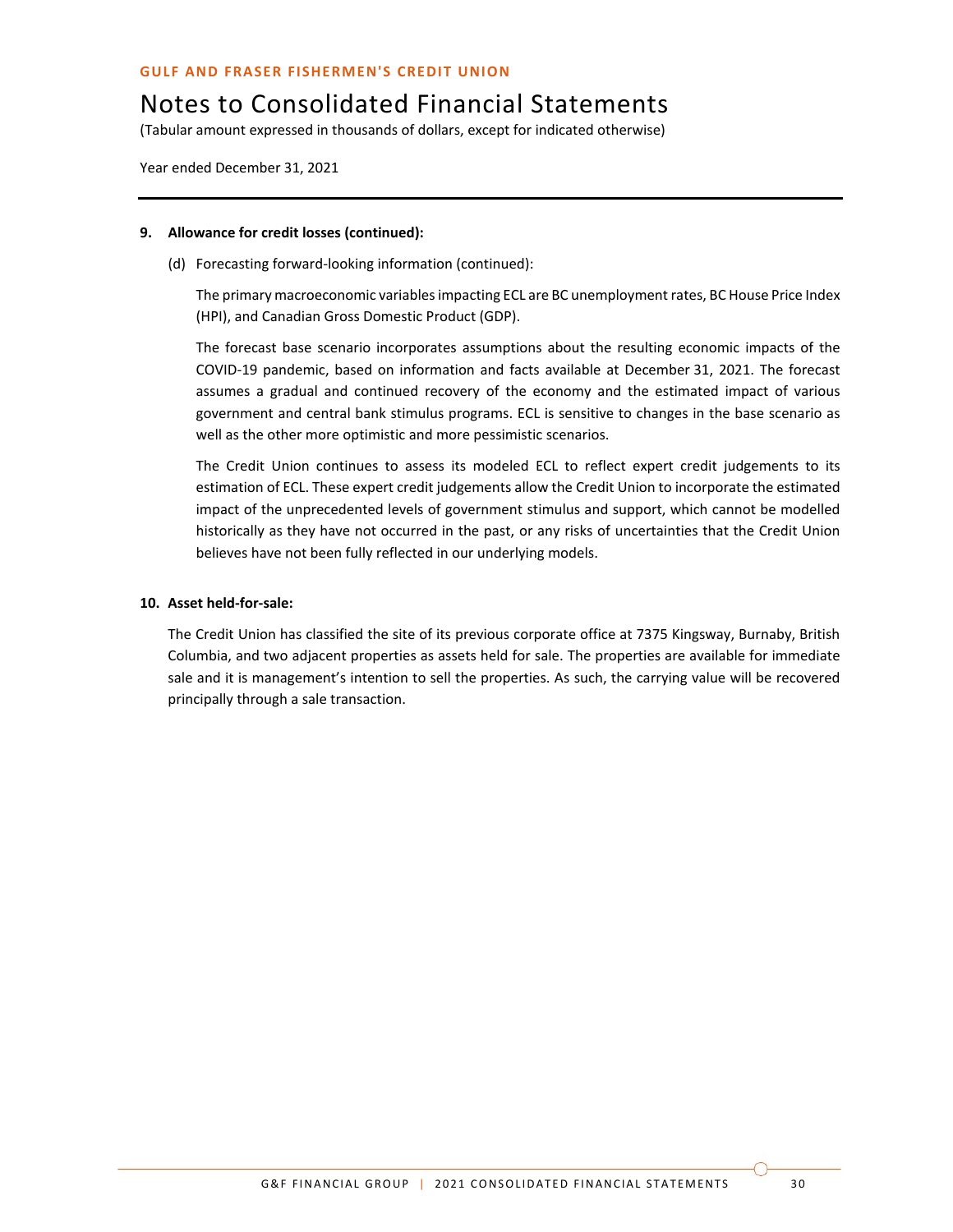(Tabular amount expressed in thousands of dollars, except for indicated otherwise)

Year ended December 31, 2021

### **11. Premises and equipment and intangible assets:**

|                                                                                                                        |                       |                            |                          | Premises and equipment               |                                             |                               |                          | Intangible assets    |                              |
|------------------------------------------------------------------------------------------------------------------------|-----------------------|----------------------------|--------------------------|--------------------------------------|---------------------------------------------|-------------------------------|--------------------------|----------------------|------------------------------|
|                                                                                                                        | Land                  | <b>Building</b>            | Leasehold<br>improvement | Furniture and<br>equipment           | Right-of-use<br>assets /<br><b>Building</b> | Total                         | Core<br>deposit<br>asset | Computer<br>software | Total                        |
| Cost:                                                                                                                  |                       |                            |                          |                                      |                                             |                               |                          |                      |                              |
| Balance, December 31, 2019<br>Additions<br><b>Disposals</b><br>Transfer to asset-held-for-sale                         | \$<br>4,778           | 18,472<br>Ś.<br>3,788      | 9,789<br>Ŝ.<br>686       | \$<br>8,945<br>1,652                 | \$<br>11,052<br>1,322                       | Ś.<br>53,036<br>7,448         | \$                       | Ś<br>6,783<br>301    | \$<br>6,783<br>301           |
| (Note 10)                                                                                                              | (1, 495)              | (798)                      |                          |                                      |                                             | (2, 293)                      |                          |                      |                              |
| Balance, December 31, 2020<br>Impact of business combination                                                           | 3,283                 | 21,462                     | 10,475                   | 10,597                               | 12,374                                      | 58,191                        |                          | 7,084                | 7,084                        |
| (Note 2)<br>Additions<br><b>Disposals</b>                                                                              | 7,294                 | 14,606<br>87               | 1,839<br>2,143           | 1,125<br>1,035                       | 2,616<br>2,033                              | 27,480<br>5,298               | 1,449                    | 879<br>434           | 2,328<br>434                 |
| Balance, December 31, 2021                                                                                             | \$10,577              | 36,155<br>Ś.               | $\mathsf{S}$<br>14,457   | Ś.<br>12,757                         | Ś.<br>17,023                                | Ś.<br>90,969                  | Ś.<br>1,449              | \$<br>8,397          | Ś.<br>9,846                  |
| <b>Accumulated depreciation:</b>                                                                                       |                       |                            |                          |                                      |                                             |                               |                          |                      |                              |
| Balance, December 31, 2019<br>Depreciation expense<br><b>Disposals</b><br>Transfer to asset held for sale<br>(Note 10) | \$<br>$\blacksquare$  | Ś<br>1,330<br>375<br>(793) | Ś<br>6,336<br>894        | \$<br>7,608<br>555<br>$\blacksquare$ | Ś.<br>1.666<br>1,680                        | Ś<br>16,940<br>3,504<br>(793) | Ś.                       | Ś<br>6,298<br>290    | \$<br>6,298<br>290<br>$\sim$ |
| Balance, December 31, 2020<br>Depreciation expense<br><b>Disposals</b>                                                 |                       | 912<br>834                 | 7,230<br>1,294           | 8,163<br>932                         | 3,346<br>1,956                              | 19,651<br>5,016               | 121                      | 6,588<br>414         | 6,588<br>535                 |
| Balance, December 31, 2021                                                                                             | \$<br>$\blacksquare$  | Ś<br>1,746                 | Ś.<br>8,524              | \$<br>9,095                          | Ś.<br>5,302                                 | Ś.<br>24,667                  | \$<br>121                | \$<br>7,002          | Ś.<br>7,123                  |
| Net book value:<br>As at December 31, 2020<br>As at December 31, 2021                                                  | 3,283<br>Ś.<br>10,577 | 20,550<br>Ś<br>34,409      | Ŝ.<br>3,245<br>5,933     | \$<br>2,434<br>3,662                 | \$<br>9,028<br>11,721                       | Ś.<br>38,540<br>66,302        | \$<br>1,328              | Ś<br>496<br>1,395    | \$<br>496<br>2,723           |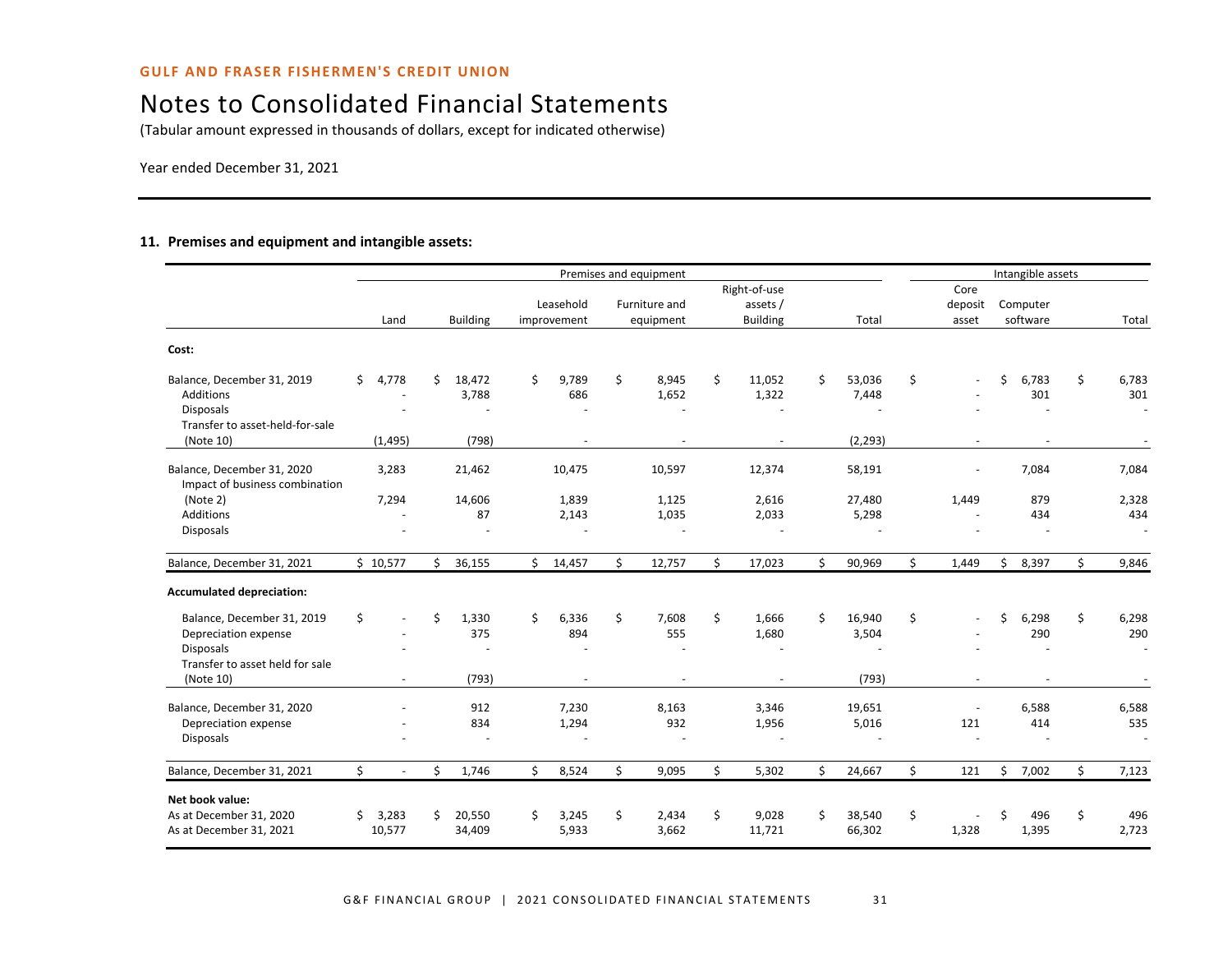(Tabular amount expressed in thousands of dollars, except for indicated otherwise)

Year ended December 31, 2021

### **11. Premises and equipment and intangible assets (continued):**

Included in depreciation expense for the year ended December 31, 2021 is a credit of \$724 (2020 - nil) related to the depreciation of the remaining fair value adjustments as part of the business combination described in Note 2.

### **12. Provision for income taxes:**

|                                                   |    | 2021  | 2020  |
|---------------------------------------------------|----|-------|-------|
| Current income taxes:                             |    |       |       |
| Current year                                      | \$ | 5,036 | 2,879 |
| Deferred income taxes:                            |    |       |       |
| Origination and reversal of temporary differences |    | (245) | (82)  |
|                                                   | S  | 4,791 | 2.797 |

At December 31, 2021, a deferred income tax liability for temporary differences of \$1,232 (2020 - \$1,282) related to investments in subsidiaries was not recognized because the Credit Union controls whether the liability will be incurred and it is satisfied that it will not be incurred in the foreseeable future.

During the year ended December 31, 2021, income tax expense differs from the amount that would be computed by applying the federal and provincial statutory income tax rates of 27% (2020 - 27%) to income before income taxes. The reasons for the differences are as follows:

|                                                                                          |    | 2021                   |                            | 2020 |                      |                              |
|------------------------------------------------------------------------------------------|----|------------------------|----------------------------|------|----------------------|------------------------------|
| Combined basic federal and provincial<br>statutory income tax<br>Decrease in tax due to: | \$ | 6,960                  | 27.0%                      | \$   | 4.426                | 27.0 %                       |
| Preferred rate deduction available<br>to credit unions<br>Non-deductible<br>Other        |    | (2, 582)<br>286<br>127 | $(10.0\%)$<br>1.1%<br>0.5% |      | (1,644)<br>19<br>(4) | $(10.0)\%$<br>0.1%<br>(0.1)% |
| Total income taxes                                                                       | ς  | 4,791                  | 18.6%                      | Ś    | 2.797                | 17.0%                        |

At December 31, 2021, income taxes payable of \$259 is included in other liabilities (2020 - taxes payable of \$701).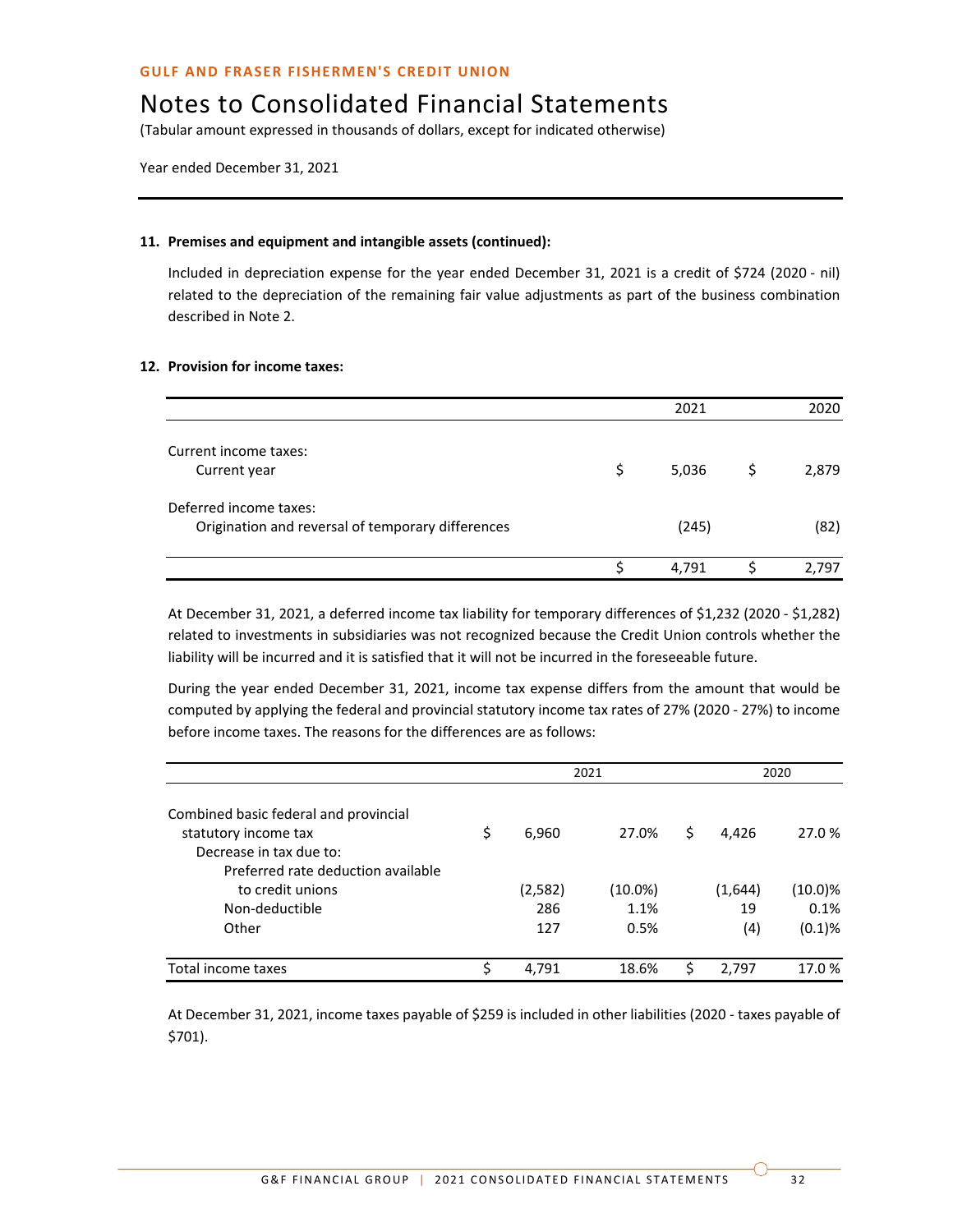# Notes to Consolidated Financial Statements

(Tabular amount expressed in thousands of dollars, except for indicated otherwise)

Year ended December 31, 2021

### **12. Provision for income taxes (continued):**

The components of deferred income taxes are as follows:

|                                | 2021      |    | 2020  |
|--------------------------------|-----------|----|-------|
| Deferred income tax asset:     |           |    |       |
| Allowance for impaired loans   | \$<br>831 | \$ | 1,384 |
| Deposits                       | 784       |    | 185   |
| Leases                         | 98        |    | 81    |
| Other                          | 613       |    | 200   |
| Deferred income tax liability: |           |    |       |
| Prepaid expense                | (202)     |    | (424) |
| Premises and equipment         | (2, 114)  |    | (41)  |
| Net deferred tax asset         | \$<br>10  | Ś  | 1,385 |

As at December 31, 2021 and 2020, the Credit Union has considered contingent tax liabilities and uncertain tax treatments, as well as interest and penalties, and determined that no amount need be accrued in respect of such amounts.

### **13. Other assets:**

|                     | 2021  | 2020  |
|---------------------|-------|-------|
| Prepaid expenses    | 4,362 | 2,265 |
| Accounts receivable | 1,142 | 2,745 |
| Other assets        | 52    | 73    |
|                     | 5,556 | 5,083 |

### **14. Deposits:**

|                                           | 2021            | 2020           |
|-------------------------------------------|-----------------|----------------|
| Demand deposits                           | \$<br>1,124,443 | S<br>588,255   |
| Term deposits                             | 2,122,829       | 1,409,550      |
| Registered Retirement Savings Plans       | 160,001         | 108,953        |
| Registered Retirement Income Funds        | 95,891          | 62,709         |
| <b>Registered Education Savings Plans</b> | 6,306           | 4,300          |
| <b>Tax Free Savings Accounts</b>          | 206,146         | 114,067        |
|                                           | 3,715,616       | 2,287,834      |
| Accrued interest payable                  | 19,469          | 19,096         |
|                                           | ς<br>3,735,085  | ς<br>2,306,930 |
|                                           |                 |                |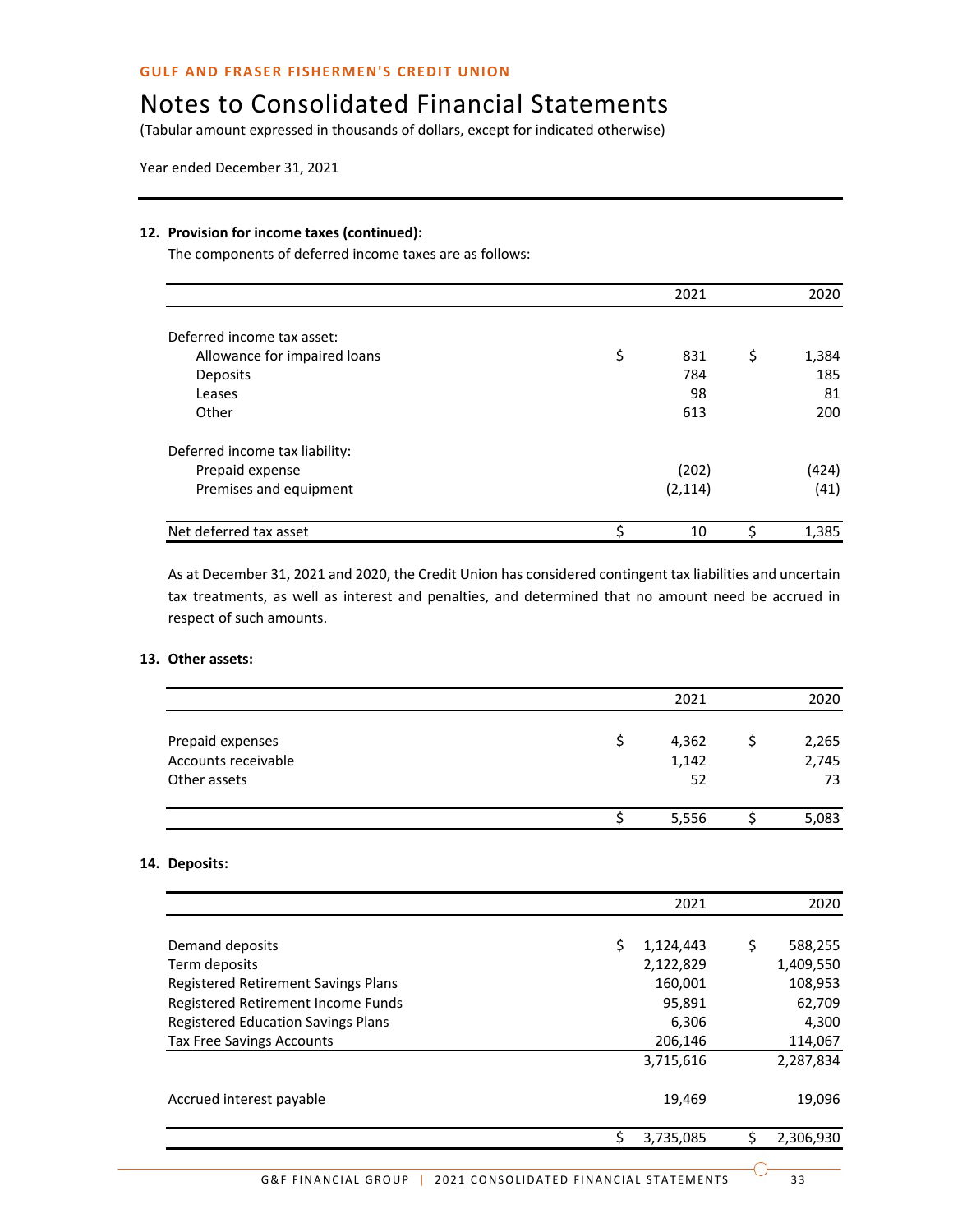(Tabular amount expressed in thousands of dollars, except for indicated otherwise)

Year ended December 31, 2021

#### **14. Deposits (continued):**

At December 31, 2021, \$719,182 (2020 - \$381,704) of deposits are expected to be settled more than 12 months after the reporting date.

(a) Terms and conditions:

Demand deposits primarily consist of chequing and savings accounts. Interest rates and account fees are specific to each type of deposit account.

Term deposits bear fixed or variable rates of interest for terms of up to 5-years. Interest can be paid annually, monthly or upon maturity.

The Registered Retirement Savings Plans ("RRSP") accounts can be fixed or variable rate. The fixed rate RRSPs have terms and rates similar to the term deposit accounts described above.

Registered Retirement Income Funds ("RRIF") consist of both fixed and variable rate products with terms and conditions similar to those of the RRSPs described above. Members may make withdrawals from a RRIF account on a monthly or annual basis. The regular withdrawal amounts vary according to individual needs and statutory requirements.

The Registered Education Savings Plans ("RESP") consist of both fixed and variable rate products with terms and conditions similar to those of the RRSPs described above.

The Tax-Free Savings Accounts ("TFSA") can be fixed or variable rate with terms and conditions similar to those of the RRSPs described above.

(b) Fair value:

The fair value of deposits at December 31, 2021 was \$3,745,691 (2020 -\$2,317,401).

The estimated fair value of the demand deposits and variable rate deposits are assumed to be equal to book value as the interest rates on these deposits re-price to market on a periodic basis. The estimated fair value of fixed rate deposits is determined by discounting the expected future cash flows of these deposits at current market rates for products with similar terms and credit risks.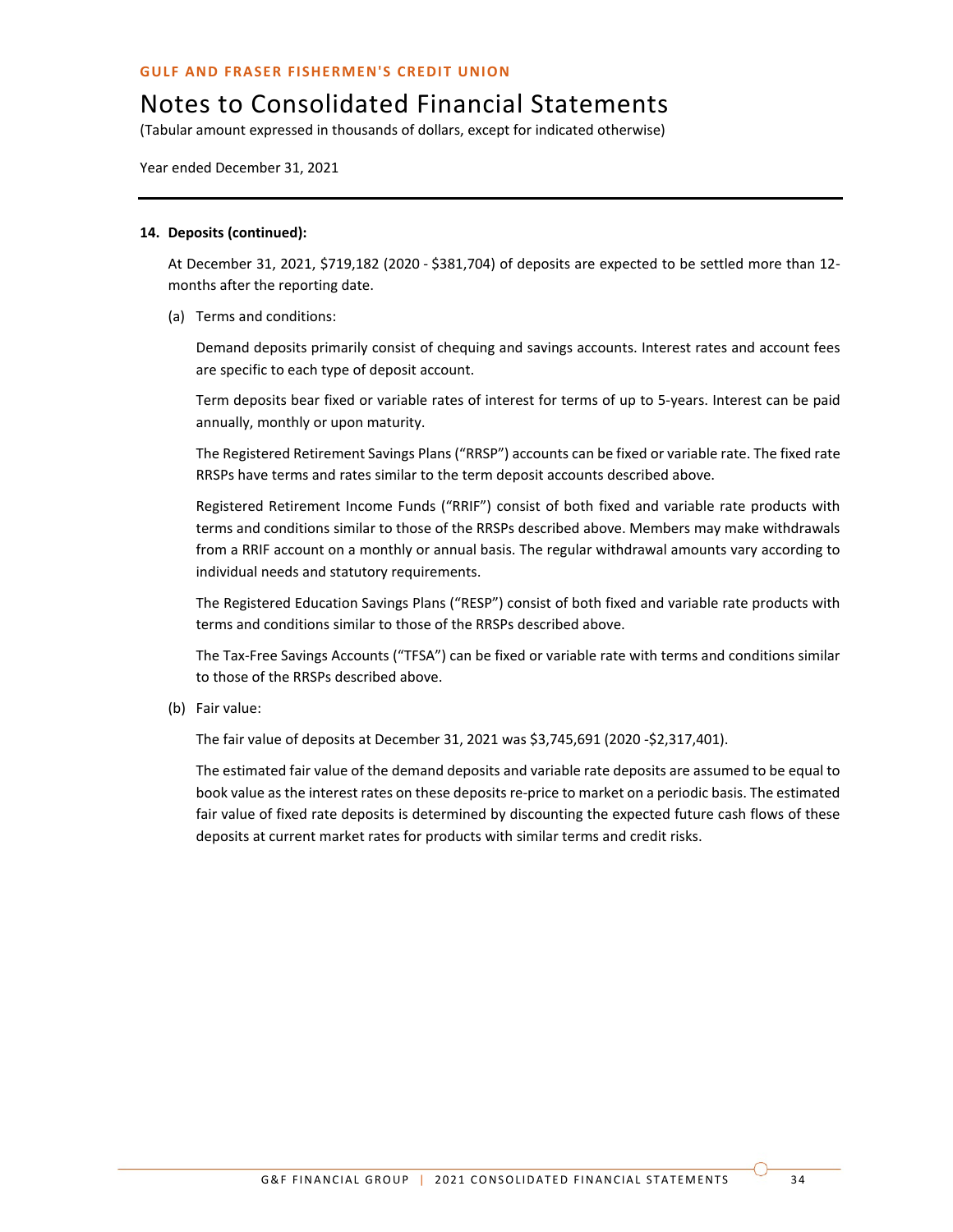(Tabular amount expressed in thousands of dollars, except for indicated otherwise)

Year ended December 31, 2021

### **15. Members' shares:**

The members' shares of the Credit Union are divided into four classes of shares being membership shares, investment equity shares, patronage shares and non-equity shares. All of the Credit Union's member shares are classified as financial liabilities as each class of shares is redeemable at the option of the member. The member shares are initially recognized at fair value net of any transaction costs directly attributable to the issuance of the instrument and subsequently carried at amortized cost using the effective interest rate method.

- (a) Terms and conditions:
	- (*i*) Membership shares:

As a condition of membership, which is required to use the services of the Credit Union, each member is required to hold five dollars in membership shares. These membership shares are redeemable at par (one dollar) when withdrawn. Dividends are at the discretion of the Board of Directors. All issued shares are fully paid.

Funds invested by members in membership shares are not insured by the Credit Union Deposit Insurance Corporation ("CUDIC"). The withdrawal of membership shares is subject to the restriction that the Credit Union shall not be required in any calendar year to redeem or purchase equity shares of any class in excess of 10% of the aggregate amount of that class issued and outstanding as at the previous financial year.

(*ii*) Investment equity shares:

Investment equity shares are non-voting, can be issued only to members of the Credit Union, and are redeemable at par (one dollar) when withdrawn. Dividends are at the discretion of the Board of Directors. All issued shares are fully paid.

Funds invested by members in investment equity shares are not insured by CUDIC. The withdrawal of investment equity shares is subject to the restriction that the Credit Union shall not be required in any calendar year to redeem or purchase equity shares of any class in excess of 10% of the aggregate amount of that class issued and outstanding as at the previous financial year.

(*iii*) Patronage shares:

Patronage shares are issued as part of patronage rebates. They are non-voting, can be issued only to members of the Credit Union, and are redeemable at par (one dollar). There is no limit on the number of patronage shares which can be held by a member.

Funds issued in patronage shares are not insured by CUDIC. The withdrawal of patronage shares is subject to the restriction that the Credit Union shall not be required in any calendar year to redeem or purchase equity shares of any class in excess of 10% of the aggregate amount of that class issued and outstanding as at the previous financial year. Patronage rebates are at the discretion of the Directors. All issued shares are fully paid.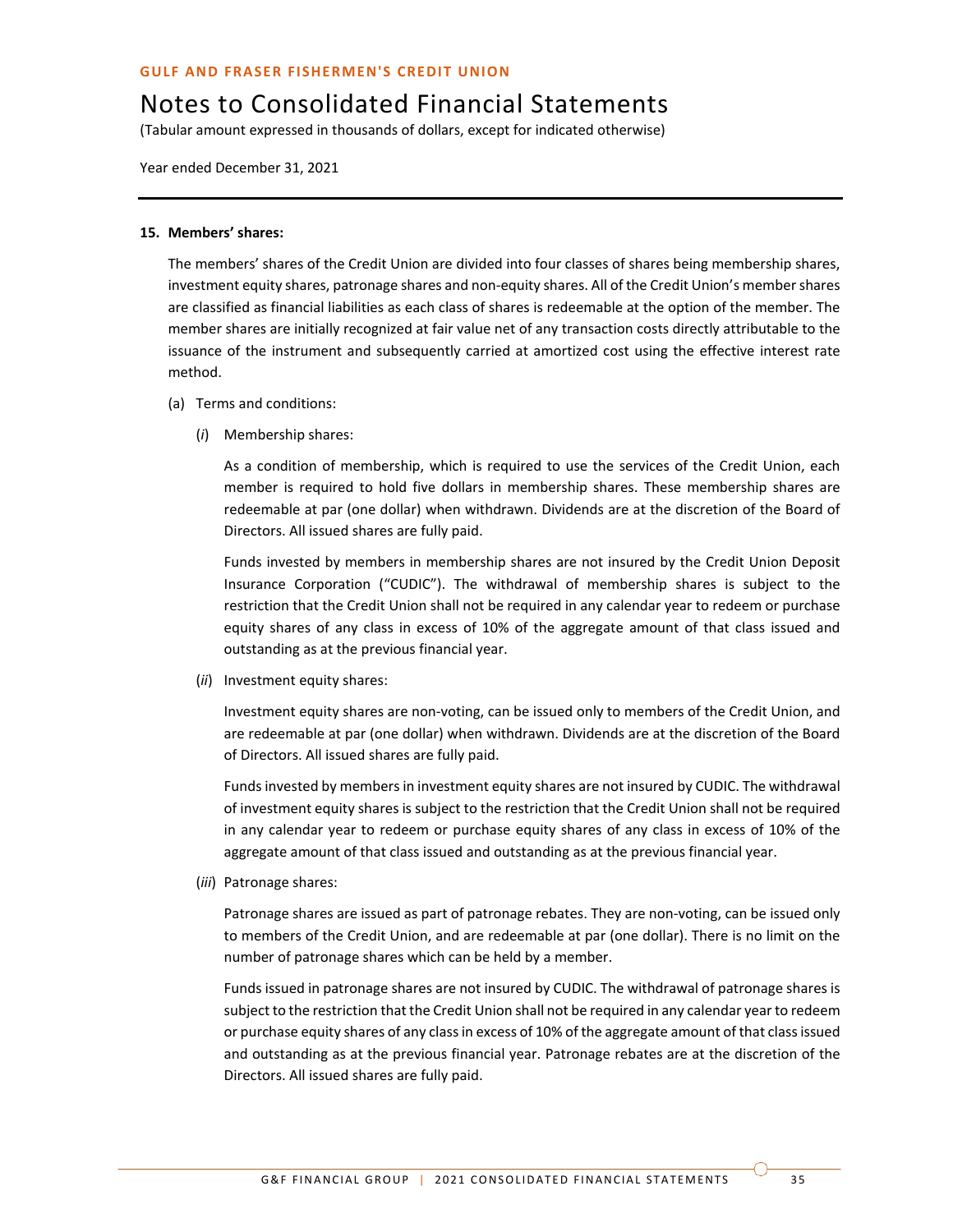(Tabular amount expressed in thousands of dollars, except for indicated otherwise)

Year ended December 31, 2021

### **15. Members' shares (continued):**

- (a) Terms and conditions (continued):
	- (*iv*) Non-equity shares*:*

Non-equity shares are withdrawable on demand by the member and may be redeemed by the Credit Union at par (one dollar). Dividends are at the discretion of the Board of Directors. All issued shares are fully paid.

(b) Number of shares outstanding:

|                                         | Membership | Investment    | Patronage | Non-equity |        |
|-----------------------------------------|------------|---------------|-----------|------------|--------|
|                                         | shares     | equity shares | shares    | shares     | Total  |
|                                         |            |               |           |            |        |
| Balance, December 31, 2019              | 2,830      | 5,140         | 685       | 199        | 8,854  |
| Issued during the year                  | 120        | 935           | 22        | 2          | 1,079  |
| Redeemed during the year                | 77         | 354           | 26        | 21         | 478    |
|                                         |            |               |           |            |        |
| Balance, December 31, 2020              | 2,873      | 5,721         | 681       | 180        | 9,455  |
| Impact of business combination (note 2) | 2,694      |               |           |            | 2,694  |
| Issued during the year                  | 201        | 1,778         | 46        | 2          | 2,027  |
| Redeemed during the year                | 270        | 489           | 29        | 10         | 798    |
|                                         |            |               |           |            |        |
| Balance, December 31, 2021              | 5,498      | 7,010         | 698       | 172        | 13,378 |
| Authorized shares - 2020                | Unlimited  | Unlimited     | Unlimited | Unlimited  |        |
|                                         |            |               |           |            |        |
| Authorized shares - 2021                | Unlimited  | Unlimited     | Unlimited | Unlimited  |        |

#### **16. Secured borrowings:**

|                                      | 2021   | 2020   |
|--------------------------------------|--------|--------|
| Central 1 - secured loan (note 8(c)) | 77.305 | 72.407 |

The fair value of borrowings as at December 31, 2021 was \$76,177 (2020 - \$73,556).

In addition to the Central 1 secured loan noted above, the Credit Union has an authorized operating line and term loan facility of \$169,101 (2020 - \$144,110) with Central 1, bearing interest that varies with the bankers' acceptance rate. This facility is secured by an assignment of book accounts.

The Credit Union also has a credit facility agreement with Fédérations des caisses Desjardins du Québec authorized up to \$70,000 (2020 - \$30,000) and is secured by a first charge against eligible residential mortgages. This credit facility bears interest that varies with the bankers' acceptance rate.

As of December 31, 2021, no amounts (2020 - nil) were drawn against the Central 1 and Desjardins du Québec credit facilities.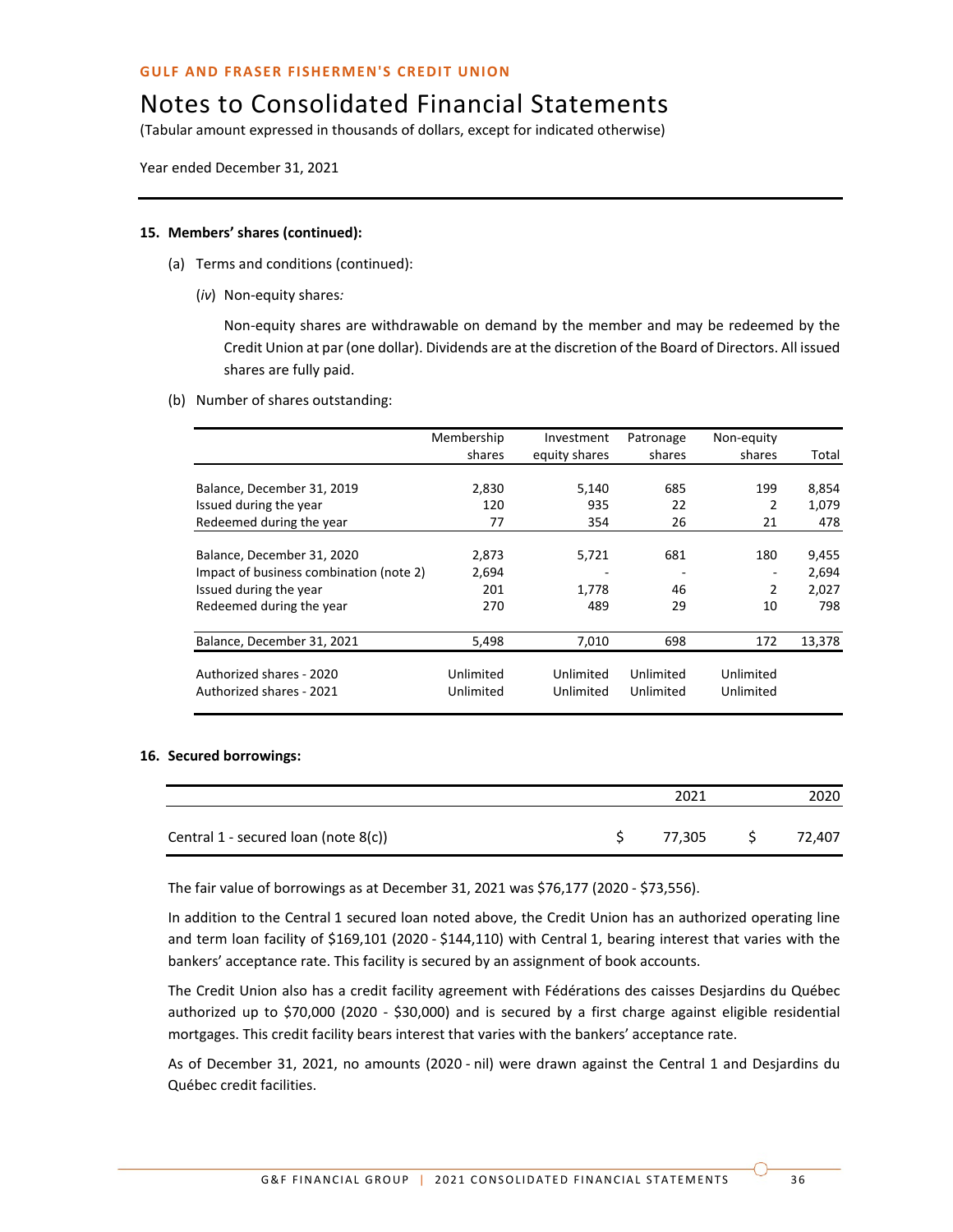### Notes to Consolidated Financial Statements

(Tabular amount expressed in thousands of dollars, except for indicated otherwise)

Year ended December 31, 2021

### **17. Other liabilities:**

|                                          |   | 2021   | 2020   |
|------------------------------------------|---|--------|--------|
| Accounts payable and accrued liabilities | S | 13,505 | 9,526  |
| Deferred revenue                         |   | 1,711  | 1,349  |
| Income tax payable                       |   | 259    | 701    |
| Lease liability (note 18)                |   | 12,296 | 9,504  |
|                                          |   | 27,771 | 21,080 |

### **18. Lease liability:**

The following table presents the contractual undiscounted cash flows for lease obligations as at December 31, 2021 and 2020:

|                                                                | 2021            | 2020              |
|----------------------------------------------------------------|-----------------|-------------------|
| Less than one year                                             | \$<br>2,331     | \$<br>1,828       |
| Between one and five years                                     | 7,612           | 5,118             |
| More than five years                                           | 3,318           | 3,586             |
| Total undiscounted lease obligations<br>Impact of discounting  | 13,261<br>(965) | 10,532<br>(1,028) |
| Total                                                          | \$<br>12,296    | \$<br>9,504       |
| Lease liabilities included in statement of financial position: |                 |                   |
| Current                                                        | \$<br>2,078     | \$<br>1,587       |
| Non-current                                                    | 10,218          | 7,917             |
| Total                                                          | \$<br>12,296    | \$<br>9,504       |

The Credit Union has used a weighted average incremental borrowing rate of 2.50% (2020 - 2.75%) to discount its lease obligations.

### **19. Commitments:**

(a) Letters of credit:

In the normal course of business, the Credit Union issues letters of credit on behalf of its members. Letters of credit are not reflected in the consolidated statement of financial position. At December 31, 2021, the Credit Union has outstanding letters of credit on behalf of members in the amount of \$11,762 (2020 - \$10,161).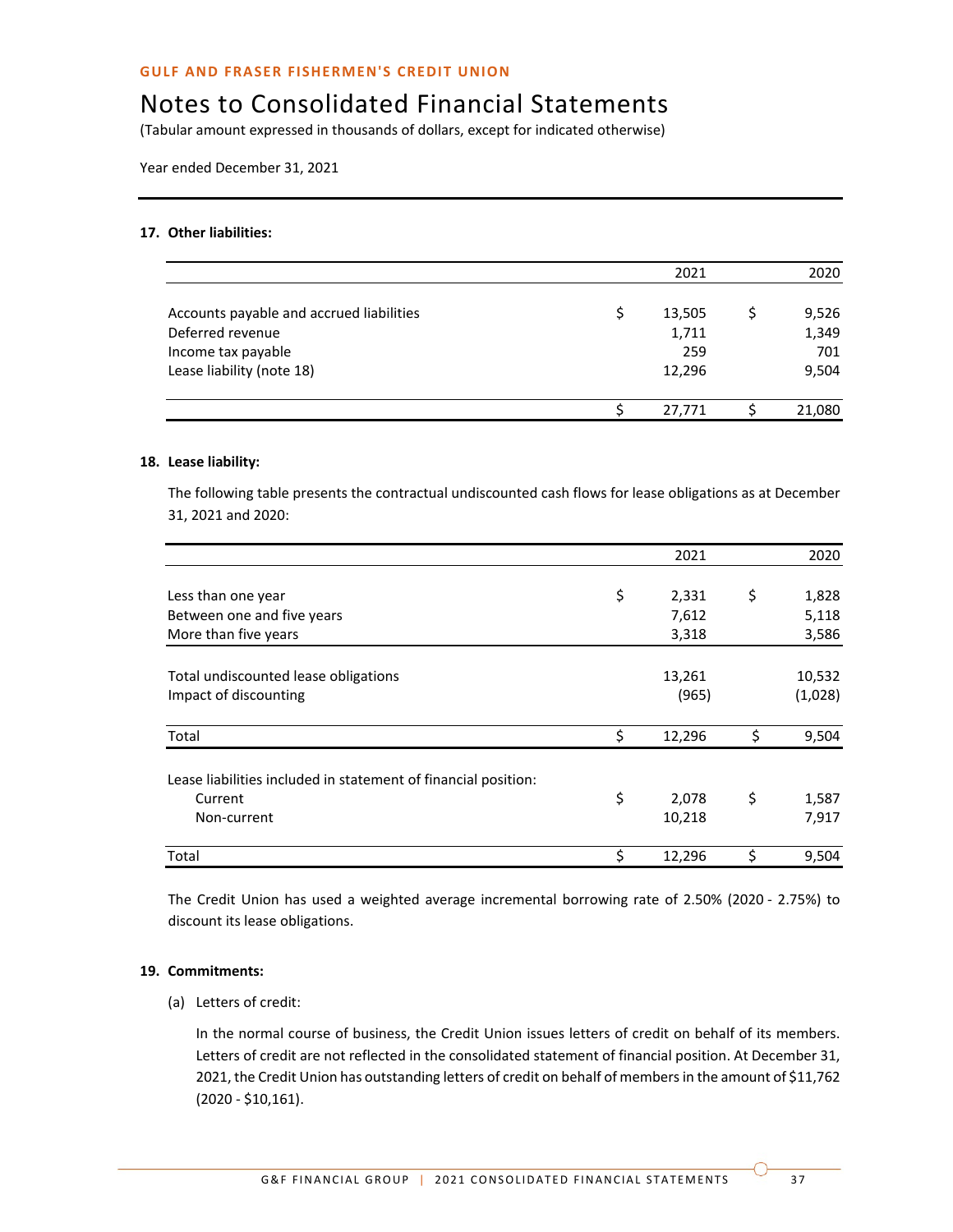(Tabular amount expressed in thousands of dollars, except for indicated otherwise)

Year ended December 31, 2021

### **19. Commitments (continued):**

(b) Contractual obligations:

The Credit Union has a license agreement with a third-party vendor for banking system software and associated supporting applications. The Credit Union also has a data processing agreement with the third-party vendor to operate the software on behalf of the Credit Union, providing related services and interfaces. Both agreements expire on March 31, 2026.

The Credit Union has a subscription agreement with a third-party vendor for a customer relationship management application. This agreement expires on January 13, 2023.

### **20. Employee benefits:**

As a result of the business combined that took effect on August 1, 2021 (note 2), the Credit Union assumed responsibility for a defined retirement benefit plan that serves a number of active and retired employees but is closed to new entrants.

The BC Credit Union Employees' Pension Plan is a contributory, multiemployer, multidivisional registered pension plan governed by an independent Board of Trustees which is responsible for overseeing the management of the Plan, including the investment of the assets and administration of the benefits. The Credit Union is one of several employers participating in the 1.75% Defined Benefit Division of the Plan. As of September 30, 2021, this Division covered about 3,500 active employees, 1,400 deferred members and approximately 1,330 retired plan members, with reported assets of approximately \$1,036 million.

At least once every three years, an actuarial valuation is performed to assess the financial position of the Plan and the adequacy of the funding levels. The most recent actuarial valuation of the 1.75% Division of the Plan as at December 31, 2018 indicated a going concern surplus of \$31.6 million and a solvency deficiency of \$99.5 million, based on market value assets of approximately \$735 million. Employer contributions to the Plan are established by the Trustees upon advice from the Plan's actuaries, including amounts to finance any solvency deficiencies over time. The next actuarial valuation is scheduled for December 31, 2021, with results expected later in 2022. The Credit Union paid \$0.3 million in employer contributions to the plan in fiscal year 2021 (2020 – nil).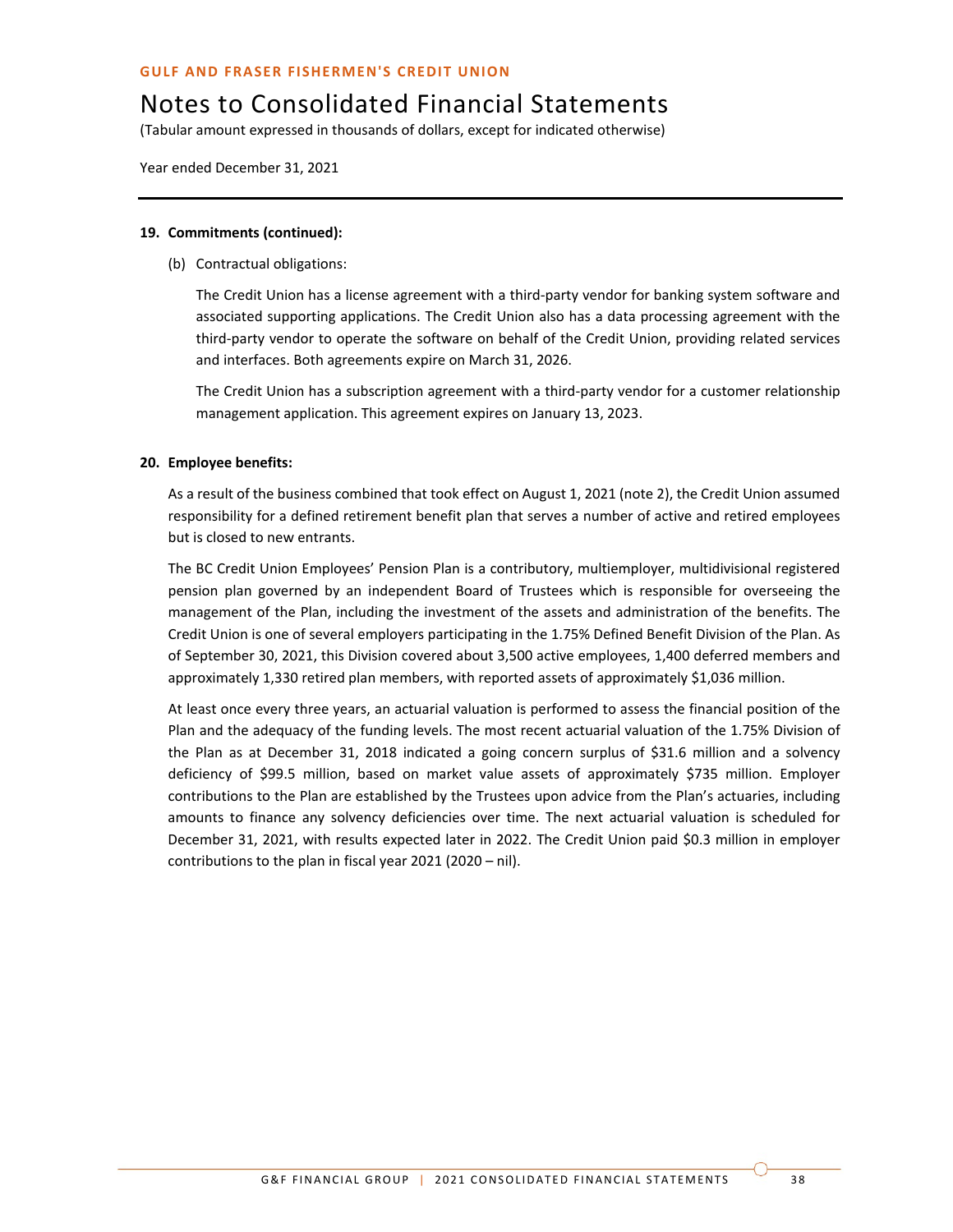(Tabular amount expressed in thousands of dollars, except for indicated otherwise)

Year ended December 31, 2021

### **21. Related party transactions:**

The Credit Union entered into the following transactions with key management personnel, which includes those persons having authority and responsibility for planning, directing and controlling the activities of the Credit Union.

|                                             | 2021        | 2020        |
|---------------------------------------------|-------------|-------------|
| Compensation:                               |             |             |
| Salaries and employee benefits              | \$<br>4,194 | \$<br>3,003 |
| Post-employment benefits                    | 1,600       | 197         |
|                                             | 5,794       | 3,200       |
| Transactions with key management personnel: |             |             |
| Loans outstanding                           | \$<br>4,107 | \$<br>3,036 |
| Term and savings deposits                   | 1,976       | 3,147       |
|                                             | 6,083       | 6,183       |

The Credit Union's policy for lending to, and for receiving deposits from, key management personnel is that the loans are approved, and deposits accepted on the same terms and conditions which apply to members for each class of loan or deposit. The employees of the Credit Union are eligible for reduced interest rates on personal loans, lines of credit and mortgages. Directors are not eligible for these benefits.

During the year ended December 31, 2021, the Credit Union's Board of Directors received aggregate remuneration of \$314 (2020 - \$263) which is included in compensation to key management personnel above.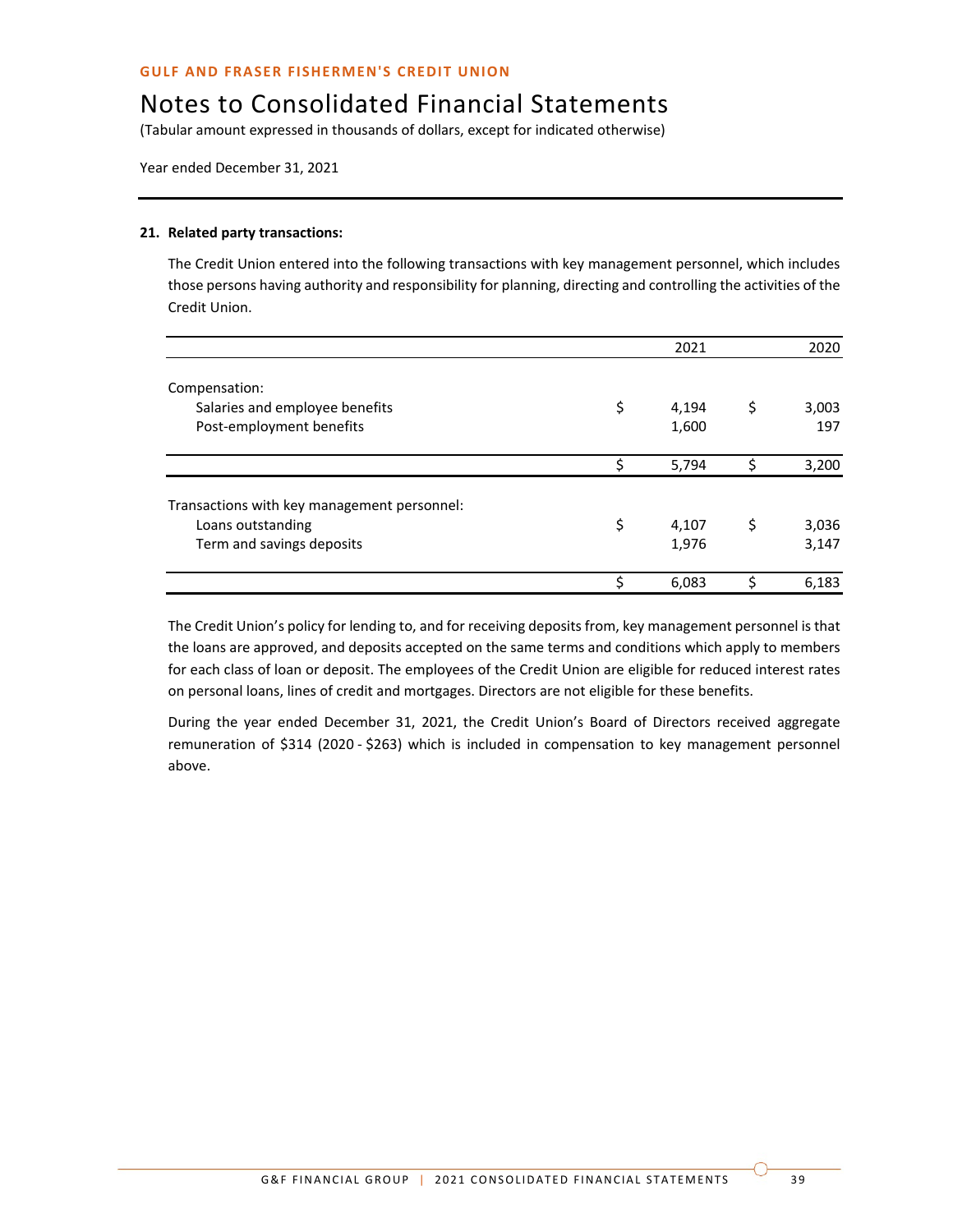(Tabular amount expressed in thousands of dollars, except for indicated otherwise)

Year ended December 31, 2021

### **22. Financial instrument classification and fair value:**

(a) Financial instrument classification:

The following table represents the carrying amount by classification.

|                              | Measured at    | Measured at  | Measured at  |         |               |
|------------------------------|----------------|--------------|--------------|---------|---------------|
|                              | amortized cost | <b>FVTPL</b> | <b>FVOCI</b> |         | Total         |
| December 31, 2021:           |                |              |              |         |               |
| Cash                         | \$<br>45,995   | \$           | \$           |         | \$<br>45,995  |
| <b>Financial investments</b> | 207,320        | 4,367        |              | 323,675 | 535,362       |
| Derivative assets            |                | 1,820        |              |         | 1,820         |
| Loans                        | 3,419,054      |              |              |         | 3,419,054     |
| Accounts receivable          | 1,142          |              |              |         | 1,142         |
| Deposits                     | (3,735,085)    | -            |              |         | (3,735,085)   |
| Members' shares              | (13, 378)      |              |              |         | (13, 378)     |
| Secured borrowings           | (77, 305)      |              |              |         | (77, 305)     |
| Accounts payable             | (13, 505)      | -            |              |         | (13, 505)     |
| Lease liability              | (12, 296)      |              |              |         | (12, 296)     |
|                              | (178,058)      | \$<br>6,187  | \$           | 323,675 | \$<br>151,804 |

|                              | Measured at    | Measured at  | Measured at  |              |
|------------------------------|----------------|--------------|--------------|--------------|
|                              | amortized cost | <b>FVTPL</b> | <b>FVOCI</b> | Total        |
| December 31, 2020:           |                |              |              |              |
| Cash                         | \$<br>16,549   | \$           | \$           | \$<br>16,549 |
| <b>Financial investments</b> | 334,904        | 11,034       |              | 345,938      |
| Derivative assets            |                | 3,356        |              | 3,356        |
| Loans                        | 2,133,861      |              |              | 2,133,861    |
| Accounts receivable          | 2,745          |              |              | 2,745        |
| Deposits                     | (2,306,930)    |              |              | (2,306,930)  |
| Members' shares              | (9, 455)       |              |              | (9, 455)     |
| Secured borrowings           | (72, 407)      |              |              | (72, 407)    |
| Accounts payable             | (9,526)        |              |              | (9,526)      |
| Lease liability              | (9,504)        |              |              | (9,504)      |
|                              | \$<br>80,237   | \$<br>14,390 | \$           | 94,627       |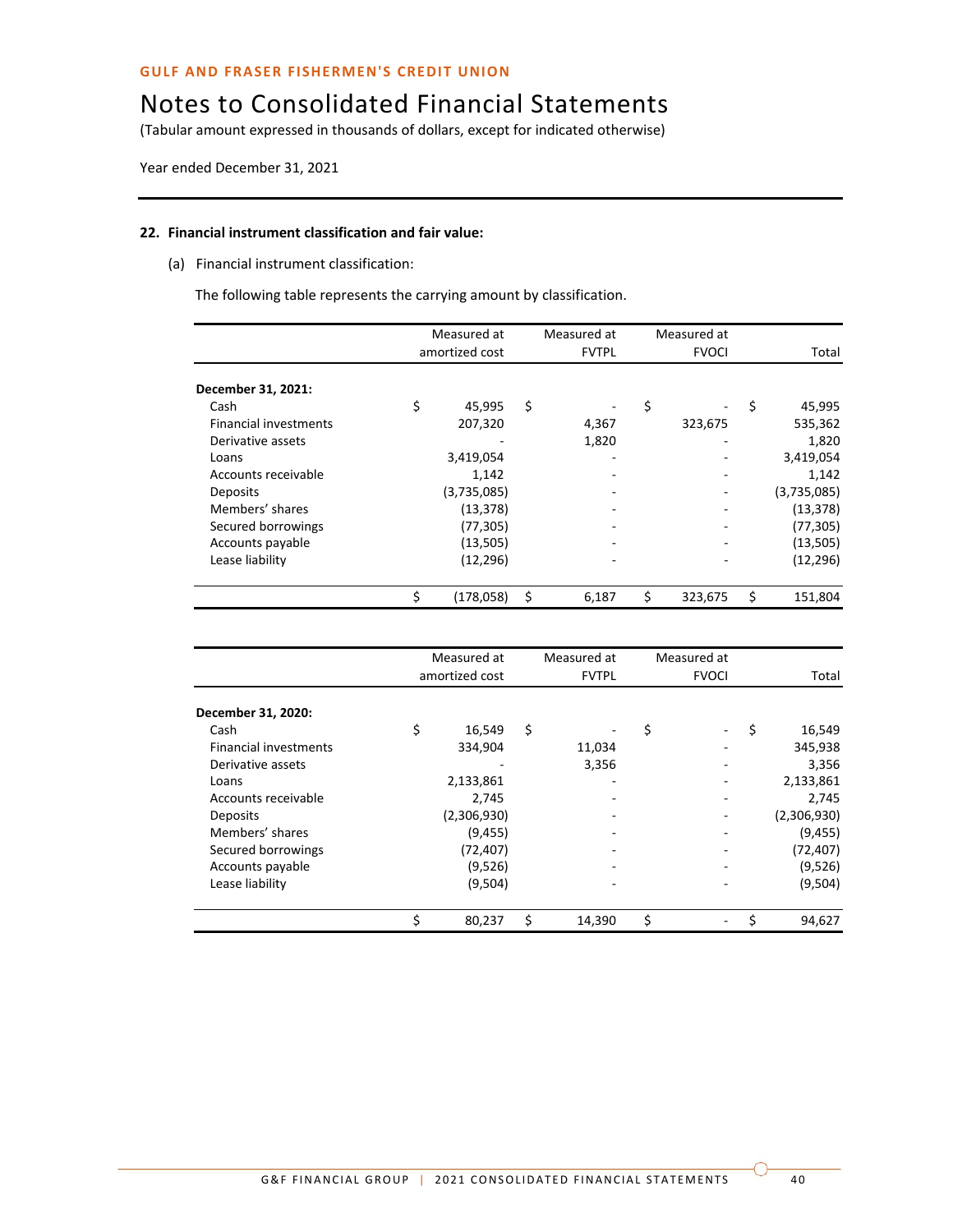(Tabular amount expressed in thousands of dollars, except for indicated otherwise)

Year ended December 31, 2021

### **22. Financial instrument classification and fair value (continued):**

(b) Financial instruments measured at fair value:

The following table provides an analysis of investments that are measured subsequent to initial recognition at fair value, grouped into Levels 1 to 3 based on the degree to which the fair value is observable:

- Level 1 fair value measurements based on unadjusted quoted prices in active markets for identical assets and liabilities;
- Level 2 fair value measurements based on inputs other than quoted prices that are observable for the asset or liability either directly or indirectly; and
- Level 3 fair value measurements based on inputs that are not based on observable market data.

The level in the fair value hierarchy within which the financial asset or financial liability is categorized is determined on the basis of the lowest level of input that is significant to the fair value measurement.

Financial assets and financial liabilities are classified in their entirety into only one of three levels:

|                            | Level 1       |    | Level 2 | Level 3 |    | Total   |
|----------------------------|---------------|----|---------|---------|----|---------|
| December 31, 2021:         |               |    |         |         |    |         |
| Statutory Liquidity        | \$<br>323,675 | \$ |         | \$      | Ś. | 323,675 |
| Central 1 - Class A shares |               |    | 1,098   |         |    | 1,098   |
| Central 1 - Class E shares |               |    | 1       |         |    | 1       |
| Central 1 - Class F shares |               |    |         |         |    |         |
| Derivative assets          |               |    | 1,820   |         |    | 1,820   |
| Other investments          |               |    | 3,268   |         |    | 3,268   |
|                            | \$<br>323,675 | \$ | 6,187   | \$      | \$ | 329,862 |
| December 31, 2020:         |               |    |         |         |    |         |
| Central 1 - Class A shares | \$            | \$ | 778     | \$      | \$ | 778     |
| Central 1 - Class E shares |               |    | 1       |         |    | 1       |
| Central 1 - Class F shares |               |    | 9,274   |         |    | 9,274   |
| Derivative assets          |               |    | 3,356   |         |    | 3,356   |
| Other investments          |               |    | 981     |         |    | 981     |
|                            | \$            | Ś  | 14,390  | \$      | \$ | 14,390  |

The fair value of derivative assets has been determined through present value techniques. The fair value of the other financial instruments in the table above is described in note 7.

There were no transfers between any of the levels in the fair value hierarchy in 2021 or 2020.

There were no Level 3 investments held as at December 31, 2021 and 2020.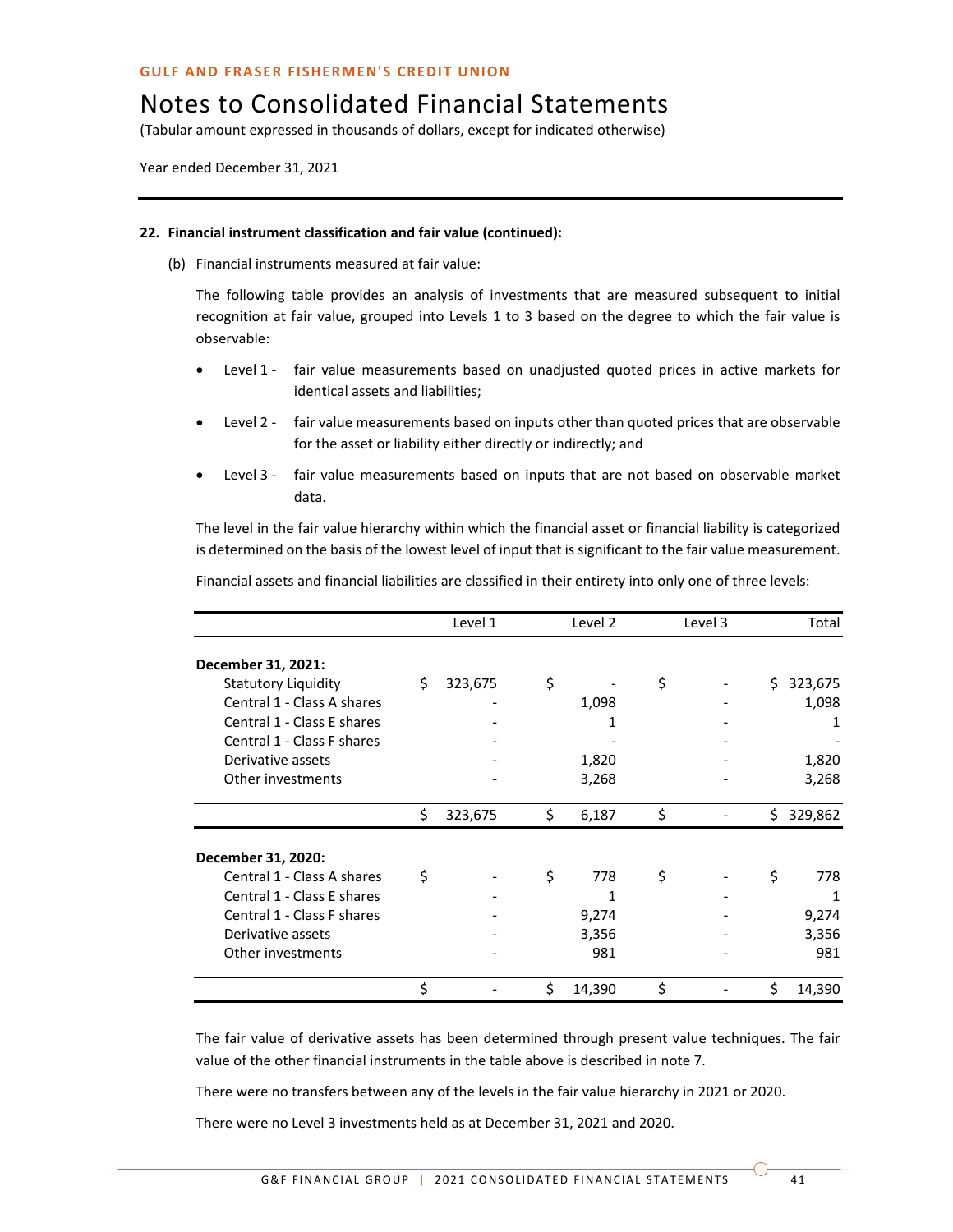(Tabular amount expressed in thousands of dollars, except for indicated otherwise)

Year ended December 31, 2021

### **22. Financial instrument classification and fair value (continued):**

(c) Financial instruments not measured at fair value:

The fair value of the Credit Union's cash, accounts receivable, members' shares and accounts payable approximates carrying value due to their short-term nature or ability to be settled on demand. These financial instruments are classified as Level 2 in the fair value hierarchy because while settlement amounts or prices are available, there is no active market for these instruments.

The fair value of: loans disclosed in note 8, deposits disclosed in note 14 and secured borrowings in note 16 has been determined using present value techniques, which include inputs based on market observable data. Accordingly, these financial instruments are classified as Level 2 in the fair value hierarchy.

### **23. Financial instrument risk management:**

The Credit Union is exposed to credit risk, liquidity risk and market risk as a result of holding financial instruments. Below is a description of those risks and how the Credit Union manages its exposure.

(a) Credit risk:

Credit risk is the risk that the Credit Union will incur a loss because a member fails to meet an obligation. The Credit Union's exposure to credit risk is concentrated primarily in its loans. Risk management policies are implemented by management and the Board. These policies include evaluating the member's ability to repay the loan when it is originally granted and subsequently renewed and regularly monitoring member information such as delinquent and over limit amounts.

Notes 8 and 9 provide further discussion over the Credit Union's loan balances and exposure to credit risk. Concentrations of credit risk arise when members are engaged in similar economic activities or in similar geographic areas. The Credit Union's market service area is primarily the Greater Vancouver and Fraser Valley Areas of British Columbia and as a result, repayment by members is dependent in part upon the general economic conditions of this geographic region.

Credit risk rating systems are designed to assess and quantify the risk inherent in credit activities in an accurate and consistent manner. To assess credit risk, the Credit Union takes into consideration the member's character, ability to pay, and value of collateral available to secure the loan. The Credit Union's credit risk management principles are guided by its overall risk management principles. The Board of Directors ensures that management has a framework, and policies, processes and procedures in place to manage credit risks and that the overall credit risk policies are complied with at the business and transaction level.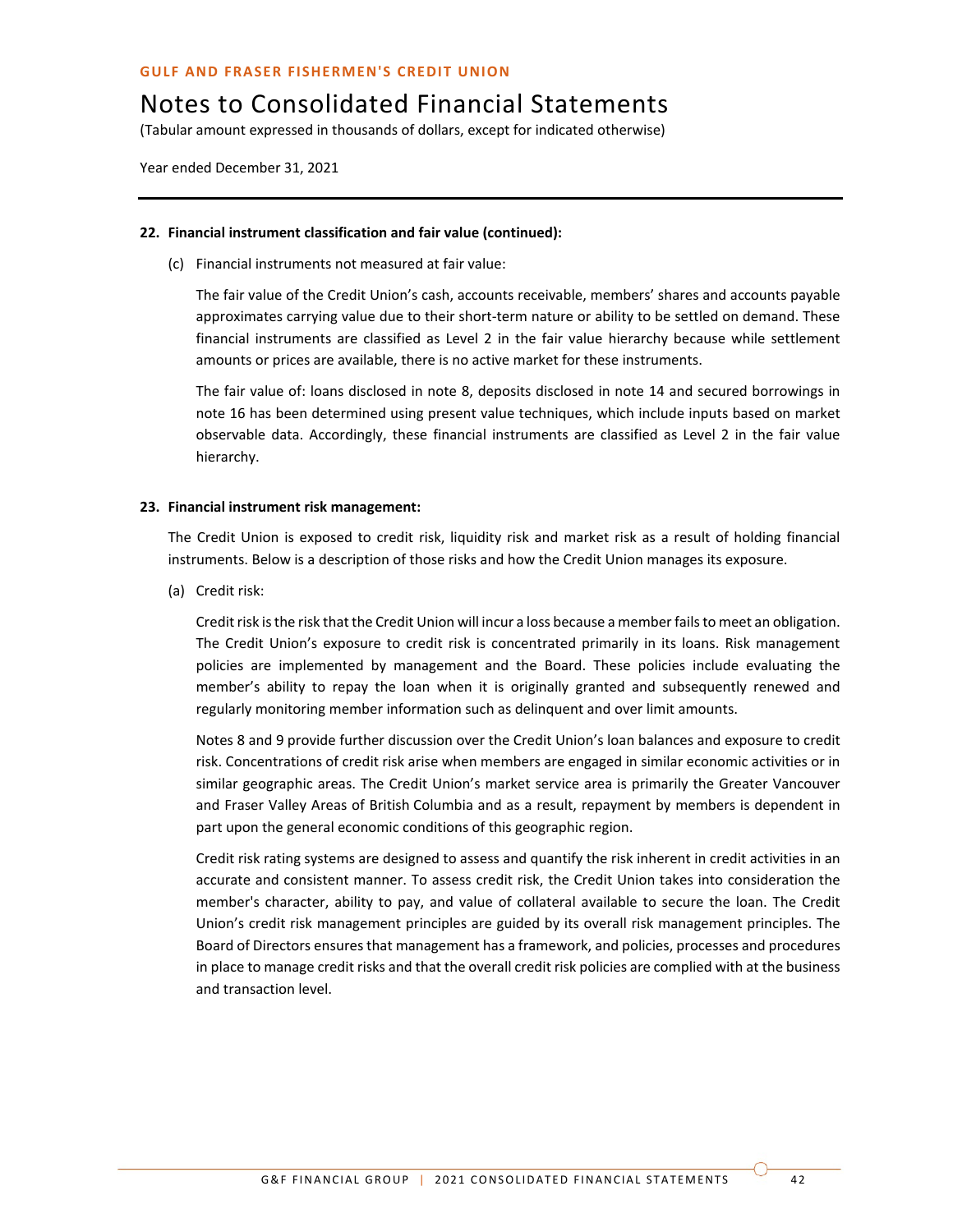### Notes to Consolidated Financial Statements

(Tabular amount expressed in thousands of dollars, except for indicated otherwise)

Year ended December 31, 2021

### **23. Financial instrument risk management (continued):**

(a) Credit risk (continued):

The Credit Union's credit risk policies set out the minimum requirements for management of credit risk in a variety of transactional and portfolio management contexts. With respect to credit risk, the Board of Directors receives quarterly reports summarizing new loans, delinquent loans, overdraft utilization, bad debts analysis and allowance for impaired loans.

(b) Credit risk exposure:

The following information represents the maximum exposure to credit risk before taking into consideration any collateral or credit enhancements. For financial assets recognized on the consolidated statement of financial position, the exposure to credit risk istheir stated carrying amount. For loan commitments, the maximum exposure is the full amount of the undrawn facilities.

|                                                           | 2021                 | 2020                 |
|-----------------------------------------------------------|----------------------|----------------------|
| On-balance sheet exposures<br>Off-balance sheet exposures | 3,419,054<br>476,540 | 2,133,861<br>319,767 |
|                                                           | 3,895,594            | 2,453,628            |

The following tables set out information about the credit quality of the Credit Union's loans measured at amortized cost, inclusive of accrued interest, by category of loss allowance at December 31, 2021. The amounts in the table represent the carrying amounts of loans.

| December 31, 2021                         | Stage 1   | Stage 2   | Stage 3 | Total            |
|-------------------------------------------|-----------|-----------|---------|------------------|
| Residential mortgages and personal loans: |           |           |         |                  |
| Beacon score > 750 (excellent)            | 1,578,102 | Ŝ.<br>502 | \$      | $5$ \$ 1,578,609 |
| Beacon score 650 - 749 (good)             | 761,353   | 10,253    | 79      | 771,685          |
| Beacon score 600 - 649 (satisfactory)     | 88,282    | 26,282    |         | 114,571          |
| Beacon score < 600 (poor)                 | 9,379     | 15,116    | 4       | 24,499           |
| Accrued interest                          | 2,468     | 60        | 1       | 2,529            |
| Loss allowance                            | (877)     | (753)     | (47)    | (1,677)          |
|                                           | 2,438,707 | 51,460    | 49 S    | 2,490,216        |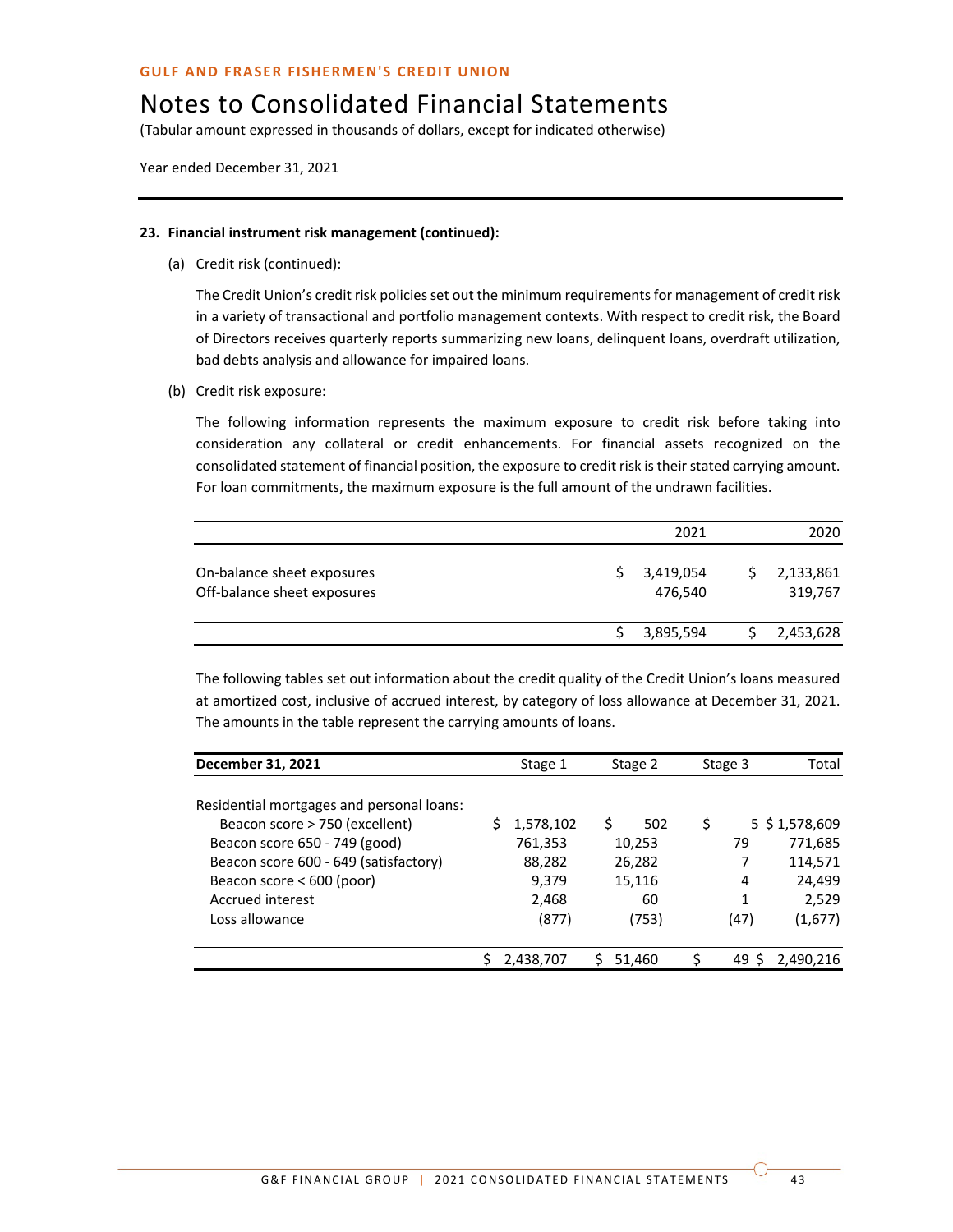(Tabular amount expressed in thousands of dollars, except for indicated otherwise)

Year ended December 31, 2021

### **23. Financial instrument risk management (continued):**

(b) Credit risk exposure (continued):

| December 31, 2020                         |    | Stage 1   | Stage 2      | Stage 3              | Total |           |
|-------------------------------------------|----|-----------|--------------|----------------------|-------|-----------|
|                                           |    |           |              |                      |       |           |
| Residential mortgages and personal loans: |    |           |              |                      |       |           |
| Beacon score > 750 (excellent)            | \$ | 910,527   | \$<br>1,341  | \$<br>- \$           |       | 911,868   |
| Beacon score 650 - 749 (good)             |    | 439,770   | 1,502        | 26                   |       | 441,298   |
| Beacon score 600 - 649 (satisfactory)     |    | 72,664    | 24,486       | 81                   |       | 97,231    |
| Beacon score < 600 (poor)                 |    | 6,539     | 13,701       | 903                  |       | 21,143    |
| <b>Accrued interest</b>                   |    | 1,537     | 48           | 21                   |       | 1,606     |
| Loss allowance                            |    | (807)     | (445)        | (63)                 |       | (1, 315)  |
|                                           | \$ | 1,430,230 | \$40,633     | \$<br>$968$ \$       |       | 1,471,831 |
|                                           |    |           |              |                      |       |           |
| December 31, 2021                         |    | Stage 1   | Stage 2      | Stage 3              |       | Total     |
| Commercial lending:                       |    |           |              |                      |       |           |
| R1-Excellent                              | \$ | 3,678     | \$<br>37     | \$                   | \$    | \$3,715   |
| R <sub>2</sub> - Good                     |    | 447,913   | 275          |                      |       | 448,188   |
| R3 - R5 Satisfactory                      |    | 148,923   | 2            |                      |       | 148,925   |
| R6 - R7 Satisfactory with higher risk     |    | 255,652   | 44,186       | $\overline{a}$       |       | 299,838   |
| R8 Less than satisfactory                 |    | 32,382    |              |                      |       | 32,382    |
| R9 - R10 Credit Impaired                  |    |           |              | 19                   |       | 19        |
| Accrued interest                          |    | 2,636     | 193          |                      |       | 2,829     |
| Loss allowance                            |    | (6, 544)  | (495)        | (19)                 |       | (7,058)   |
|                                           |    |           |              |                      |       |           |
|                                           | \$ | 884,640   | \$<br>44,198 | \$<br>$\overline{a}$ | \$    | 928,838   |
|                                           |    |           |              |                      |       |           |
| December 31, 2020                         |    | Stage 1   | Stage 2      | Stage 3              |       | Total     |
|                                           |    |           |              |                      |       |           |
| Commercial lending:                       |    |           |              |                      |       |           |
| R1-Excellent                              | \$ | 3,870     | \$           | \$                   | \$    | 3,870     |
| R <sub>2</sub> - Good                     |    | 351,419   |              |                      |       | 351,419   |
| R3 - R5 Satisfactory                      |    | 60,509    |              |                      |       | 60,509    |
| R6 - R7 Satisfactory with higher risk     |    | 229,501   | 13,393       |                      |       | 242,894   |
| R8 Less than satisfactory                 |    | 7,681     |              |                      |       | 7,681     |
| R9 - R10 Credit Impaired                  |    |           |              |                      |       |           |
| Accrued interest                          |    | 2,487     | 54           |                      |       | 2,541     |
| Loss allowance                            |    | (6,701)   | (183)        |                      |       | (6,884)   |
|                                           | \$ | 648,766   | \$<br>13,264 | \$<br>$\frac{1}{2}$  | \$    | 662,030   |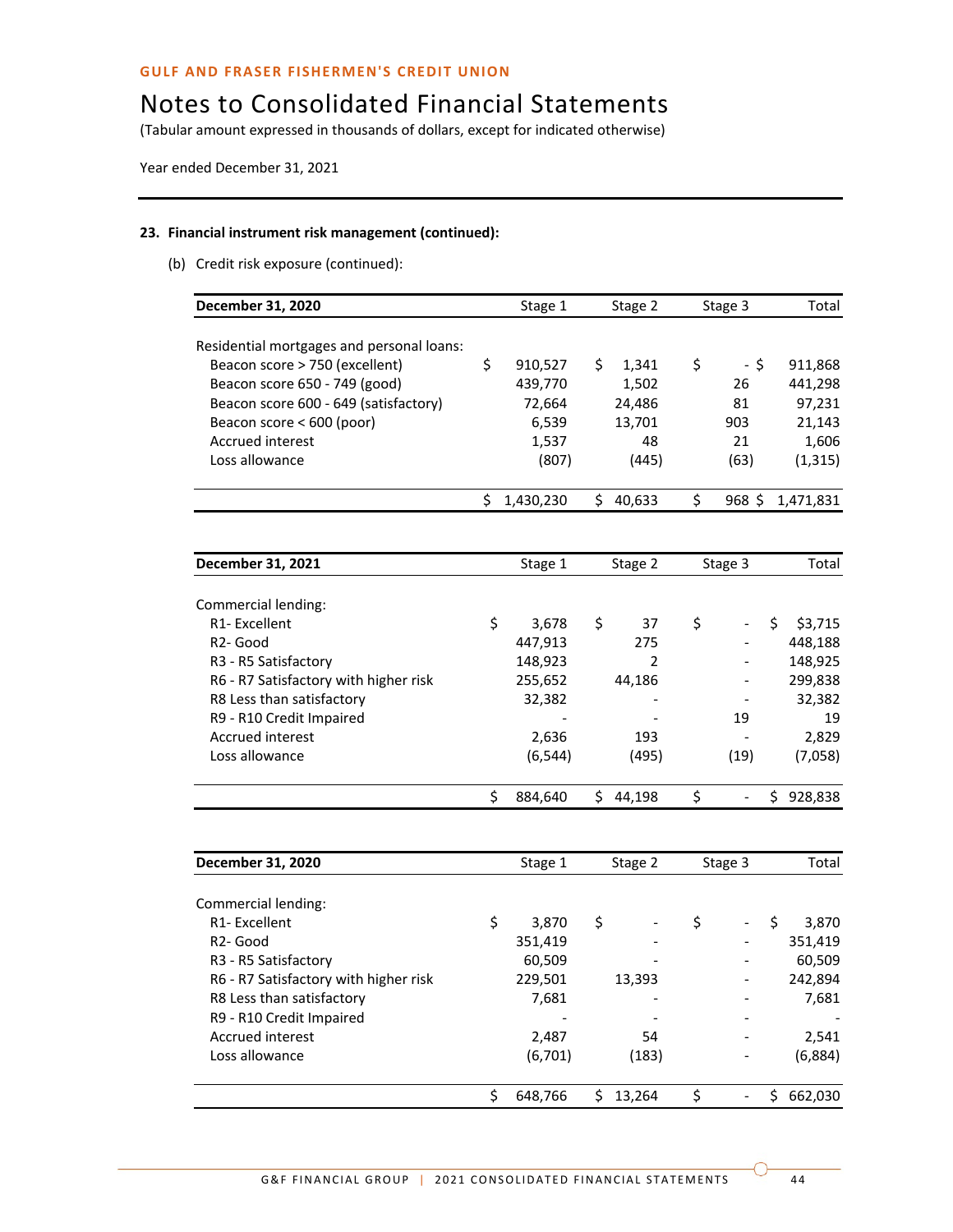# Notes to Consolidated Financial Statements

(Tabular amount expressed in thousands of dollars, except for indicated otherwise)

Year ended December 31, 2021

### **23. Financial instrument risk management (continued):**

(c) Liquidity risk:

Liquidity risk is the risk that the Credit Union will encounter difficulty in raising funds to meet its obligations to members. The Credit Union mitigates this risk by monitoring cash activities and expected outflows so as to meet all cash outflow obligations as they fall due. Cash flows payable under financial liabilities by their remaining contractual maturities are included in the interest rate sensitivity analysis included in note 23(d).

The assessment of the Credit Union's liquidity position reflects management's estimates, assumptions and judgments pertaining to current and prospective firm specific and market conditions and the related behaviour of its members and counterparties.

The Credit Union's liquidity management framework is designed to ensure that adequate sources of reliable and cost effective cash or its equivalents are continually available to satisfy its current and prospective financial commitments under normal and contemplated stress conditions.

The Board of Directors receives monthly liquidity reports as well as information regarding cash balances in order for it to monitor the Credit Union's liquidity framework. The Credit Union is required to maintain, in the form of cash and term deposits, a minimum of 8% liquidity at all times, based on total members' deposits and non-equity shares, and borrowings. The Credit Union was in compliance with the liquidity requirements throughout the fiscal year.

(d) Market risk:

Market risk refers to the risk of loss resulting from changes in interest rates, foreign exchange rates and other market prices. The level of market risk to which the Credit Union is exposed varies depending on market conditions and the composition of the Credit Union's investment, lending, and deposit portfolios.

The Credit Union's business is predominantly conducted in Canadian currency. However, some of the Credit Union's deposits are denominated in US funds. The Credit Union economically hedges its exposure to negative impacts from US currency fluctuations by maintaining US dollar denominated investments in amounts which approximate its US deposits. Therefore, exposures to foreign currency fluctuations are managed to immaterial levels on an ongoing basis.

Interest rate risk is the potential impact on the Credit Union's earnings and economic value due to changes in interest rates. The Credit Union continuously monitors its exposure to interest rate changes and their potential effects on financial margin by modeling its assets, liabilities, and equity against the impact of various possible rate increases or decreases.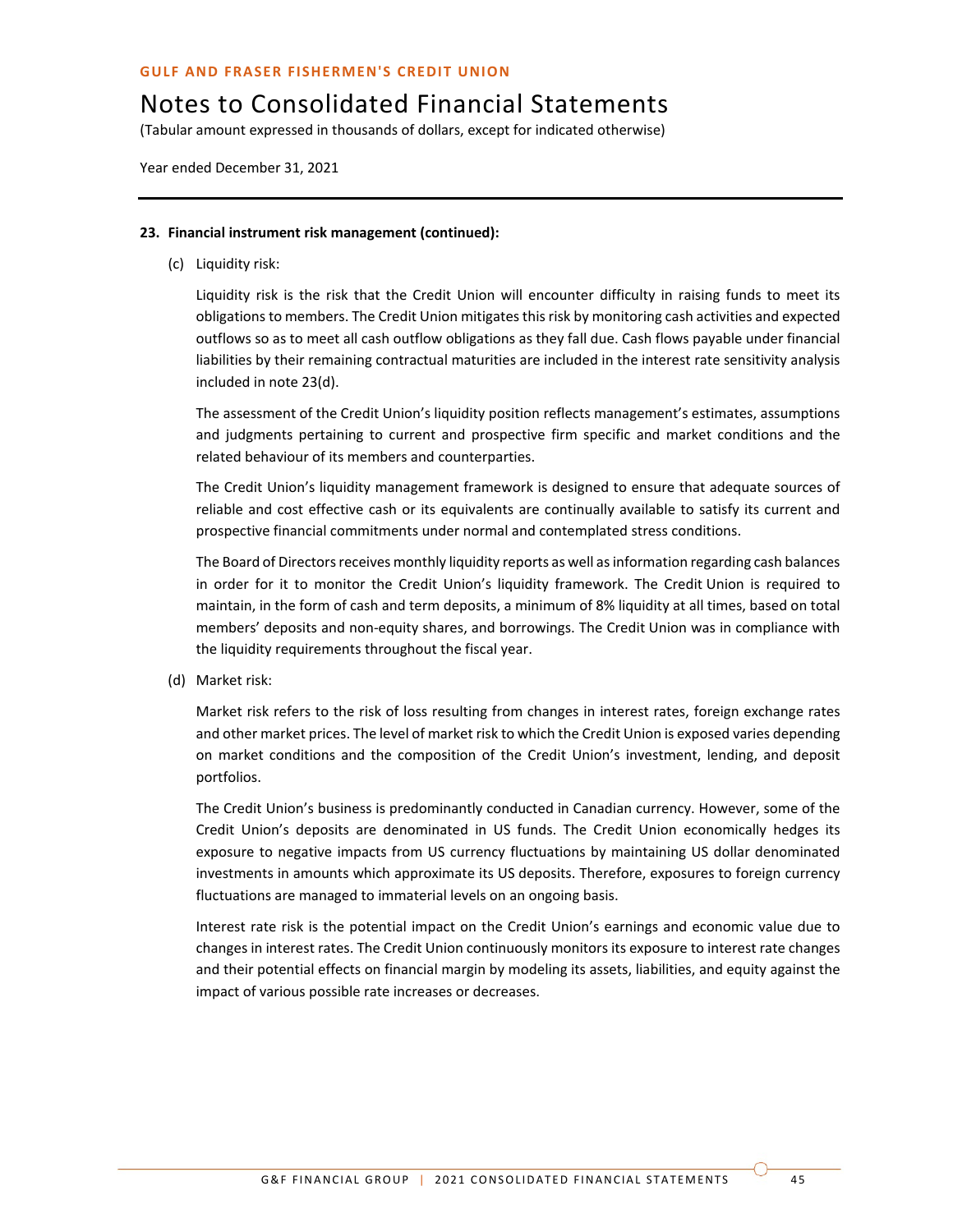### Notes to Consolidated Financial Statements

(Tabular amount expressed in thousands of dollars, except for indicated otherwise)

Year ended December 31, 2021

#### **23. Financial instrument risk management (continued):**

(d) Market risk (continued):

The Credit Union has formal internal policies that establish acceptable levels of interest rate risk. These policies are directed at ensuring that expected net interest income has a high probability of falling within an acceptable range. There are further policies designed to ensure that the market value of equity is not eroded by interest rate changes beyond an acceptable range. The Credit Union also consults with independent experts with regards to both the quality and interpretation of its internal interest rate risk management programs. Interest sensitive assets and liabilities cannot normally be perfectly matched by amount and term to maturity. The Credit Union utilizes interest rate swaps to assist in managing interest rate risk.

The following schedule shows the Credit Union's sensitivity to interest rate changes. Amounts with floating rates or due or payable on demand are classified as maturing within one year, regardless of maturity. A significant amount of loans and deposits can be settled before maturity on payment of a penalty, but no adjustment has been made for repayments that may occur prior to maturity. There are no maturities for the non-interest sensitive financial liabilities as the amounts are payable on demand. All financial liabilities classified as within one year have a contractual maturity of less than one year.

| December 31, 2021                                                                                  | Weighted<br>average<br>rate |    | Within<br>1 year     |     | 1 to 2<br>years         |    | $2$ to $3$<br>years     |    | $3$ to $4$<br>years   |    | Over 4<br>years  |    | Non-<br>interest<br>sensitive    |    | Total                           |
|----------------------------------------------------------------------------------------------------|-----------------------------|----|----------------------|-----|-------------------------|----|-------------------------|----|-----------------------|----|------------------|----|----------------------------------|----|---------------------------------|
|                                                                                                    |                             |    |                      |     |                         |    |                         |    |                       |    |                  |    |                                  |    |                                 |
| <b>Assets</b><br>Cash and financial investments<br>Loans<br>Others                                 | 0.75%<br>3.17%              | \$ | 432,321<br>1,866,412 | \$  | 60,457<br>353,479       | \$ | 39,243<br>309,058       | \$ | 21,193<br>321,857     | \$ | 8,541<br>571,969 | \$ | 19,602<br>(3, 721)<br>78,708     | \$ | 581,357<br>3,419,054<br>78,708  |
|                                                                                                    |                             | \$ | 2,298,733            | Ś   | 413,936                 | \$ | 348,301                 | \$ | 343,050               | \$ | 580,510          | \$ | 94,589                           | Ś  | 4,079,119                       |
| <b>Liabilities and Members' Equity</b><br>Deposits and members' shares<br>Other<br>Members' equity | 1.24%<br>1.63%              | Ś  | 2.016.327<br>23,745  | Ś   | 455.186<br>11,449<br>÷. | \$ | 252.522<br>10,347<br>ä, | \$ | 5.829<br>24,323<br>÷. | Ś  | 5.646<br>7,523   |    | \$1.012.953<br>27,689<br>225,580 | Ś  | 3,748,463<br>105,076<br>225,580 |
|                                                                                                    |                             | \$ | 2,040,072            | \$  | 466,635                 | \$ | 262,869                 | \$ | 30,152                | \$ | 13,169           |    | \$1,266,222                      | \$ | 4,079,119                       |
| Swaps                                                                                              |                             | \$ | (145,000)            | \$  | 25,000                  | \$ |                         | \$ |                       | \$ | 120,000          | \$ |                                  |    |                                 |
| Interest sensitivity position                                                                      |                             | \$ | 113,661              | Ś   | (27, 699)               | \$ | 85,432                  | Ś. | 312,898               | Ś. | 687,341          |    | \$ (1,171,633)                   | Ś  |                                 |
|                                                                                                    |                             |    |                      |     |                         |    |                         |    |                       |    |                  |    |                                  |    |                                 |
| December 31, 2020                                                                                  | Weighted<br>average<br>rate |    | Within<br>1 year     |     | 1 to 2<br>years         |    | $2$ to $3$<br>years     |    | $3$ to $4$<br>years   |    | Over 4<br>years  |    | Non-<br>interest<br>sensitive    |    | Total                           |
| <b>Assets</b><br>Cash and financial investments<br>Loans<br>Others                                 | 0.80%<br>3.69%              | \$ | 288,317<br>1,393,486 | Ś   | 40,499<br>376,109       | \$ | 12,586<br>173,555       | \$ | 74,148                | \$ | 120,614          | Ś  | 21,085<br>(4,051)<br>51,157      | \$ | 362,487<br>2,133,861<br>51,157  |
|                                                                                                    |                             | Ś  | 1.681.803            | Ś   | 416.608                 | Ś  | 186.141                 | \$ | 74.148                | \$ | 120.614          | Ś  | 68.191                           | Ś  | 2,547,505                       |
| <b>Liabilities and Members' Equity</b><br>Deposits and members' shares<br>Other<br>Members' equity | 1.44%<br>1.32%              | Ś  | 1,471,748<br>5,013   | Ś   | 314,886<br>35,519       | \$ | 45,966<br>15,221        | Ś. | 16,338<br>12,547      | \$ | 4,514<br>4,708   | Ś  | 462,933<br>20,479<br>137,633     | Ś  | 2,316,385<br>93,487<br>137,633  |
|                                                                                                    |                             | \$ | 1,476,761            | \$  | 350,405                 | \$ | 61,187                  | \$ | 28,885                | \$ | 9,222            | Ś  | 621,045                          | Ś  | 2,547,505                       |
| Swaps                                                                                              |                             | \$ | (100,000)            | \$  | 75,000                  | \$ | 25,000                  | \$ |                       | \$ |                  | \$ |                                  |    |                                 |
| Interest sensitivity position                                                                      |                             | Ś. | 105,042              | \$. | 141,203                 | Ś. | 149,954                 | Ś. | 45,263                | Ś  | 111,392          | Ś. | (552, 854)                       | Ś  |                                 |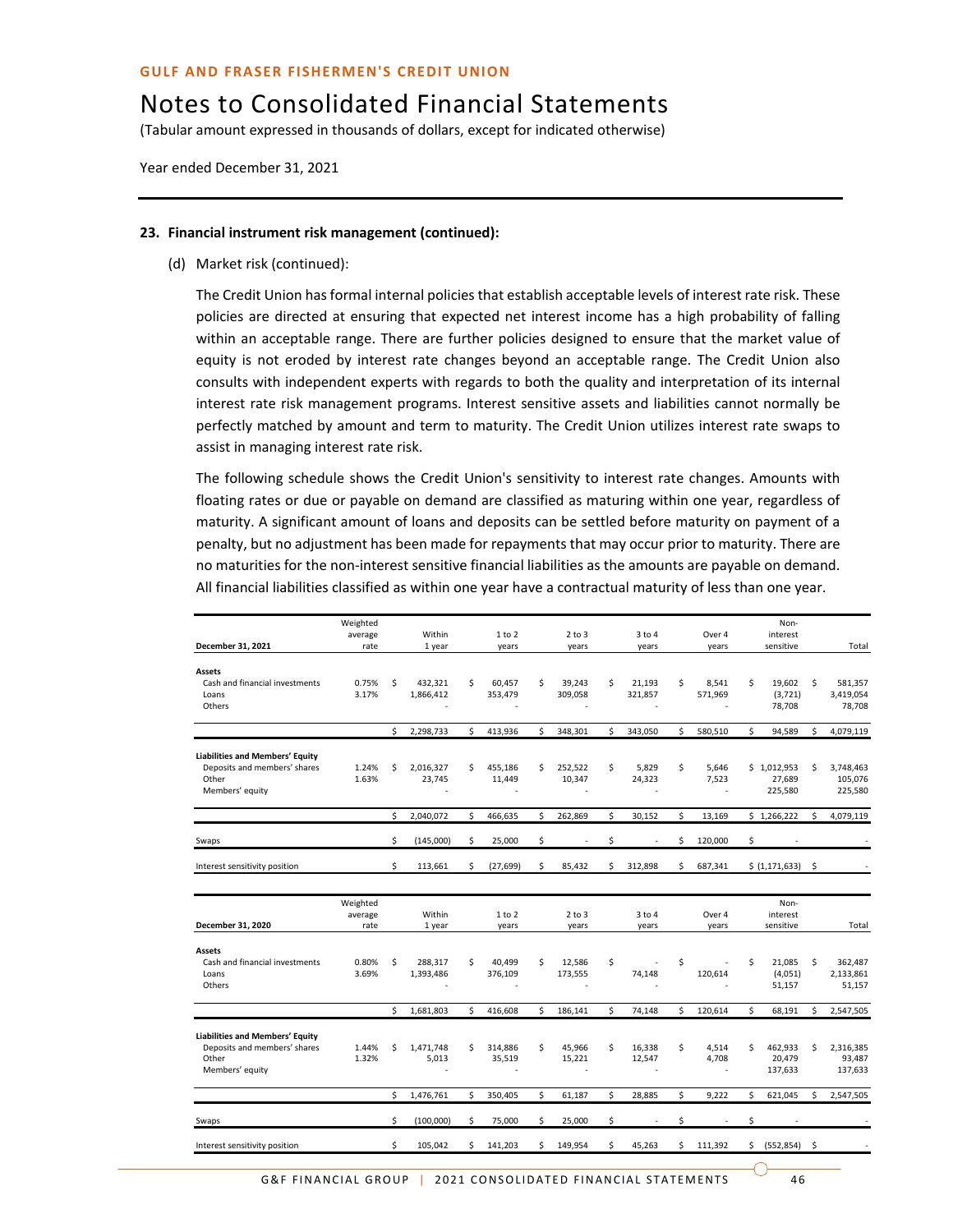(Tabular amount expressed in thousands of dollars, except for indicated otherwise)

Year ended December 31, 2021

### **23. Financial instrument risk management (continued):**

(d) Market risk (continued):

The following table summarizes the pre-tax impact of an immediate and sustained parallel 1% increase or decrease shift in interest rates over the next 12-months on net interest income, assuming that no further hedging is undertaken. These measures are based upon assumptions made by management.

All interest rate risk measures are based upon interest rate exposures at a specific time and continuously change as a result of business activities and the risk management initiatives.

|                                                                        |  |                | 2021                           | 2020           |                                |  |  |
|------------------------------------------------------------------------|--|----------------|--------------------------------|----------------|--------------------------------|--|--|
| Impact of                                                              |  | Amount         | Percentage of<br>base forecast | Amount         | Percentage of<br>base forecast |  |  |
| 100 bp increase in interest rates<br>100 bp decrease in interest rates |  | 2,391<br>5.745 | 3.27%<br>7.85%                 | 2.409<br>(246) | 4.91%<br>$(0.50)$ %            |  |  |

### **24. Capital management:**

The Credit Union's objectives with respect to capital management are to maintain a capital base that is structured to exceed regulatory requirements and to best utilize capital allocations. To ensure processes are in place to meet its objectives, the Credit Union follows policies approved by the Board of Directors. Management monitors capital levels on a regular basis. The capital plan is updated annually and provides a forecast of capital requirements over a three-year period.

The *Financial Institutions Act of British Columbia* requires the Credit Union to maintain a prescribed capital base at all times. This base consists primarily of equity shares and retained earnings. The level of capital required is based on a percentage of the total value of risk-weighted assets. Each asset of the Credit Union is assigned a risk factor based on the probability that a loss may occur on the ultimate realization of that asset. The *Financial Institutions Act of British Columbia* prescribes a minimum capital ratio of 8%, to avoid certain operating restrictions.

The Internal Capital Target guideline issued by the British Columbia Financial Services Authority sets a Supervisory level for credit unions of 10% for internal capital targets.

To manage the Credit Union's capital, the Credit Union reviews the ratio monthly and monitors major movements in the risk-weighted asset levels. At December 31, 2021 and 2020, the Credit Union's estimated capital ratio exceeded the required capital ratio.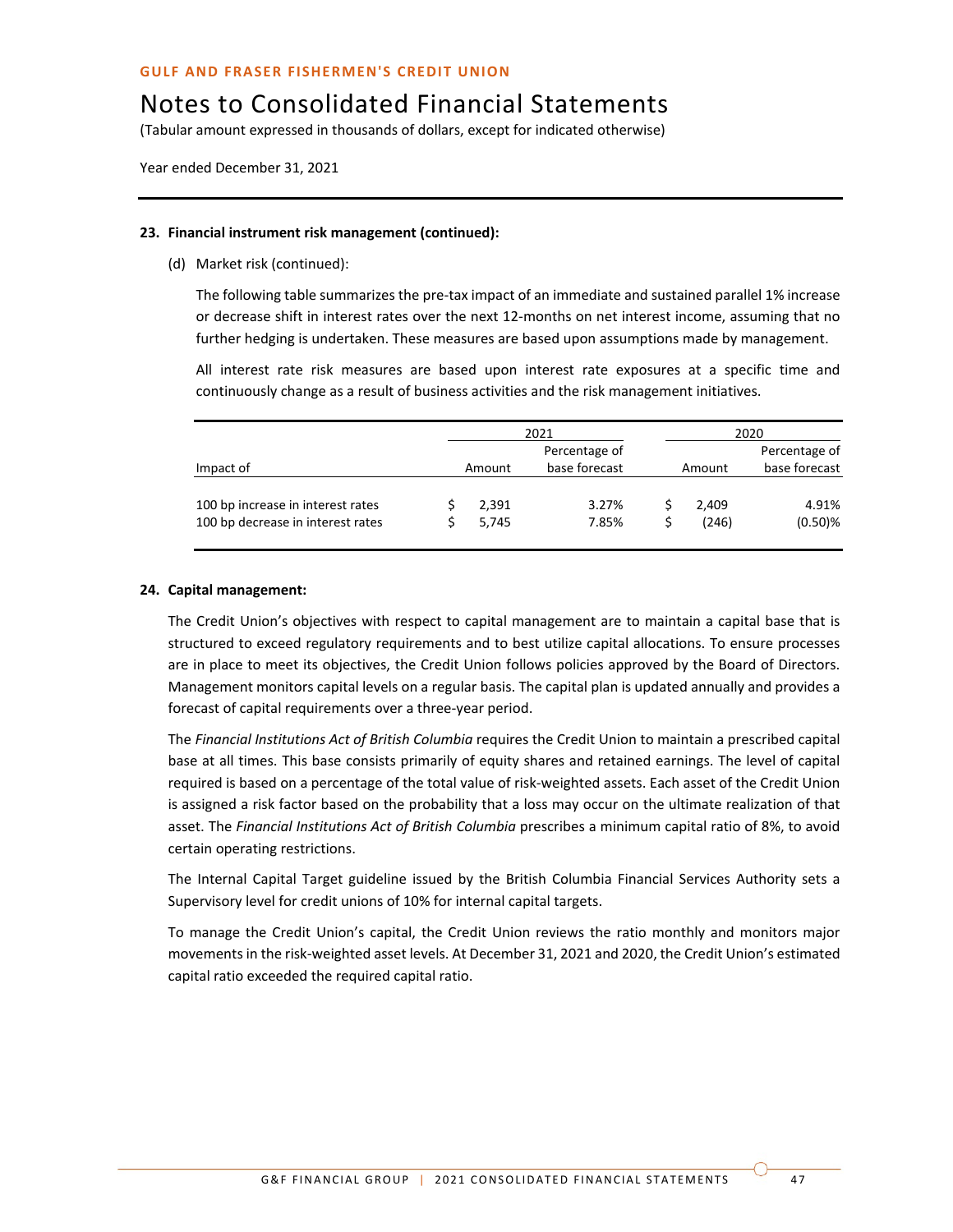(Tabular amount expressed in thousands of dollars, except for indicated otherwise)

Year ended December 31, 2021

### **25. Funds under administration:**

Funds under administration by the Credit Union comprise loans that have been syndicated and administered in the capacity as an agent, including loans issued by the Credit Union under the Canada Emergency Business Account (CEBA) program. It also includes investment portfolios and mutual fund accounts that are managed on behalf of members. Funds under administration are kept separate from Credit Union assets and therefore are not reflected in the consolidated statement of financial position.

|                                                                                                 | 2021                         | 2020                        |
|-------------------------------------------------------------------------------------------------|------------------------------|-----------------------------|
| Syndicated loans<br><b>CEBA</b> loans<br>Investment portfolios and mutual funds at market value | 131,544<br>27,419<br>584,511 | 170,844<br>9,800<br>292,502 |
|                                                                                                 | 743,474                      | 473,146                     |

#### **26. Subsequent events:**

#### (a) Mergers:

The Credit Union completed two additional mergers subsequent to December 31, 2021 with both V. P. Credit Union ("VPCU") and Mount Lehman Credit Union ("MLCU"). Both mergers were effective January 1, 2022 (the "merger date") to form a single credit union that will continue operate under the name Gulf and Fraser Fishermen's Credit Union ("G&F").

On the merger date, each class A membership equity share of VPCU and MLCU was exchanged for one class A membership equity share of G&F.

The entities respective operations were combined by way of asset transfer agreement to build on the strengths of each credit union to recognize operational synergies and to capture economies of scale as a combined entity.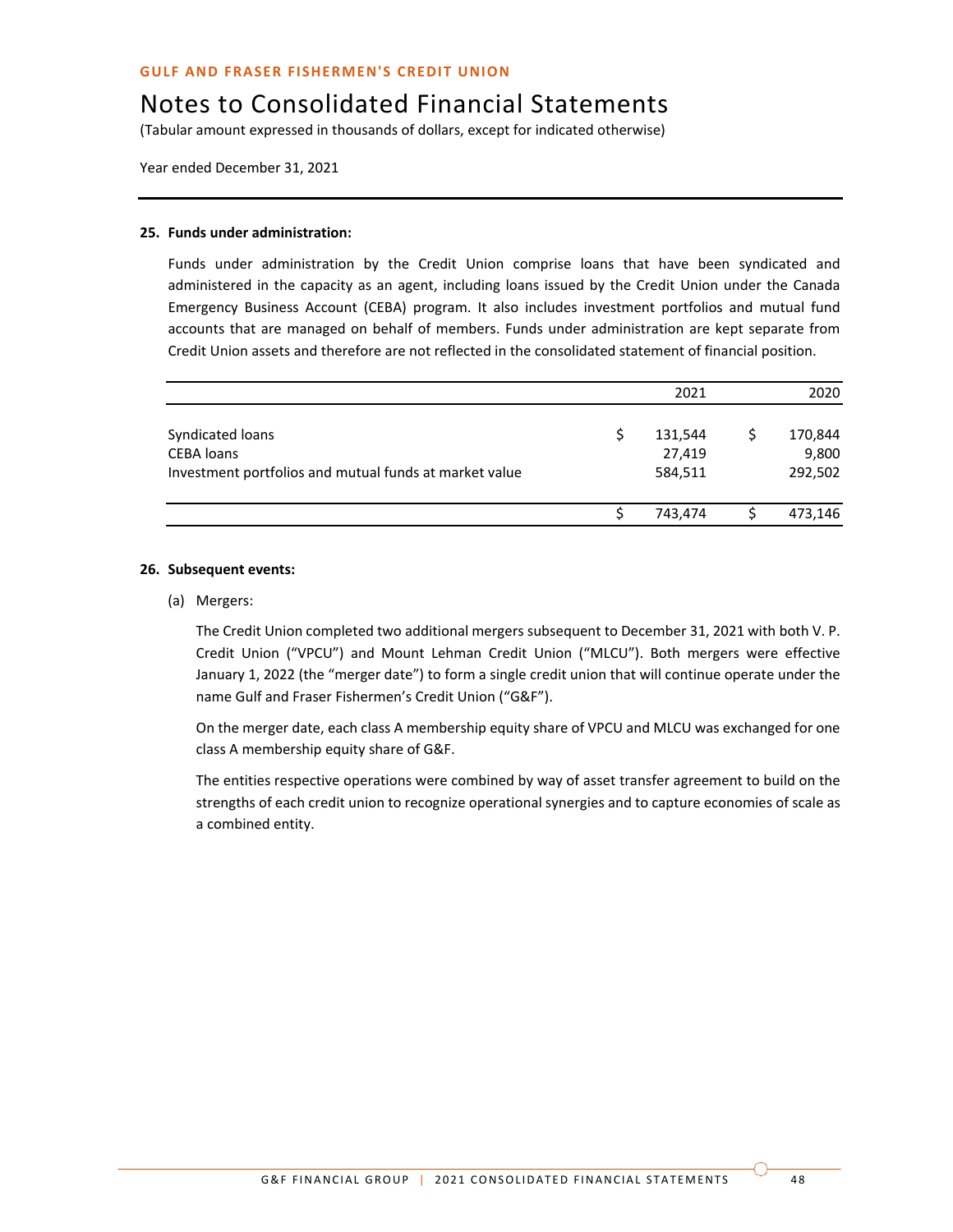### Notes to Consolidated Financial Statements

(Tabular amount expressed in thousands of dollars, except for indicated otherwise)

Year ended December 31, 2021

### **26. Subsequent events (continued):**

(a) Mergers (continued):

Key dates of the merger:

- July 10, 2021 VPCU and G&F entered into an agreement to combine their businesses.
- July 15, 2021 MLCU and G&F entered into an agreement to combine their businesses.
- September 7, 2021 The credit unions submitted an Application for Consent to the proposed merger of VPCU and G&F.
- September 7, 2021 The credit unions submitted an Application for Consent to the proposed merger of MLCU and G&F.
- October 19, 2021 Consent to the proposed merger of VPCU and G&F issued by BCFSA.
- October 19, 2021 Consent to the proposed merger of MLCU and G&F issued by BCFSA.
- December 1, 2021 The merger was voted on and approved by members of VPCU and G&F.
- December 21, 2021 The merger was voted on and approved by members of MLCU and G&F.
- January 1, 2022 merger date.

VPCU and MLCU were both incorporated pursuant to the Credit Union Incorporation Act and their primary business activities included providing financial services to their members through personal banking and business banking.